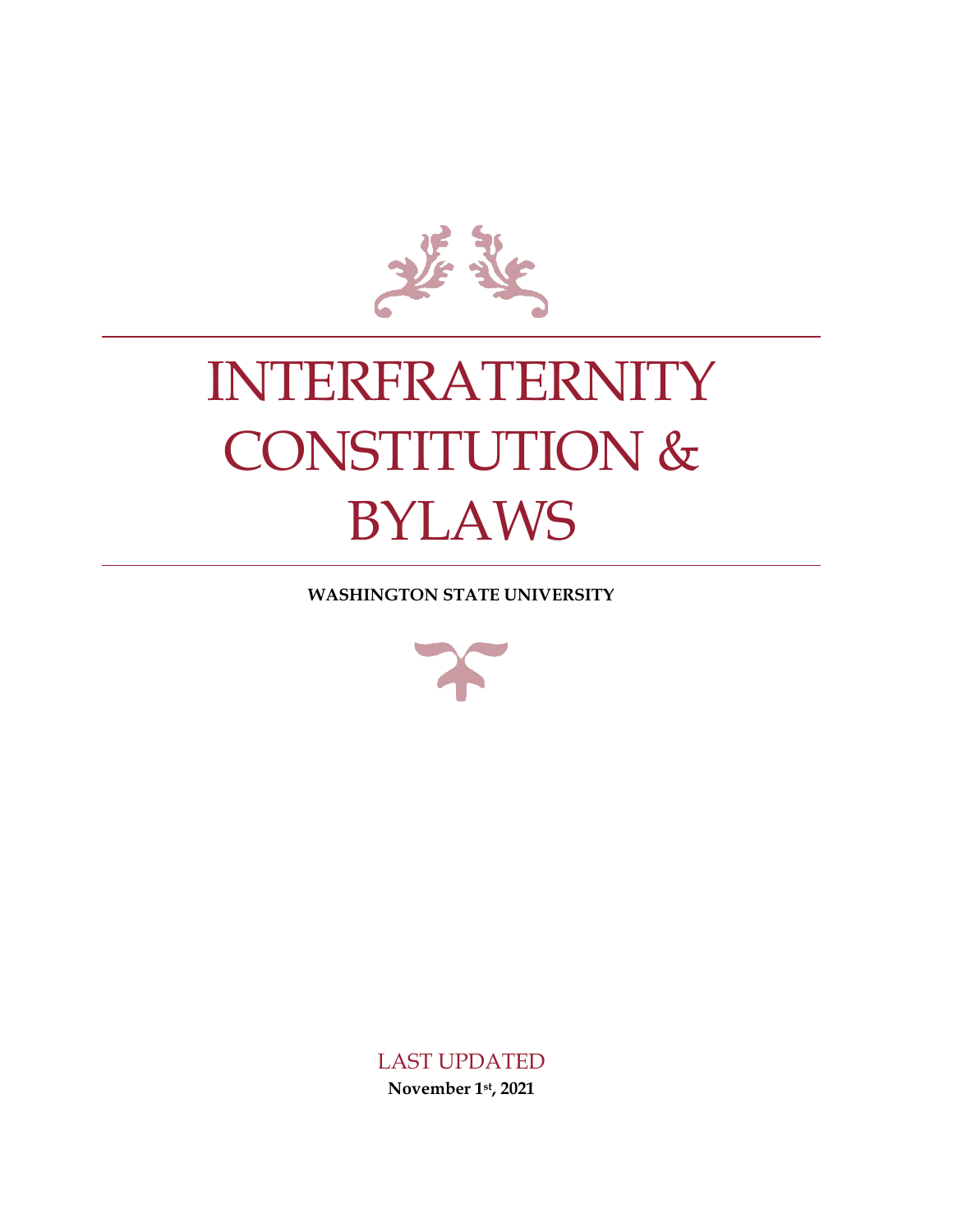# **THE RELATIONSHIP BETWEEN WASHINGTON STATE UNIVERSITY AND THE WSU GREEK COMMUNITY**

Washington State University has maintained a relationship with fraternal organizations since eight men formed the first 'local' fraternity on the fifth floor of Ferry Hall in 1897. President E.O. Holland actively recruited Greek organizations for the WSC campus. During Dr. Holland's presidency, 22 new Greek chapters were established.

By the late 1990's, there were over 41 residential Greek chapters at WSU. Over the past 40 years, the University has, through various student affairs activities, actively advised the Greek community. Governance of the individual Greek chapters is through the vote of the undergraduate membership in consultation with alumni advisors and house corporations in adherence to (inter)national constitutions and bylaws, and the policies and procedures of Washington State University.

University recognized Greek chapters that comply with the Washington State University Freshman Approved Housing Policy are authorized alternative housing for freshmen. To maintain this status, Greek chapters must adhere to all the policies and the regulations of the University and their respective peer governing Councils. The group must provide appropriate support to this significant group of students, as it does all living groups, in order to assure that living group environment is safe, healthy, and providing for a nurturing living and learning experience.

One of the means for official University recognition with these living groups is provided through the Interfraternity Senate and Panhellenic Association. These Associations establish criteria of membership for qualified chapters. The Board of Regents, through the division of Student Affairs and the Center for Fraternity and Sorority Life, recognize these two governing organizations and their constitutions and, therefore, indirectly recognize their member living group.

The Center for Fraternity and Sorority Life is charged with developing various chapters to enhance the educational mission of the University. The Center provides staff to advise the Interfraternity Council, other associated officers and student groups.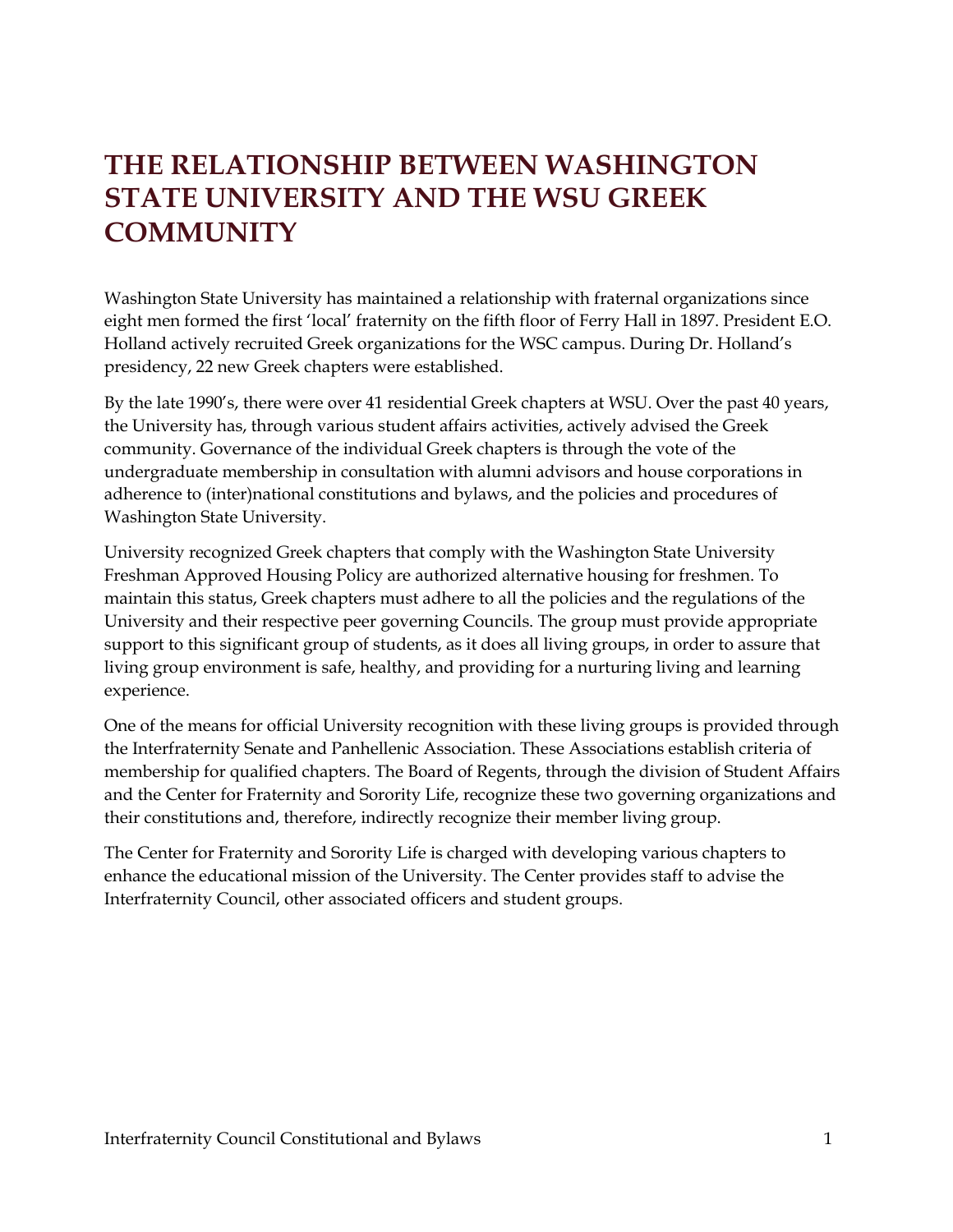#### **NORTH-AMERICAN INTERFRATERNITY CONFERENCE**

#### **Principles of Action**

| IN ORDER THAT | the members of the North-American Interfraternity Conference may better<br>serve the educational institutions of which they are an integral part; and |
|---------------|-------------------------------------------------------------------------------------------------------------------------------------------------------|
| IN ORDER THAT | the Conference and college and university administrators may develop and<br>maintain a closer relationship, to their mutual advantage; and            |
| IN ORDER THAT | the public may be better informed of the role that fraternities play in the<br>constructive development of the young men of this nation.              |

#### THESE PRINCIPLES ARE DECLARED:

- A. Loyalty of the Institution will be achieved by:
	- 1. Indoctrinating associate members and members in the history, traditions, and importance of their college or university; and
	- 2. Planning participation by undergraduates and alumni alike in those events that build pride in their institution.
- B. Constructive Training will be fostered by:
	- 1. Directing formal training dedicated to development and improvement of associate members as citizens and as fraternity men; and
	- 2. Stimulating full opportunity for the development of positive leadership abilities:
- C. Intellectual Achievement will be encouraged by:
	- 1. Providing an environment in the fraternity chapter which will stimulate intellectual and cultural progress; and
	- 2. Establish respect for scholarship as the primary purpose of a college education.
- D. Commendable Conduct will be sought by:
	- 1. Teaching and exemplifying the standards for good taste and sound morals; and
	- 2. Disciplining promptly and effectively any active members or associate members who deviate from these standards.
- E. Management Responsibility will be promoted by:
	- 1. Emphasizing the imperative nature of responsibility in the role of good citizenship; and
	- 2. Developing progressive experience in management as the members gain maturity.
- F. Democratic Principles will be inculcated by: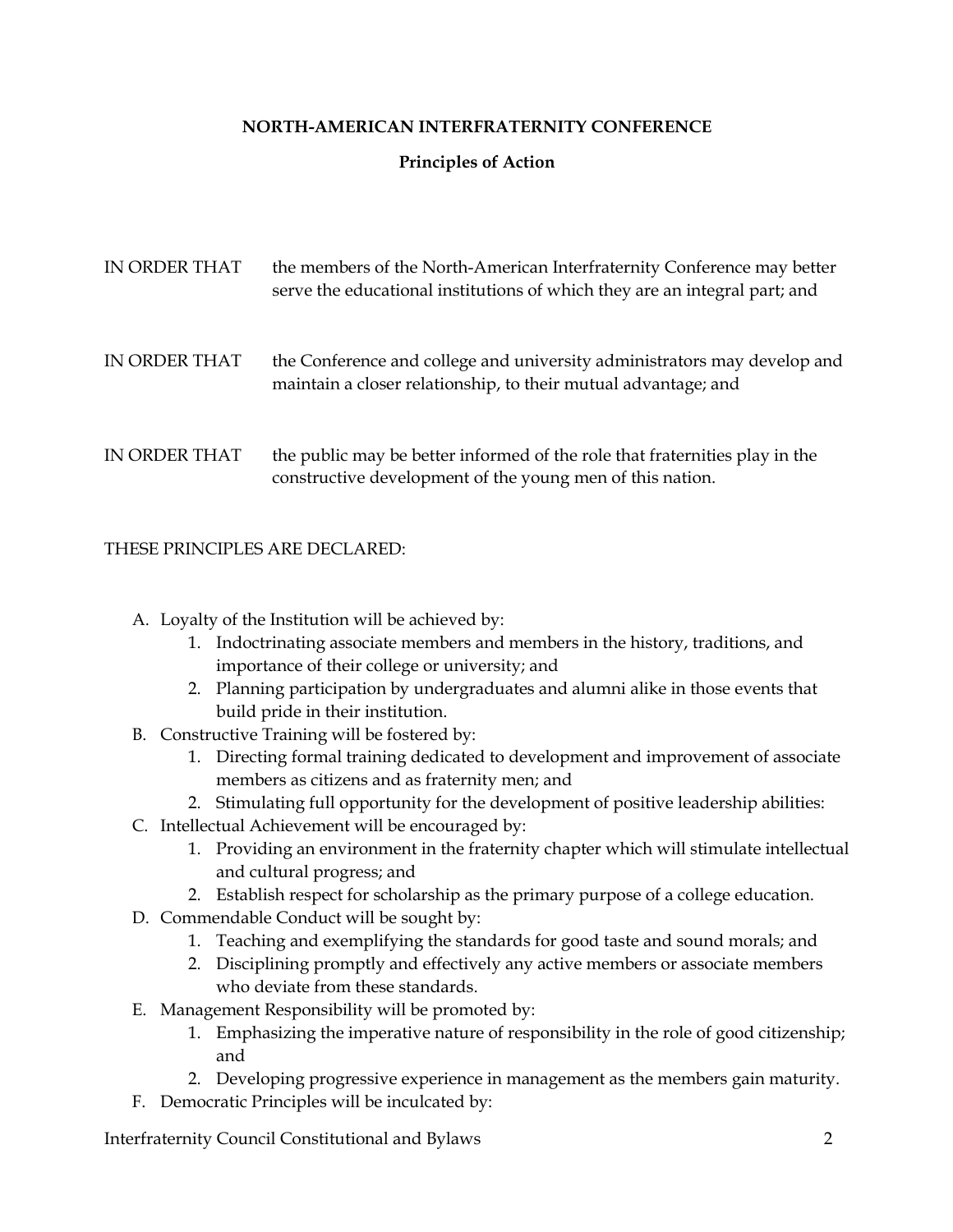- 1. Encouraging freedom of thought and action within the democratic processes and procedures of the member organizations; and
- 2. Lending active support to those who protect our constitutional rights as citizens and as Americans.

In the implementation of these principles, we see the guidance and cooperation of college and university administrators. In turn we pledge ourselves to sincere effort in the achievement of these objectives as evidence that the college fraternities continue to be a powerful force in the constructive development of young men in the transition from youth to manhood.

#### **INTERFRATERNITY SENATE CONSTITUTION & BYLAWS PREAMBLE**

We, the fraternities on the campus of Washington State University, believe that a well-organized fraternity community can provide a strong, positive contribution to the primary function of the University. We also believe that through close cooperation between the University and ourselves, we can foster a spirit of goodwill to the benefit of our fellow students, the University and ourselves. We, therefore, establish this constitution for the exercise of a responsible selfgovernment of our affairs within the student body.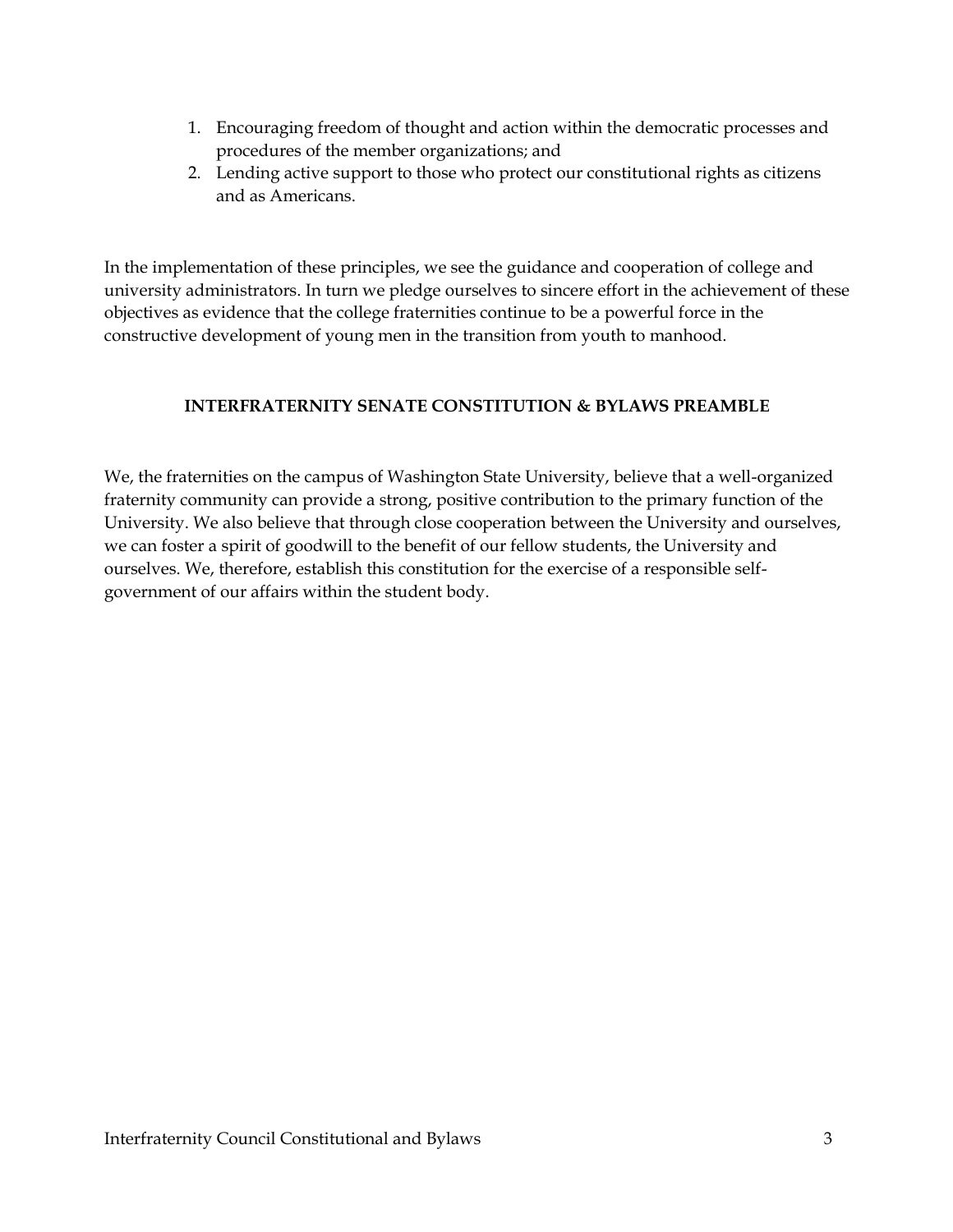# INTERFRATERNITY SENATE CONSTITUTION

### ARTICLE I: NAME AND PURPOSE

#### Section I: Name

The name of this organization shall be the Interfraternity Senate of Washington State University (IFS). The presiding nine officers shall be the Interfraternity Council (IFC).

#### Section II: Purpose

The purpose of this organization shall be to govern the member fraternities, to promote the intellectual, philanthropic, fraternal and social values of the fraternities at Washington State University, and to maintain cooperation between these social fraternities, their respective (inter)national headquarters, alumni, the community of Pullman, and the Washington State University.

#### Section III: Terminology

For the Purpose of the Interfraternity Constitution and Bylaws the following terminology may be abbreviated:

- A. The Interfraternity Senate (IFS)
- B. The Interfraternity Council (IFC)
- C. The Washington State University Relationship Agreement (RA)
- D. The Washington State University Approved Housing (UAH)
- E. The North-American Interfraternity Conference (NIC)
- F. The National Pan-Hellenic Council (NPHC)
- G. National Association of Latino Fraternal Organizations (NALFO)

### ARTICLE II: AUTHORITY AND RESPONSIBILITY

#### Section I: Scope of Authority

- A. The Interfraternity Senate is the officially recognized organization for communication on fraternity affairs between University administrative officials and the fraternities.
- B. Only those fraternities that are members in good standing of the Interfraternity Senate shall be allowed to participate in the organized fraternity programs conducted under the auspices of the Interfraternity Senate.
- C. The Senate has the authority to establish policy and to discipline fraternity groups for acts perpetrated by those groups (either part or all of one or more fraternities) through the standards process in accordance with the provisions of the bylaws of these articles.
- D. The Interfraternity Council reserves the right to establish policy on a temporary or emergency basis as long as the temporary policy is not in conflict with the current IFS Constitution. The temporary policy must adhere to the ethics and values of the IFS Constitution. All policies created in this capacity must be voted on and passed by a 2/3 vote of the Interfraternity Senators in order for the policy to permanently be part of the Interfraternity Senate Constitution.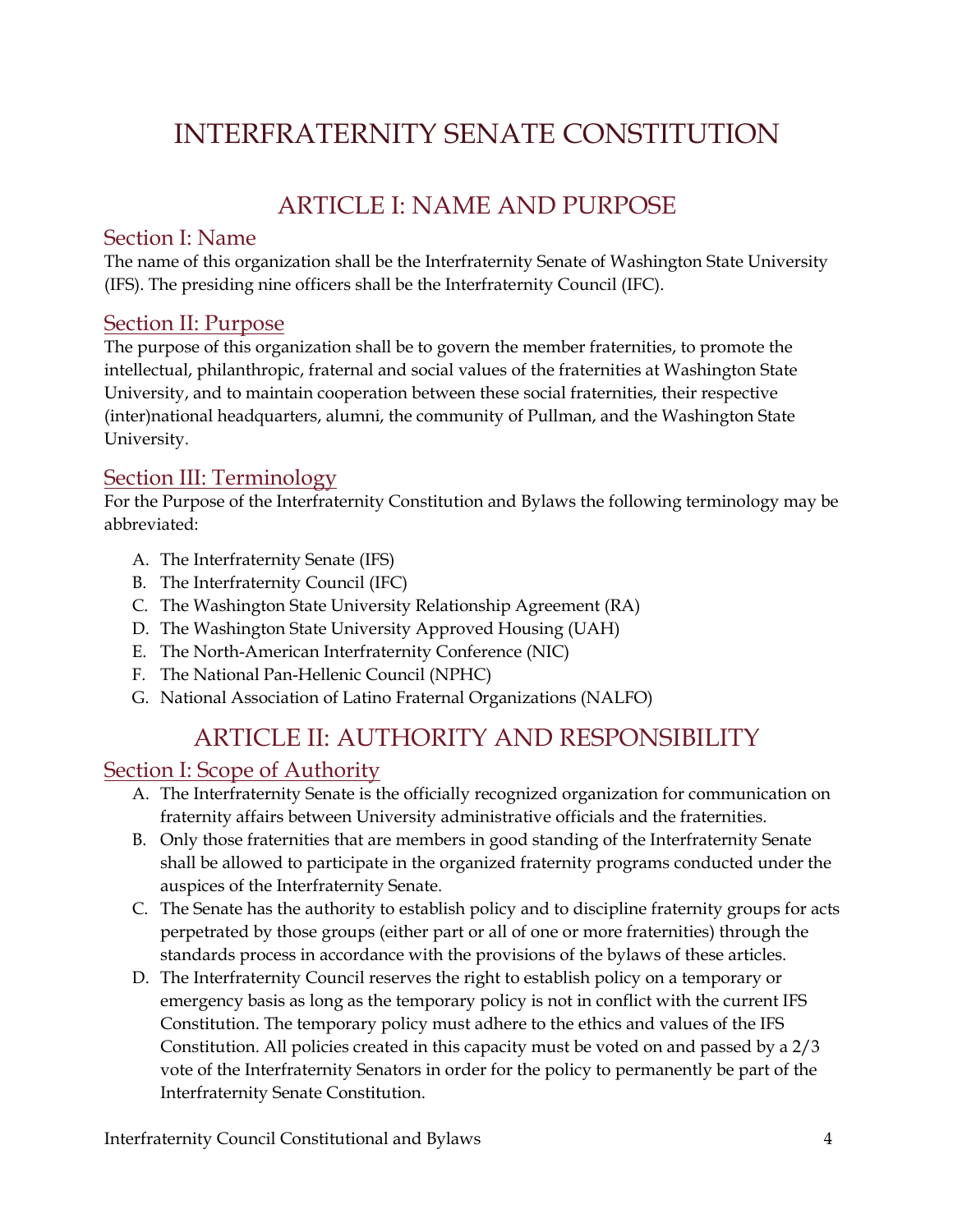### Section II: Responsibility

- A. The Interfraternity Senate
	- 1. The Interfraternity Senate has the responsibility for establishing, promoting, and maintaining high standards of conduct and performance through its program of Interfraternity activities. Self-regulation and self-discipline are essential parts of this experience and are to be exercised by all member fraternities to the end that the fullest possible individual and group development will result.
- B. The Interfraternity Council
	- 1. The duties of the IFC are:
		- i. To act on behalf of the Senate between meetings and in emergencies.
		- ii. To serve as a steering committee in planning Senate participation.
		- iii. To act as a coordinator with the Panhellenic Council and in turn the sororities at Washington State University.
		- iv. To connect the Greek Community with University administration, faculty and other campus leaders through meetings and discussions as appropriate.

# ARTICLE III: MEMBERSHIP

### Section I: Membership

Full membership in this Association shall consist of all the men's active social fraternities recognized by the Interfraternity Senate by two-thirds majority vote. A chapter attempting to gain full membership must have been an associate member for at least sixteen academic weeks.

### Section II: Associate Membership

Associate membership in the Interfraternity Senate shall consist of any fraternal group that desires IFS membership but does not yet meet the requirements for full membership. Chapters seeking associate membership must be approved by an IFS two-thirds majority vote. Associate membership is a provisional IFS status for colonies, re-colonization's or full charter members of an NIC, FLA or NPHC recognized group that was not previously recognized by the Interfraternity Senate for at least four academic years after the year the group lost recognition. Associate members are expected to be fully engaged and involved in the meetings and discussions of the Association but are not recognized as a voting chapter in the Association. No chapter may be an associate member for longer than two calendar years from when they were voted into associate status.

All associate member chapters must also submit the Chapter Progress Report form to the Center for Fraternity and Sorority Life and to the IFC office every two months by the first day of the month. For the fall semesters, the first report is due in September, and in February for the spring semester.

#### Section III: Representation

- A. Each fraternity shall be represented by an Interfraternity Senator, who is appointed or elected by the Fraternity **as an executive within their chapter**.
	- a. Constituent chapters may assign the duties of senate delegate to one of their existing executive and elected positions OR constituent chapters may create an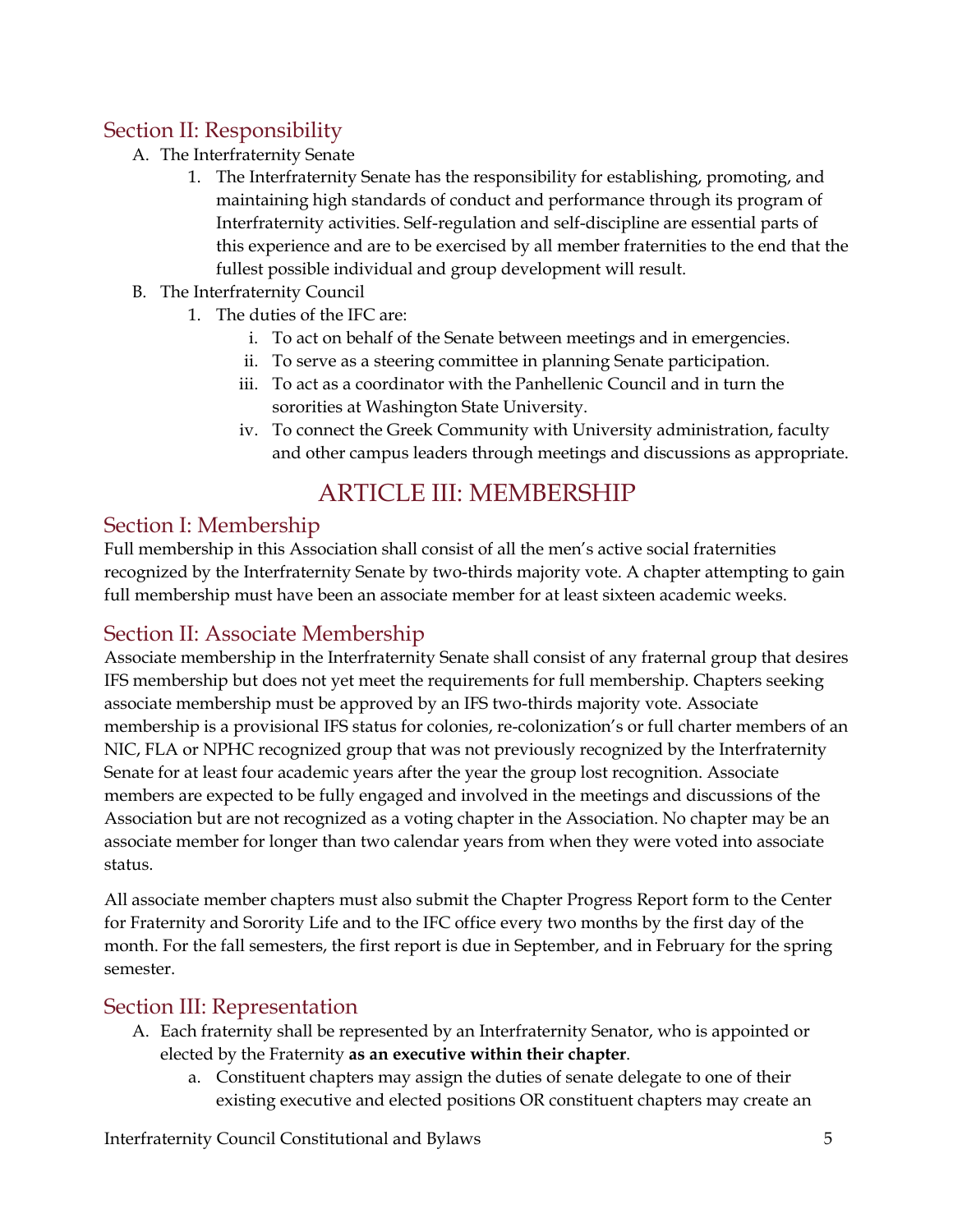executive and elected position solely designated as their Interfraternity Senate delegate

B. Each full member fraternity shall have one vote in the Association.

### Section IV: Relationship of Chapter to University

Washington State University grants recognition to fraternities in compliance with the Relationship Agreement (RA), barring other sanctions restricting recognition. The privileges and services offered by the University recognition of a fraternity on campus are deemed to be necessary for the success of IFS chapters. Therefore, no chapter may be granted full or associate membership in the Association without being a University recognized fraternity.

Membership in the Interfraternity Senate (IFS) is necessary before a fraternity can receive certain benefits granted by the University. The IFS is within its rights to establish reasonable criteria for membership in the IFS.

### Section V: Criteria for Recognition from IFS

Having gained sponsorship from an NIC, NALFO, or NPHC group, a college chapter seeking IFS recognition must petition the IFC for associate membership status. Upon receiving a petition the IFC must report the petition to the IFS. IFS associate member status will be granted upon determination that the college chapter has established a relationship with the (inter)national group and met the requirements expected by the IFS. A chapter may not re-petition for associate member status until six weeks after the last rejection.

- A. A fraternity may be eligible for associate membership upon completing the following requirements:
	- 1. The chapter submits a constitution approved by the IFC.
	- 2. The chapter elects officers for the group and submits their contact information to the IFC Director of Finance and to the Center for Fraternity and Sorority Life.
	- 3. The chapter's (inter)national organization submits a letter to the IFC expressing their support of the local chapter and their efforts toward recognition.
	- 4. The chapter officers and members agree to comply with all provisions of the IFS Constitution and Bylaws.
	- 5. The chapter submits a complete chapter roster to the Center for Fraternity and Sorority Life.
- B. After sixteen academic weeks of associate status, the associate member chapter is eligible to be granted full membership in the IFS when, in addition to the conditions expected of associate membership, the following conditions are met:
	- 1. The chapter secures an advisor that meets the minimum requirements as documented by the chapter's (inter)national organization.
	- 2. The chapter establishes a corporation board (or a housing board if the group rents or owns a facility).
	- 3. The chapter obtains adequate liability insurance, as outlined in the Relationship Agreement.
	- 4. The chapter is financially solvent and has no outstanding debt to the IFS.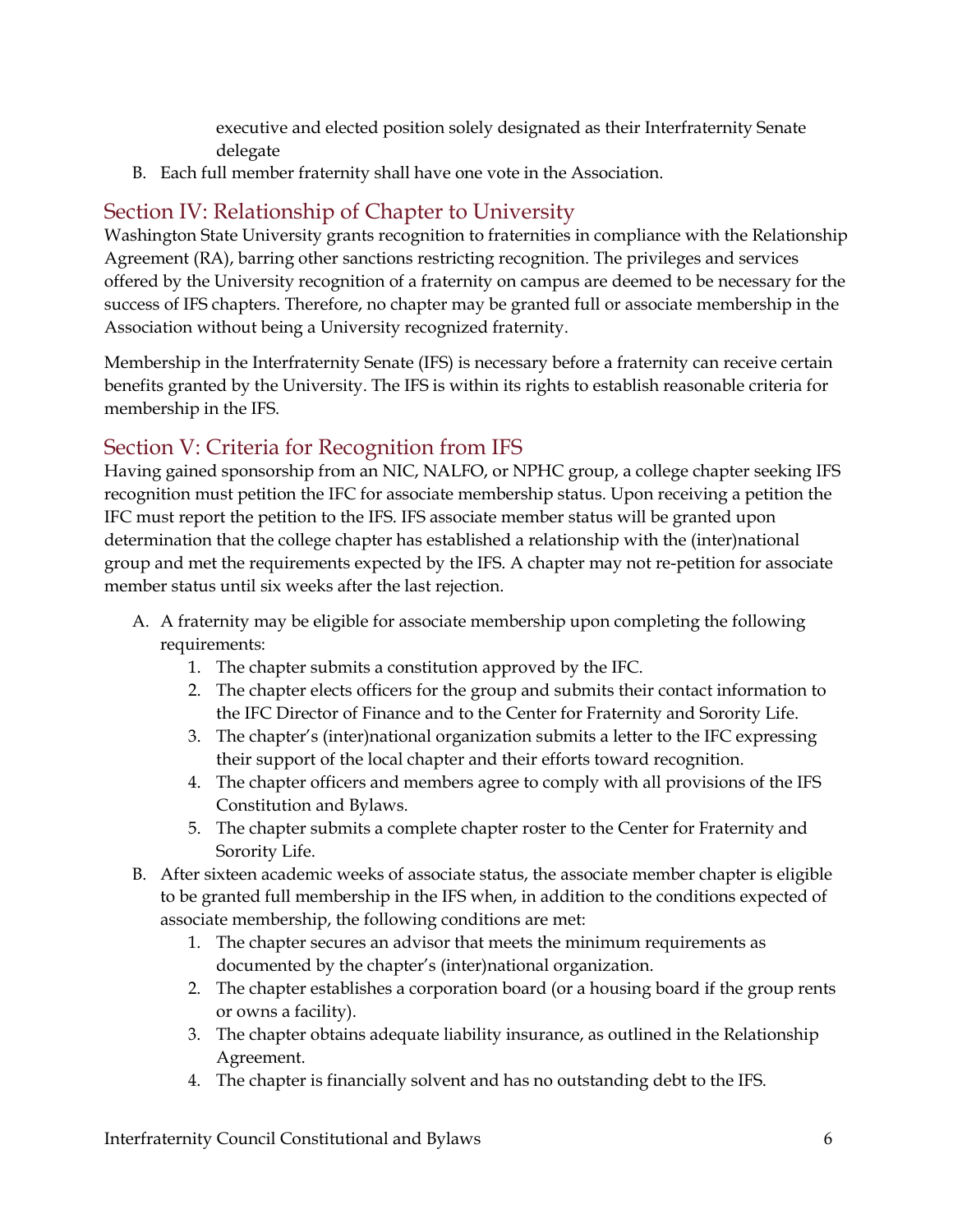- 5. The chapter's (inter)national organization submits a letter to the IFC expressing their support of the local chapter and their efforts toward recognition. This must be a new letter from that of section A, item 3 above.
- 6. While the chapter is an associate member, it actively participates in appropriate IFS activities including regularly scheduled meetings, leadership conferences or retreats, Greek Week, and other activities deemed beneficial for the chapter and IFS membership as a whole.
- 7. The chapter demonstrates compliance with the Washington State University UAH (if applicable), Student Code of Conduct, and IFS Constitution and Bylaws within its time as an associate member chapter.

The IFC will review the petition for membership and must present its findings to the IFS. The IFS will then vote to decide if the chapter will gain full IFS membership. Two-thirds of the full member association chapters must agree that the membership criteria have been met. If the criteria are not met, a full report from the IFC President will be sent to the chapter and the (inter)national organization listing those areas of deficiency. The group may re-petition six weeks after rejection.

#### Section VI: Loss of Membership

A fraternity may forfeit its active membership in this Association through disciplinary action by the Association, or as decided by the Greek Standards Board as provided in the bylaws. Furthermore, a fraternity will automatically lose Interfraternity Senate recognition, rights and privileges if their University recognition is lost.

#### Section VII: Suspension

Any chapter suspended by their Inter/National headquarters is subject to suspension from the Interfraternity Senate by a two-thirds vote of the Interfraternity Senate. A temporary suspension can me enacted by the Executive Council in an emergency situation, but must be confirmed by the Interfraternity Senate within seven days of the Executive Councils suspension.

#### Section VIII: Regaining Membership

Any fraternal organization which has forfeited full or associate member status in the Interfraternity Senate of Washington State University through disciplinary action on the part of the Interfraternity Senate, the Greek Standards Board or the Office of Student Standards and Accountability must petition the Interfraternity Senate for re-admittance to associate membership status. A chapter must meet the requirements under this section if it has been unrecognized for four or less academic years. This does not include the year in which the chapter lost recognition. No chapter may petition to reach full membership without first completing sixteen academic weeks under associate member status. Petitions must be ratified by a two-thirds vote of all current IFS member chapters before re-admittance will be granted into the Interfraternity Senate of Washington State University.

In addition to the requirements listed in section V, part A of this article, a petition for readmittance must include the following: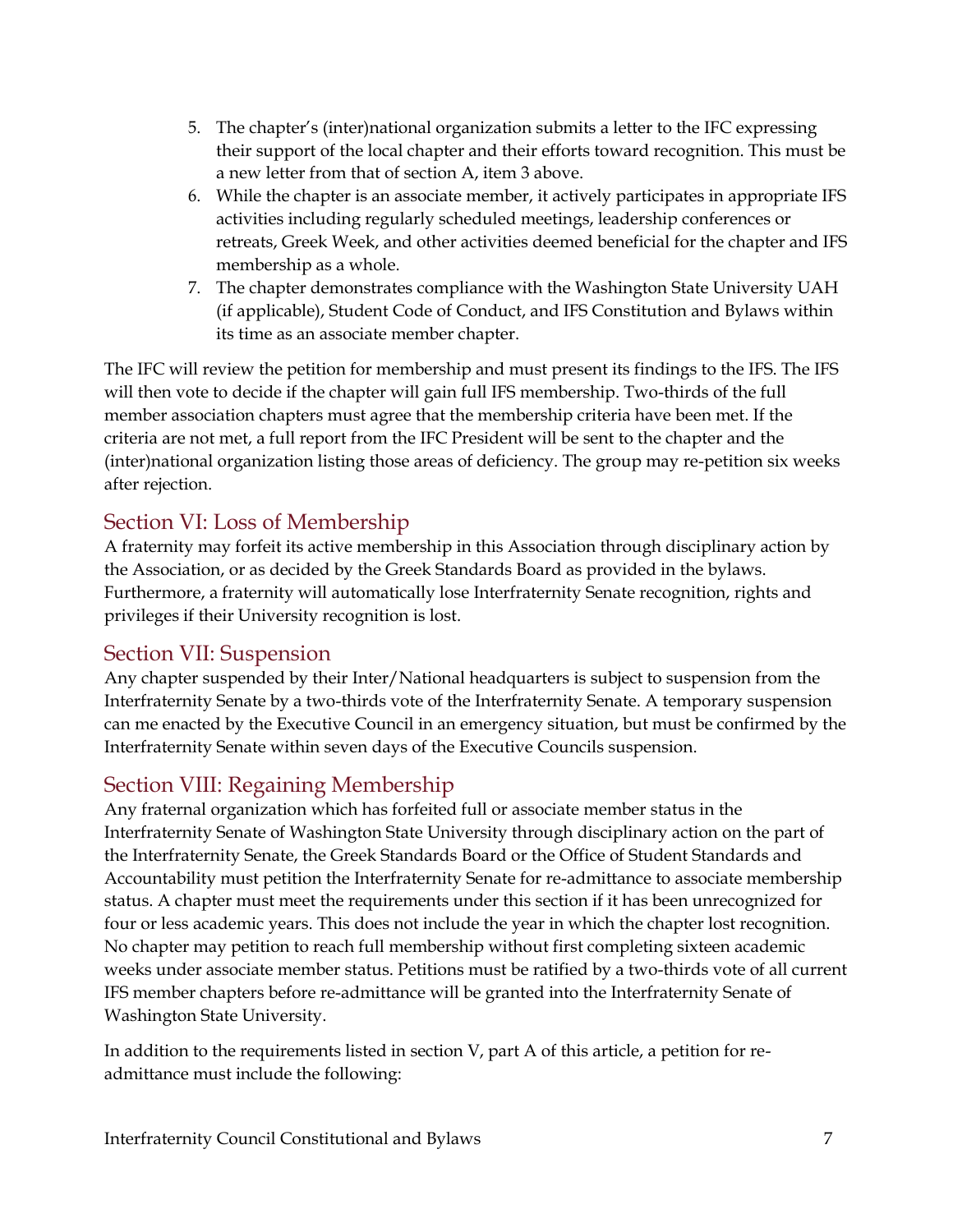- A. Alcohol Free Housing for a minimum of one calendar year, beginning when the chapter obtains a facility.
- B. Employment of a qualified (as outlined by the chapter's (inter)national standards or at minimum standard outlined by the UAH requirements) live in advisor for a minimum of one calendar year.
- C. Documentation of compliance with the WSU Relationship Agreement specifically regarding Fire/Health Safety and sprinkler requirements.
- D. In addition to these requirements, the IFC reserves the right to create additional requirements for a group attempting to regain recognition on a case specific basis. The requirements must be approved by a two-thirds vote at an IFS meeting.

#### Section IX: IFC Engagement

- A. All IFS chapters will be required to elect or appoint the following chairman positions (or positions of similar purpose) and they must attend all required meetings as scheduled by Executives of the Interfraternity Council. The position can be a responsibility of a current chapter executive officer.
	- a. Scholarship chair, Service chair, Philanthropy chair, Diversity OR Inclusion chair, Recruitment chair, Public Relations chair, Programming chair, and Mental Health Chair.

### ARTICLE IV: MEETINGS

#### Section I: Regular Meetings

Regular meetings of the senate shall be held once every two weeks during the academic year. Special meetings may be called by the President at his discretion or upon written request of five member fraternities. The date, time, and place of regular meetings may be altered by the Association, the IFC, or the IFC President in case of emergency, necessity, or unavoidable conflict. A minimum of 24 hours' notice shall be given.

The Interfraternity Council shall hold weekly executive meetings in addition to the Association meetings.

#### Section II: Quorum

Quorum shall consist of a two-thirds majority of all full member chapters of the IFS.

# ARTICLE V: CENTRAL OFFICE

#### Section I: Authority

In order that the records of the IFS and IFC shall be kept in a safe place and that continuity shall be provided, the Executive Council is authorized to establish the Compton Union Building Room 302 as the official offices for the Council.

#### Section II: Purpose

This office shall be the repository for the records of the IFC and IFS and the principle place of business of the IFC.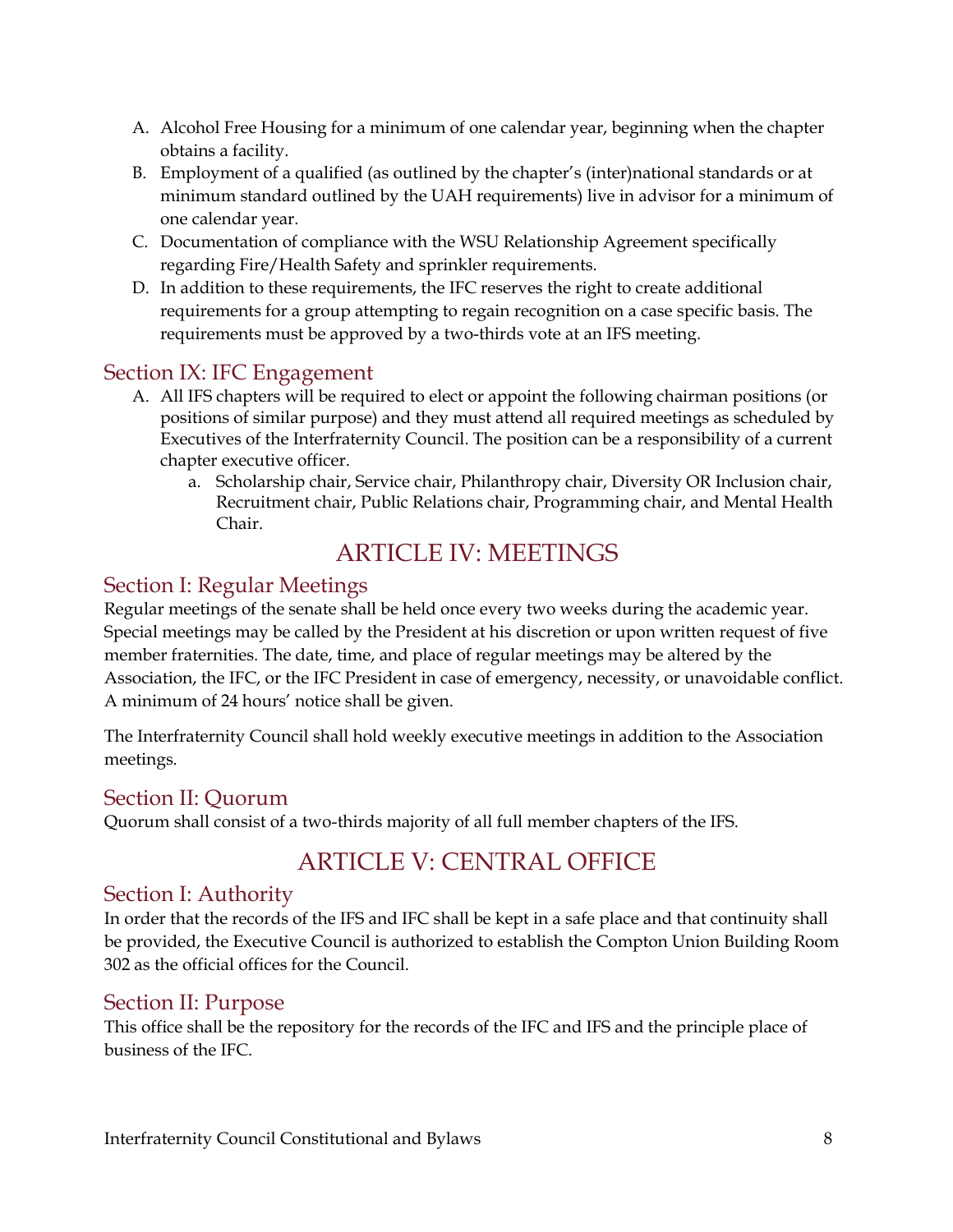### ARTICLE VI: AMENDMENTS

#### Section I: Process

This constitution may be amended by a majority vote of two-thirds of the full member fraternities.

#### Section II: Method

Amendments may be proposed by the IFC or by any representative of a member or associate member fraternity.

#### Section III: Timeline

Proposed amendments to this constitution shall be presented in written form at least one meeting prior to the meeting at which the vote is taken.

# ARTICLE VII: REMOVAL OF OFFICERS

#### Section I: Recall of Officers

Any officer may be recalled at any regular meeting by a two-thirds majority vote of the council, providing the recall motion at least one meeting in advance.

#### Section II: Grounds for Recall

- A. The officer was not compliant with the grade standard required to be an officer of the Interfraternity Council.
- B. The officer was found to have acted unethically in his work.
- C. The officer violated the oath of Interfraternity Council officers.
- D. The Interfraternity Senate finds the officer to not be fulfilling his job duties as stated by his job description.

### Section III: Process for Removal

- A. At any Interfraternity Senate Meeting, an Interfraternity Senator can motion for an Interfraternity Council officer to be removed from his position.
- B. Motion must be called one meeting in advance of the next scheduled Interfraternity Senate meeting.
- C. If the motion is seconded then the Interfraternity Council officers standing on the Interfraternity Council will be voted on at the next scheduled Interfraternity Senate meeting.
- D. In order to remove an Interfraternity Council officer there must be a two-thirds vote in favor of removal, in a meeting that has met quorum.
- E. If an Interfraternity Council officer is removed from his position the Interfraternity Council will organize a special election to replace the removed officer.
- F. No election will take place if an officer is removed within two months remaining of his second semester of his term.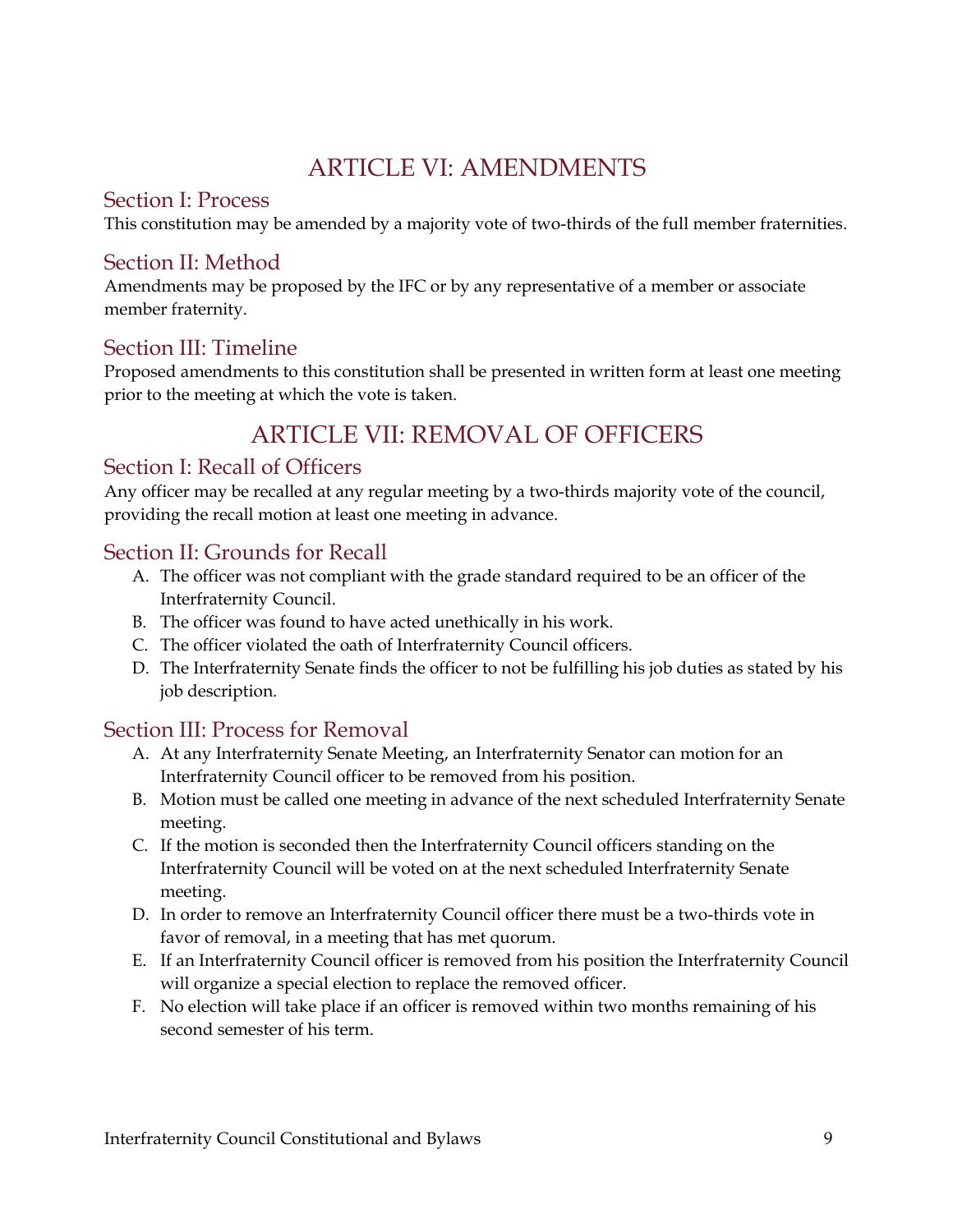# INTERFRATERNITY SENATE BYLAWS ARTICLE I: OFFICERS AND ADVISORS

#### Section I: IFC Officers

The officers of this Council shall be President, Executive Vice President, Director of Diversity, Equity, and Inclusion, Director of Scholarship, Director of Service and Philanthropy, Director of Finance, Director of Recruitment, Director of Public Relations, Director of Programming, and Director of Policy and Procedure.

#### Section II: Eligibility to Maintain Office

No candidate shall be eligible to maintain office in IFC unless he meets or exceeds the following requirements during his term.

- A. Must be an active member of an IFS member or associate member fraternity.
- B. Will not hold an office on his chapter's executive board or council during his term as an IFC officer.
	- 1. Chapter's executive board or council officers include President, Vice President, Secretary, Treasurer, New Member Educator, Recruitment Chair, Service Chair, Philanthropy Chair, Standards Chair, Social Chair and Risk Manager.
- C. Must maintain a cumulative GPA of 3.0 throughout his term on IFC.

#### Section III: Officer Duties

- A. President
	- 1. To preside at meetings of the Interfraternity Senate and the IFC.
	- 2. To call such special meetings as needed.
	- 3. To assume general responsibility for the functioning of the Council, its agencies, and committees including the enforcement of the provisions of the constitution, the bylaws, and the other IFS policies and regulations.
	- 4. To work with chapter presidents.
	- 5. To act as the main communication link between external groups and the Interfraternity Senate.
	- 6. To discharge the duties of any officer in the event of resignation or forfeiture of office until a new officer is elected.
	- 7. Understand the constitution and bylaws of the Interfraternity Senate.
- B. Executive Vice-President
	- 1. To complete the duties of the President in the event of the President's absence, resignation, or forfeiture of office.
	- 2. To serve as an ex-officio member of, and to supervise the activities of, all standing committees except through the actions of the Interfraternity Senate
	- 3. To work with chapters' New Member Educators and Vice Presidents
	- 4. Understand the constitution and bylaws of the Interfraternity Senate.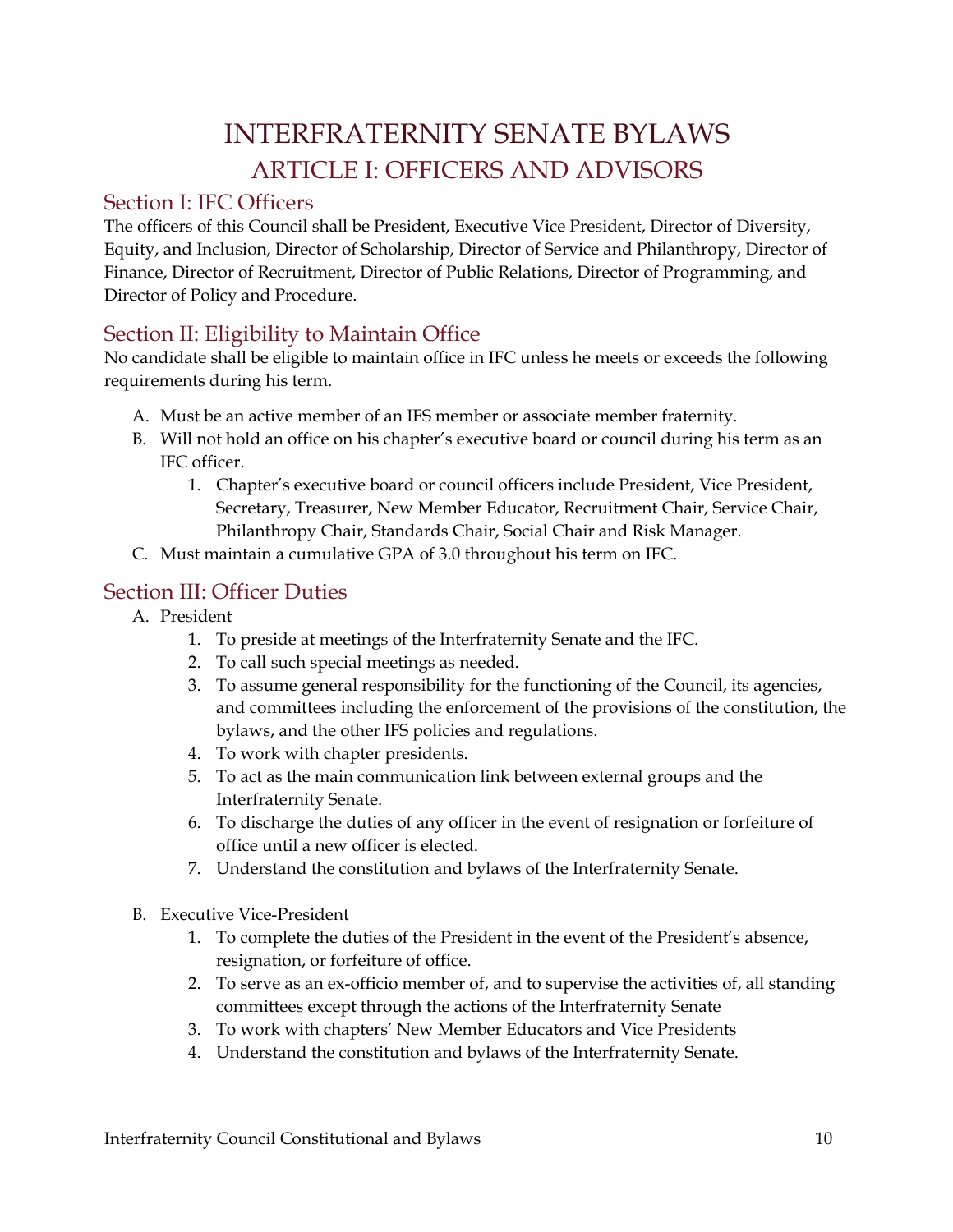- 5. Oversee member education and initiatives related to relevant community and campus issues including; sexual violence prevention, hazing prevention, mental health awareness, suicide prevention and substance abuse
- 6. To select, train, and guide the Rho Chis (fraternity recruitment counselors).
- 7. To plan and execute the Spring men's retreat
- 8. Administration of the FSES survey every other year.
- 9. To perform such other duties as assigned by the president
- B. Director of Diversity, Equity, and Inclusion
	- 1. Oversee campus issues including diversity, inclusion and the support of marginalized groups within the Greek community.
	- 2. New Member Educators and Diversity Equity Executive Board Members meetings about cultural competency (host)
	- 3. Facilitate Cross-Cultural events that involve Interfraternity Council Chapters and United Greek Council Chapters. The events should consist of both organizations preparing a presentation about the value that their respective organization holds to their members.
	- 4. Create and execute an all Greek unity event per semester with the United Greek Council, Panhellenic Council, and NPHC.
	- 5. Attendance to 3 MGC showcases/ new member presentations per semester.
	- 6. Facilitate a LGBTQ awareness event with Gender Identity/Expression and Sexual Orientation Resource Center
	- 7. Two progress meetings per semester with Associate Vice President for Community, Equity, and Inclusive Excellence.
	- 8. Maintain open lines of communication with all CEIE centers.
	- 9. Individual should review all social events theme for cultural appropriation.
	- 10. Individual with be the first line of communication in the event of a discriminatory act by an Interfraternity chapter.
- C. Director of Service
	- 1. To maintain and understand the constitution and bylaws of the Interfraternity Senate.
	- 2. To work with chapter service, and philanthropy chairs.
	- 3. To coordinate community service in the Greek community in collaboration with the Center for Civic Engagement.
	- 4. To help fraternity philanthropy chairs to set up philanthropy events.
	- 5. To organize the philanthropy calendar along with the Panhellenic Vice- President of Scholarship and Service.
- D. Director of Finance
	- 1. To handle all financial matters of the Association including preparation of the annual budget for the Association and formal recruitment week.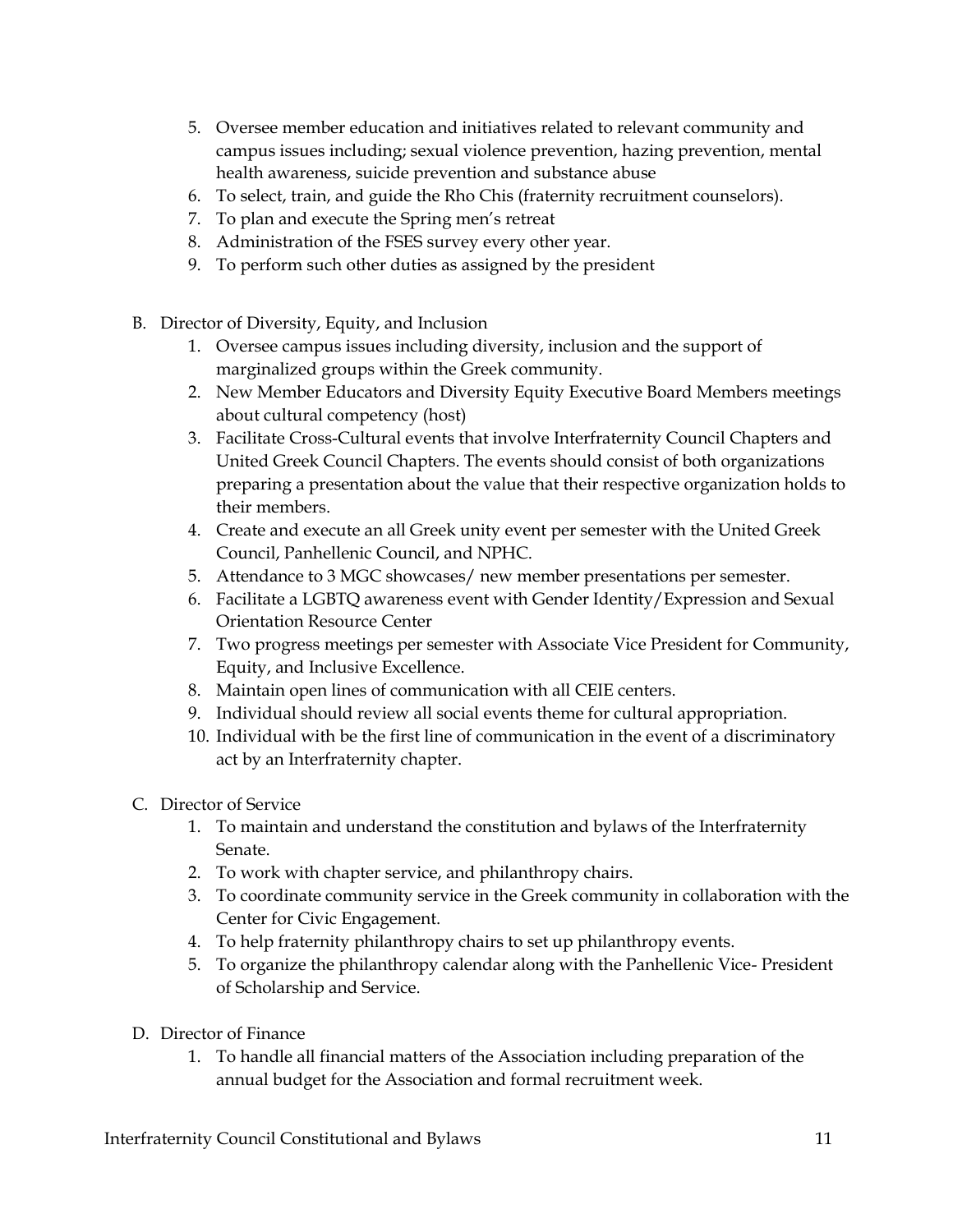- 2. To record and distribute the minutes of the Interfraternity Senate and of the IFC meetings.
- 3. To perform other duties as assigned by the president.
- 4. To coordinate the fall scholarship and service awards ceremony.
- 5. To work with chapter treasurers.
- B. Director of Recruitment
	- 1. To organize and coordinate the summer and fall recruitment programs.
	- 2. To annually evaluate the IFC recruitment policy and to enforce that policy yearround.
	- 3. To appoint and train a recruitment committee whose membership shall be subject to final approval by the IFC.
	- 4. To represent the Fraternity Community at university events and recruitment programs.
	- 5. To coordinate year-round recruitment programs.
	- 6. Staff recruitment office during summer dates determined in collaboration with the Director/Assistant Director of the Center for Fraternity and Sorority Life.
	- 7. To work with chapter recruitment chairs.
- B. Director of Public Relations
	- 1. To provide a comprehensive public relations program for the IFC and IFS.
	- 2. Ensure distribution of positive press for the WSU Greek community.
	- 3. To maintain written communication with faculty and administrators.
	- 4. Serve as a liaison to the College Hill Association.
	- 5. To serve as a liaison between the IFS and the Greek Alumni Association.
	- 6. To work with chapter public relations chairs.
- B. Director of Programming
	- 1. Provide direction and support for chapter programming chairs.
	- 2. Coordinate and implement programs throughout each academic semester in order to aid chapter members in completing the outlined programming requirements.
	- 3. Maintain the data systems for tracking programming completion, in conjunction with the Center for Fraternity and Sorority Life.
	- 4. Send programming completion letters to chapters at the end of each term.
- E. Director of Policy and Procedure
	- 1. Manage the incidents referred to the Greek Standards Board (GSB) by following all steps outlined in Appendix D
	- 2. Provide a fair process to the fraternities referred to the GSB as stated in the Greek Standards Board Constitution (see Appendix D).
	- 3. Educate the fraternities referred to the Greek Standards Board about IFS, University, Federal, State and local policies.
	- 4. Ensure the completion of sanctions given to Fraternities by the Greek Standards Board, within the timeline stated by the Greek Standards Board.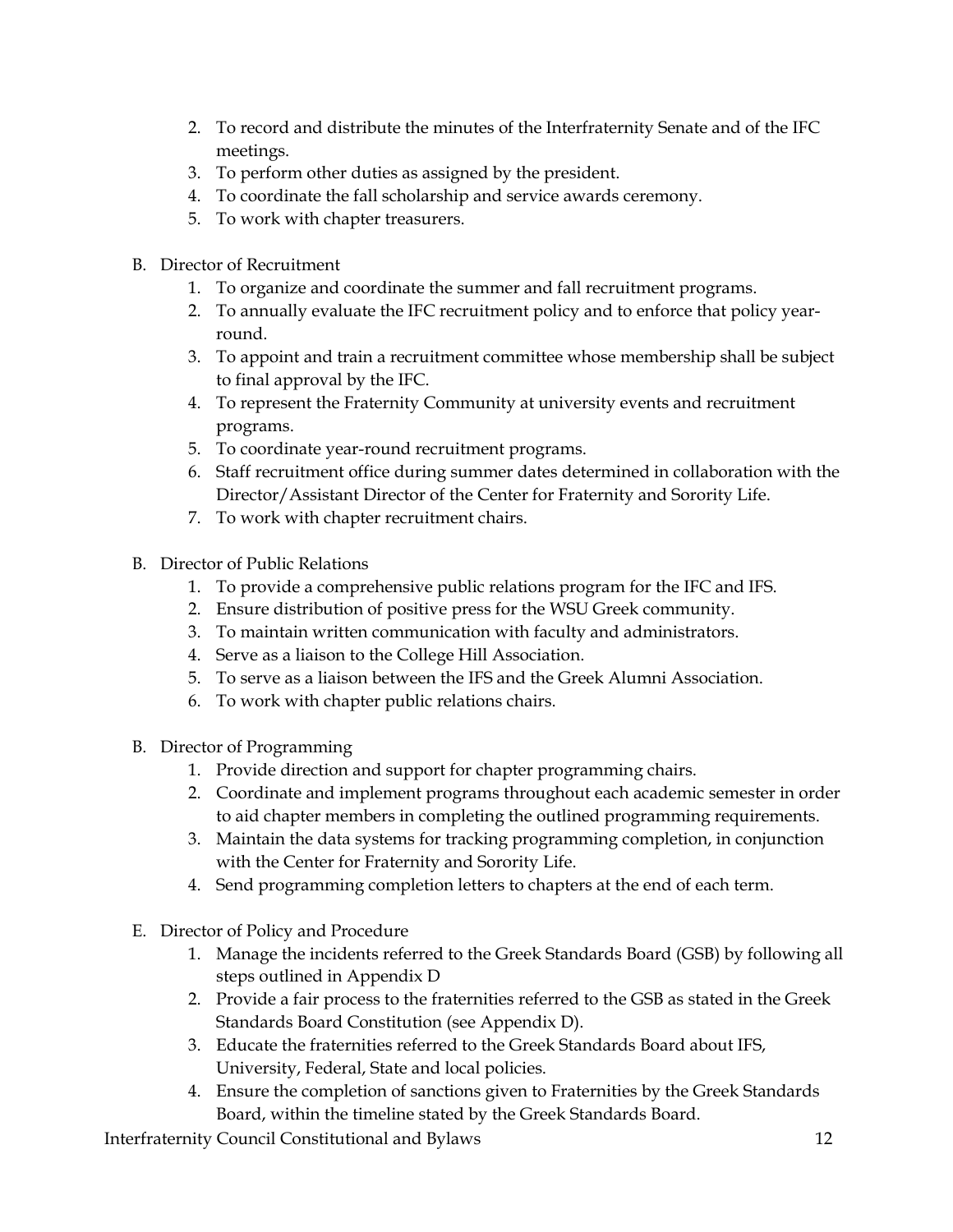- 5. Encourage fraternities to take responsibility for their actions and prevent inappropriate behavior by the most positive means available, without unduly penalizing individual students.
- 6. Work with chapter standards chairs, risk managers, and social chairs.
- F. Director of Scholarship
	- 1. To promote scholarship in the IFS community.
	- 2. To work with chapter scholarship chairman.
	- 3. To identify qualified candidates for the Academic Scholarship Award
	- 4. Facilitate academic sanctions with Fraternities who did not meet the stated academic standard.
	- 5. Ensure the completion of sanctions from non-compliance of the stated academic standard.

#### Section IV: IFC Advisor

A. The Official Advisors for the Interfraternity Council of Washington State University shall consist of members of the staff of the Center for Fraternity and Sorority Life.

#### Section V: Payment of IFC Officers

- A. For every semester worked, IFC officers will receive a stipend not to exceed \$1,000. The Director of Recruitment will receive an additional \$3,000 to cover summer living expenses.
- B. Payment will be dispersed monthly in even amounts throughout the academic year. Payment may be reviewed and adjusted by the staff advisor of the Center for Fraternity and Sorority Life and IFC President, based on the officer's evaluations and the discretion of his advisor. The evaluations must be completed in order to receive payment and will be reviewed with that officer prior to the close of each semester.

# ARTICLE II: ELECTIONS AND RECALL

#### Section I: Time of Elections

The elections of Interfraternity Council Officers shall take place during the fall semester, prior to Thanksgiving Break.

#### Section II: Voting Committee

A. The Voting Committee will consist of no more than one representative from each IFS chapter. The same member must be present at all stages of the election in order for their vote to count. IFC officers will facilitate the election, neither IFC officers nor Fraternity and Sorority Life Advisors are members of the voting committee.

#### Section III: Process

- A. The process for election of the IFC officers will consist of several components:
	- 1. The application by the candidate.
	- 2. Slating
	- 3. Speech night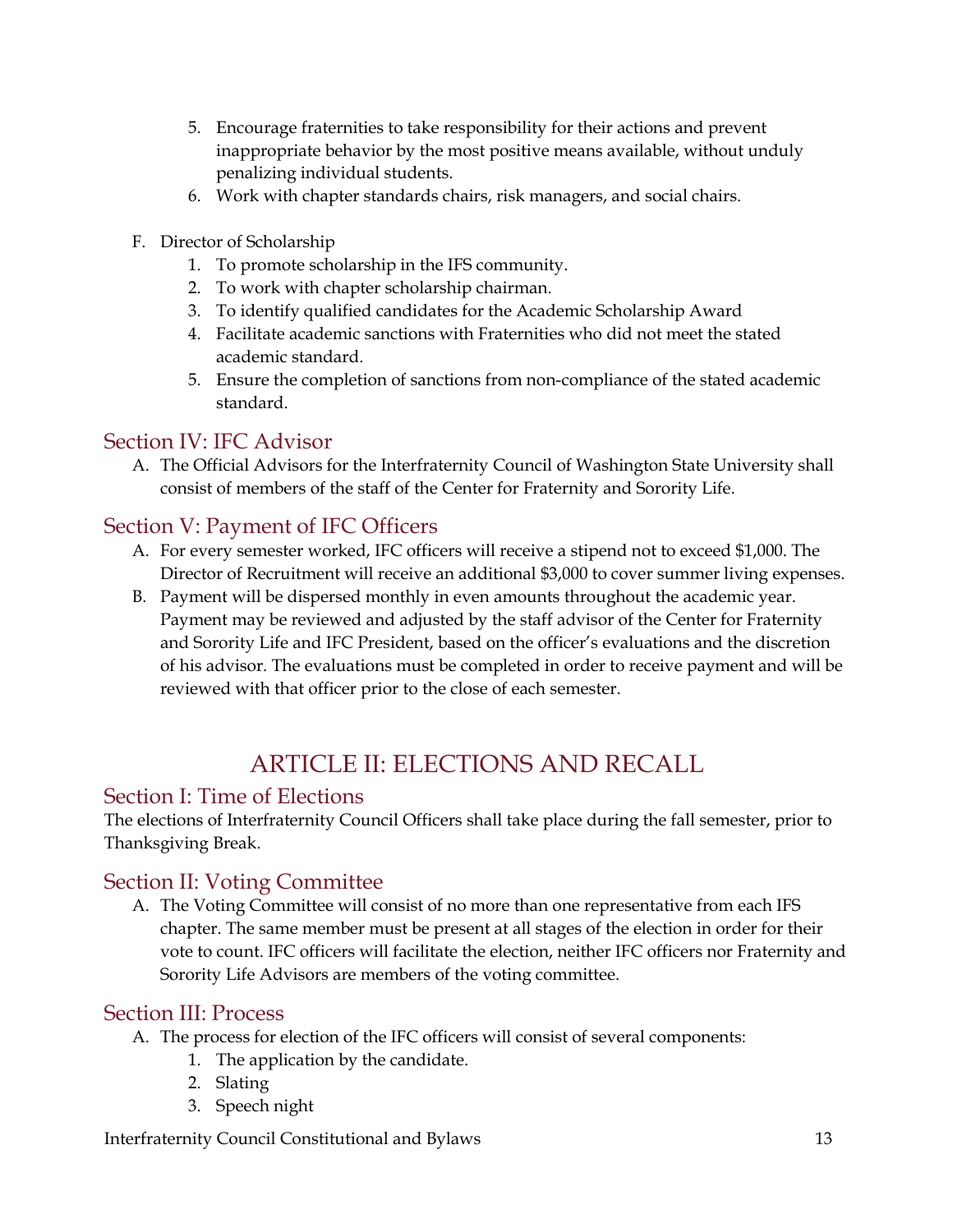- 4. Second Round of Slating
- 5. Question and Answer Night
- B. Application
	- 1. Information will be made available to interested candidates at least three weeks prior to the candidate speech night. Candidates will have at least 10 (academic) days to complete the application.
	- 2. Applications will be due no less than five (academic) days before candidate speech night.
	- 3. Candidates will turn in their applications and evaluations by the deadline to the designated office.
- C. First Round of Slating
	- 1. The slating committee will consist of no more than one representative from each IFS chapter.
	- 2. The slating committee will review all candidate applications and slate candidates for office(s) the candidate has indicated intention for which to run, and/or recommend another office(s) for which they believe he is well suited. Candidates will be informed of this recommendation and asked for their interest and commitment to the slated positions. These recommendations may be utilized in order to balance the slate of officers. Candidates may decline the recommended change in the slate and remain in their own preferred position.
	- 3. The slating committee will notify the candidates at least 48 hours before the scheduled speech night.
- D. Speech Night
	- 1. All candidates will have the opportunity to give a 3-5 minute campaign speech during speech night.
	- 2. Candidates' applications will be distributed to chapter presidents on speech night.
- E. Second Round of Slating
	- 1. The Voting Committee will be allowed time for discussion after all speeches have been completed. After discussion, the chapter representatives will slate a second time. Candidates may not run for positions they are not slated for in the second round of slating.
- F. Question and Answer Night
	- 1. Each candidate will be given up to 10 minutes to answer questions offered by chapter representatives. IFC officers may also ask questions. Questions from IFC officers must be standardized for all candidates running for a given position.
	- 2. After the question and answer session has been completed for all candidates, the Voting Committee will break into discussion, followed by the final vote regarding the candidates for each position.

#### Section IV: Special Cases

- A. IFC Executive Officers Running for Office:
	- 1. Current IFC officers must follow the same process as other candidates; filling the application/evaluations by the deadline, speech night, etc.
- B. Suspension of the Bylaws: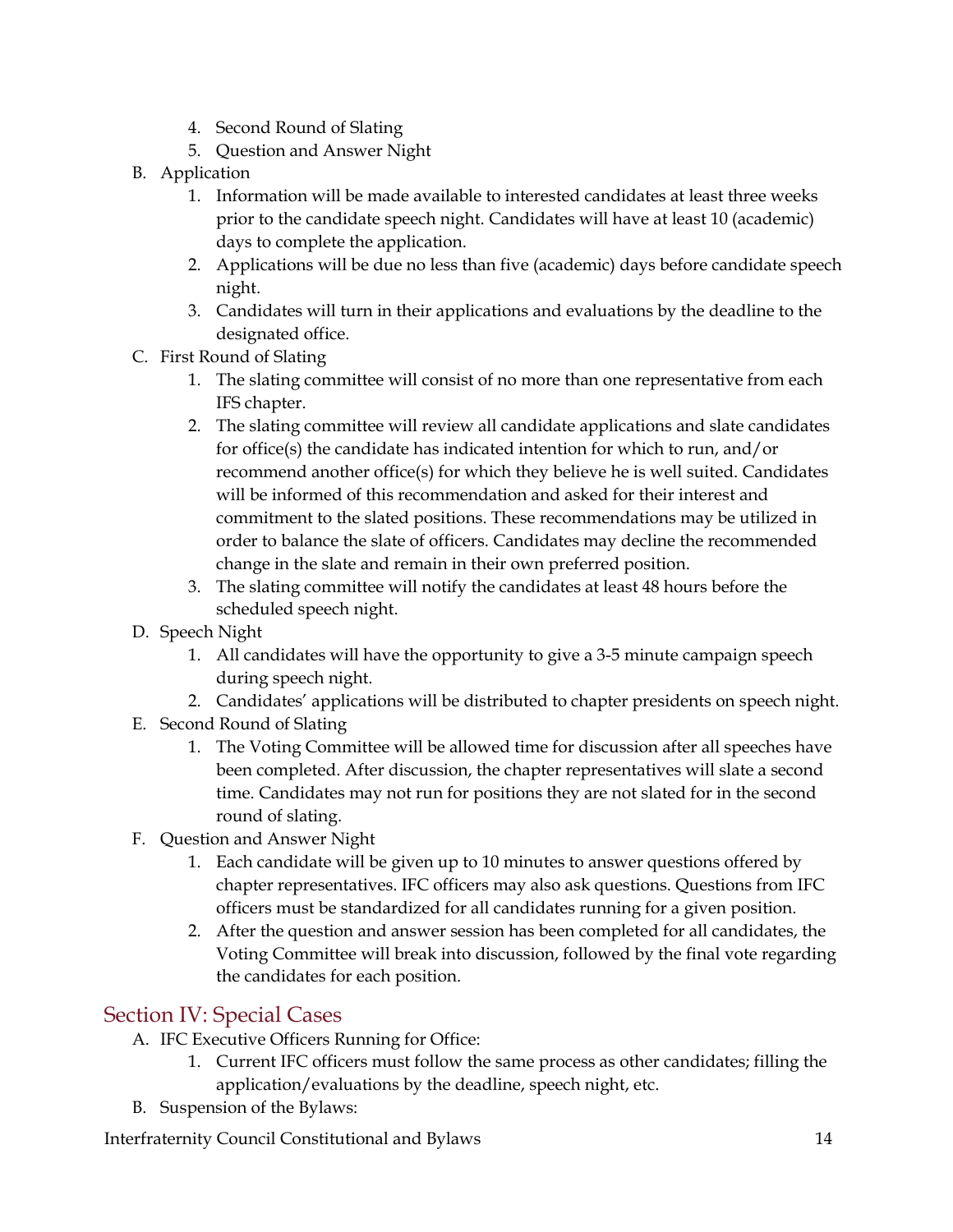- 1. If such situations arise that are not accounted for in the election by-laws, the members of the Voting Committee may vote to suspend the by-laws to resolve the issue or move and vote to change the bylaws if appropriate.
- 2. In situations that prohibit the chapter presidents from being able to exercise the power listed in part A above, the majority of the IFC officers, in consultation with the IFC Advisor may suspend the bylaws as necessary to resolve the issue.
- 3. Due process and fairness will be maintained throughout the election process regardless of any issue that arises.

#### Section IV: Eligibility for Elections to Run for Office

- A. No candidate shall be eligible to hold office in IFC unless he meets or exceeds the following requirements at the time of election:
	- 1. Must have a cumulative GPA of 3.0. The slating committee can evaluate and grant exceptions to the academic requirements.
	- 2. Must be an active member of an IFS recognized fraternity.
	- 3. His chapter must be recognized with the IFS and the University (i.e. the candidate and his chapter abide by all IFS and University policies and have had no major infractions with the IFS or WSU for six months prior to elections).
		- i. The six months begins from the date of the major infraction incident.
	- 4. A joint committee composed of all IFC officers and the slating committee (with the exception of an IFC officer or slating committee member who is running for IFC office or who is affiliated with the potential candidate) can grant exceptions to the infraction requirement after receiving chapter minutes allowing the potential candidate to run for IFC office.
	- 5. Will not be holding an office on his chapter's executive board or council during his term as an IFC officer.
		- i. Chapter's executive board or council officers include President, Vice President, Secretary, Treasurer, Recruitment Chair, Social Chair and Risk Manager.
	- 6. The candidate has previously held a chapter office.

#### Section V: Assuming Office

Officers shall assume their duties at the last regular business meeting of the fall semester.

# ARTICLE III: COMMITTEES

#### Section I: Standing Committees

- A. The Recruitment Committee
	- 1. This committee shall consist of the Director of Recruitment and as many members as determined by the Director of Recruitment.
	- 2. The duties of this committee shall be:
		- i. To plan and administer a year-round recruitment program.
		- ii. To annually review the IFC recruitment policy and to recommend changes to the recruitment policy.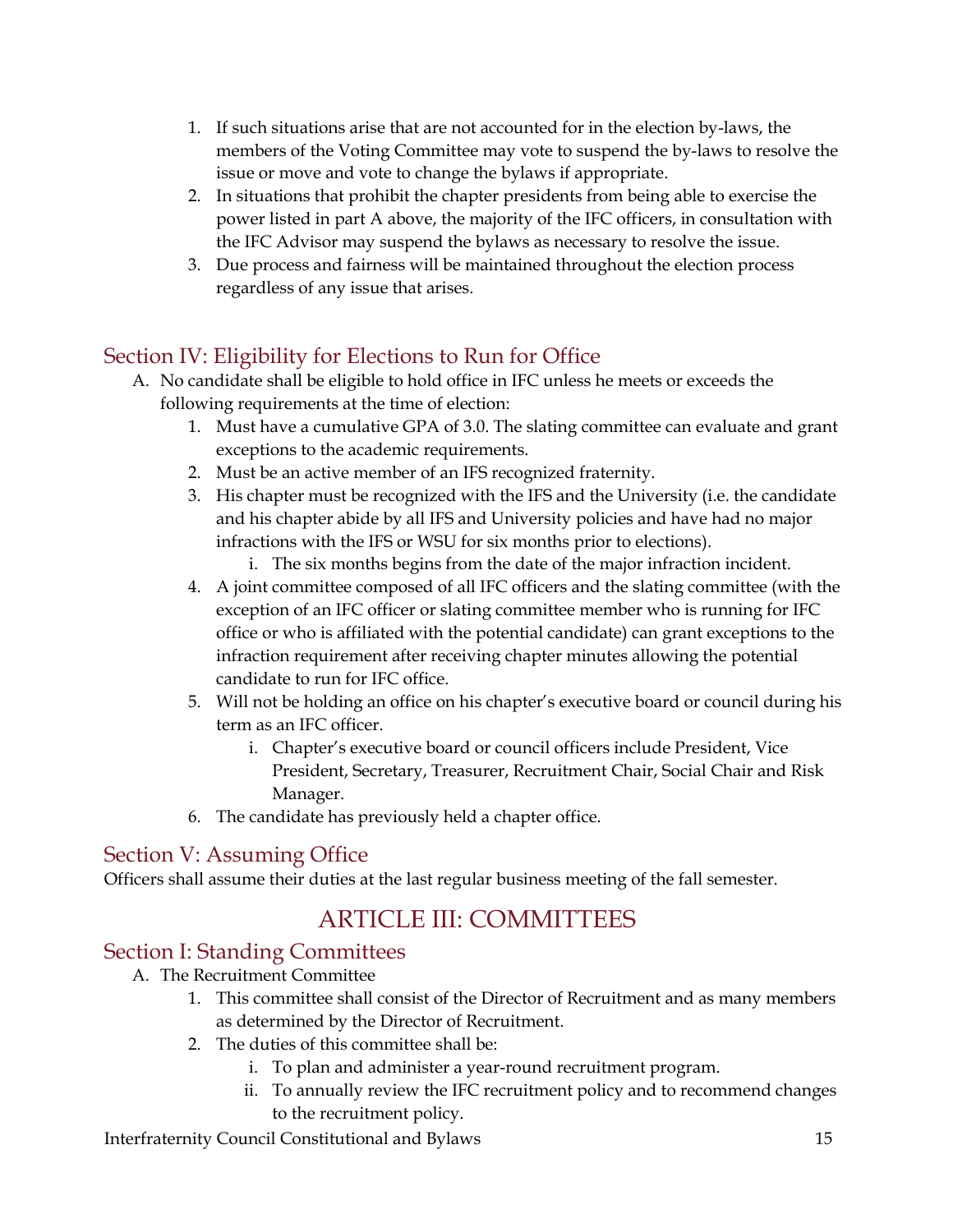- iii. To recommend to the council changes in functions as needed.
- iv. To be responsible to the IFC Director of Recruitment.
- v. To establish and facilitate a program intended to offer assistance in recruitment to any individual fraternity that may request it.
- B. The Bylaw Review Committee
	- 1. This committee shall consist of the Director of Policy and Procedure and each IFC chapter president. This committee will meet up with the Panhellenic Council chapter presidents and the Panhellenic VP of Standards and Accountability.
	- 2. The duties of this committee shall be:
		- i. To review the IFC and Panhellenic Council Bylaws to ensure that they are fair and upheld.
		- ii. To review the sanctioning process of council bylaws and to maintain a realistic and up to date bylaw.
		- iii. This committee will meet once every year (executive term).
- C. The Risk Management Plan Committee
	- 1. This committee shall consist of the Director of Policy and Procedure and each chapter's Risk Manager.
	- 2. The duties of this committee shall be:
		- i. To review the Universal Risk Management Plan and ensure that policies and risk plans are being executed properly.
		- ii. To ensure that the Universal Risk Management Plan represents a realistic risk management plan that corresponds with the current Greek Community.
		- iii. The committee will meet once every semester.
		- iv. Review individual chapter's risk management plans and compare to the universal risk management plan.
		- v. Explore ideas and plans on how risk can be better mitigated.

### ARTICLE IV: ROSTER OF FRATERNITY MEMBERS AND ASSOCIATED/NEW MEMBERS

#### Section I: Submission

A roster of the number and names of members and associated/new members shall be furnished to the Center for Fraternity and Sorority Life as requested.

#### Section II: Contents

The official roster shall contain the names of all undergraduate members and associate/new members affiliated with that chapter.

#### Section III: Revisions

The official roster may be reviewed during the semester until the deadline established by the Center for Fraternity and Sorority Life.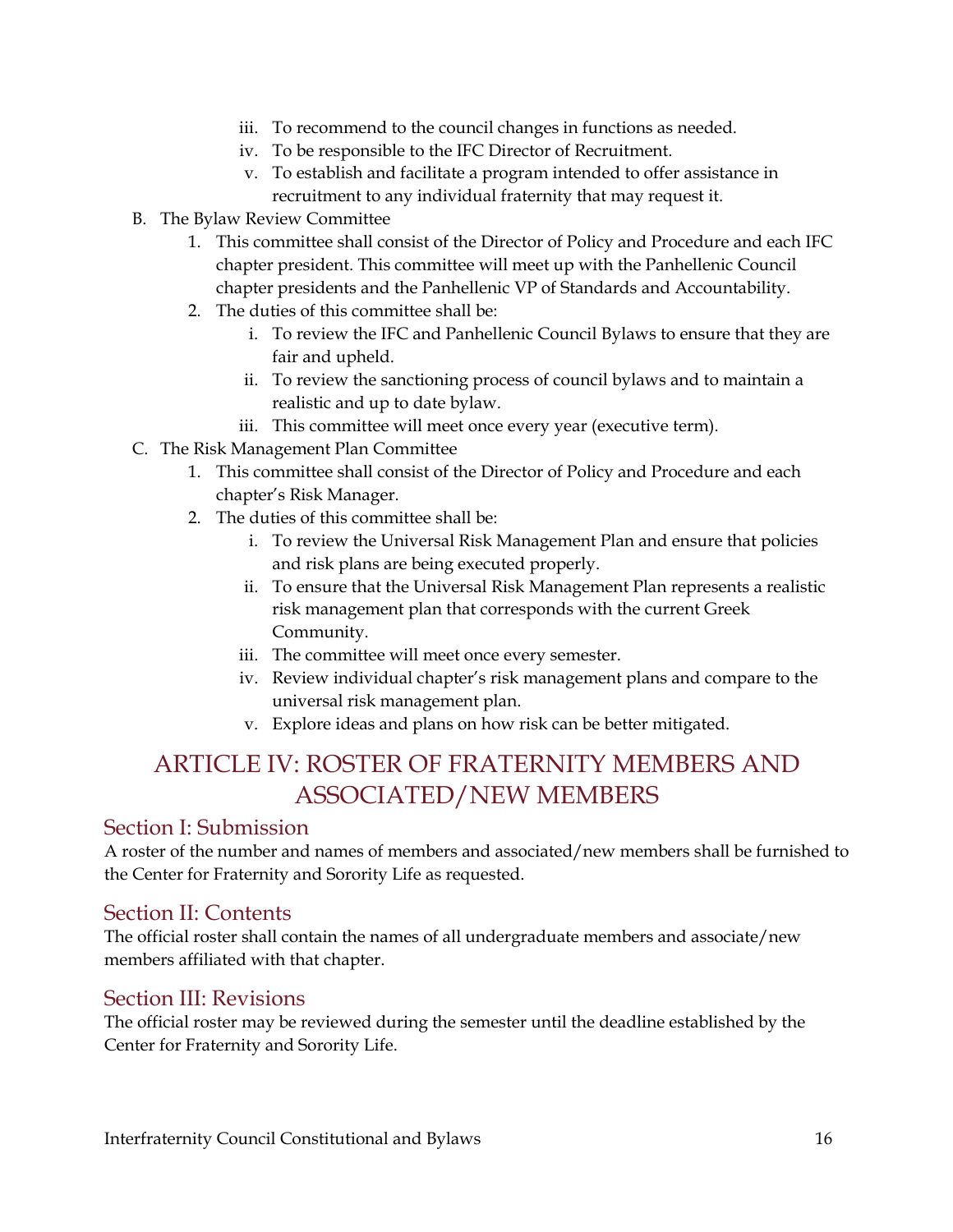# ARTICLE V: REGULATIONS

#### Section I: Attendance at Meetings

- A. Each IFS member and associate member fraternity is required to send a representative to all mandatory meetings of chapter officers as scheduled by any IFC officer. This delegated member must be a member of the executive board of their chapter.
- B. At least 48 hours' notice must be given by email, phone or otherwise to the chapter by the IFC officer in charge of that meeting.
- C. The standard penalty for missing a mandatory IFC scheduled meeting is \$25.00. All attendance records shall be submitted to the IFC Director of Finance and Administration and recorded.
- D. Any chapter that fails to send a representative to two consecutive IFS meetings will forfeit its voting privileges until the meeting after the next attended meeting.
- E. Each chapter must maintain a 70% or better attendance record each semester at all recorded constituent and senate meetings in order to be a chapter with voting privileges at IFS meetings. Those who fail to meet the minimum 70% requirement will be referred to Greek Standards Board for further review.

# ARTICLE VI: FINANCES

#### Section I: Financial Management

- A. Financial support of the Association shall be provided by dues assessed to the member fraternities in accordance through action of the Association, and with the bylaws.
- B. The Interfraternity Council Director of Finance will create an operating budget for the Association during the spring for the following academic year.
	- 1. The budget will be presented to the Interfraternity Senate and must be passed by a majority vote of Interfraternity Senate representatives at an announced meeting of the Interfraternity Senate.
- C. The Interfraternity Council Director of Finance will distribute chapter-billing statements every semester.
	- 1. Fines for late bills will assess a penalty of 3% for being a week late, 5% for two weeks late, and 7% for being three weeks late.
	- 2. After three weeks, chapters that have not paid their bill will lose voting rights with the Interfraternity Senate. After four weeks the Interfraternity Council will review each chapter that has not yet paid and determine further sanctions.
		- i. Sanctions could include, but are not limited to, withholding recruitment material, not publishing chapter in recruitment publications, extra community service hours, and programming.
	- 3. If a chapter issues a check to the IFC Office to pay for their chapter bill and the check does not clear the bank due to insufficient funds (i.e. the check bounces) the chapter will be required to reissue a check with an additional 10% fee applied. Further late fees will then be applied after the due date of two weeks from the date of re-issuance of chapter bill.
- D. Payment plans can be arranged through the Interfraternity Council Director of Finance.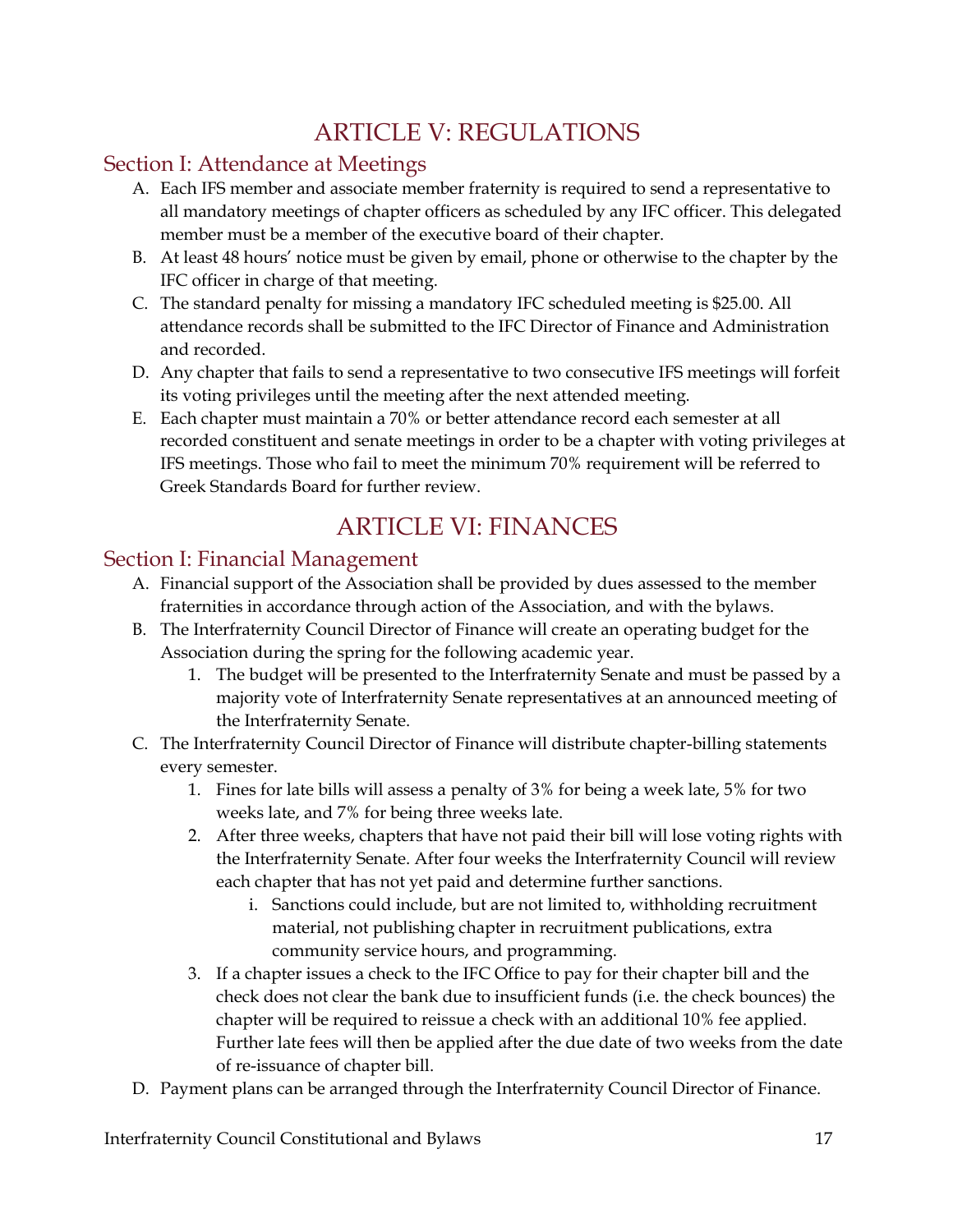- E. Financial support shall also come from formal Recruitment fees at the discretion of the Interfraternity Council Directors of Finance and Recruitment.
- F. Colony chapters in their first semester at Washington State University will not be billed Interfraternity Senate dues. The semester following their initial semester they will be billed the full amount.

#### Section II: Expenses

- A. Extraordinary expenses shall be borne by the member fraternities in the Association. The budget shall outline all anticipated expenses.
- B. Such expenditures shall be approved and apportioned by the Interfraternity Council.
- C. The Interfraternity Council will collect additional assessments from each member chapter following the approval of such assessments.

#### Section III: New Member Fees

A. The IFS recruitment budget is financed by a non-refundable assessment determined by the IFC Director of Recruitment and the IFC Director of Finance, passed by a majority vote of the IFS at an announced meeting of the Interfraternity Senate. This assessment is determined from summer signs and potential new members participating in formal fall recruitment.

### ARTICLE VII: MEMBERSHIP RECRUITMENT

#### Section 1: Rules and Procedures for Membership Recruitment

- A. A Potential New Member is defined as follows: any male high school graduate that is either currently attending Washington State University or is going to attend Washington State University within one academic term of acceptance. A Potential New Member must have a 2.9 GPA to be eligible for participation in Membership Recruitment.
	- 1. Any person that does not fit within the preceding definition may not be contacted about matters involving Informal Membership Recruitment.
- B. Participation
	- 1. Only New Members, members and enrolled undergraduate alumni shall participate in chapter Membership Recruitment functions.
	- 2. All university recognized fraternities may choose to participate in all scheduled Membership Recruitment activities or opt out of participation.
- C. Entertainment
	- 1. There will be no third-party entertainment during Membership Recruitment, unless approved by the IFC Director of Recruitment and/or the Director/Assistant Director of the Center of Fraternity and Sorority Life.
	- 2. Any persuasive statements made to Potential New Members to influence his opinions against chapters are not allowed.
	- 3. Neither Organizations nor individuals outside of the chapter membership can assist in Membership Recruitment before, during or after the scheduled process.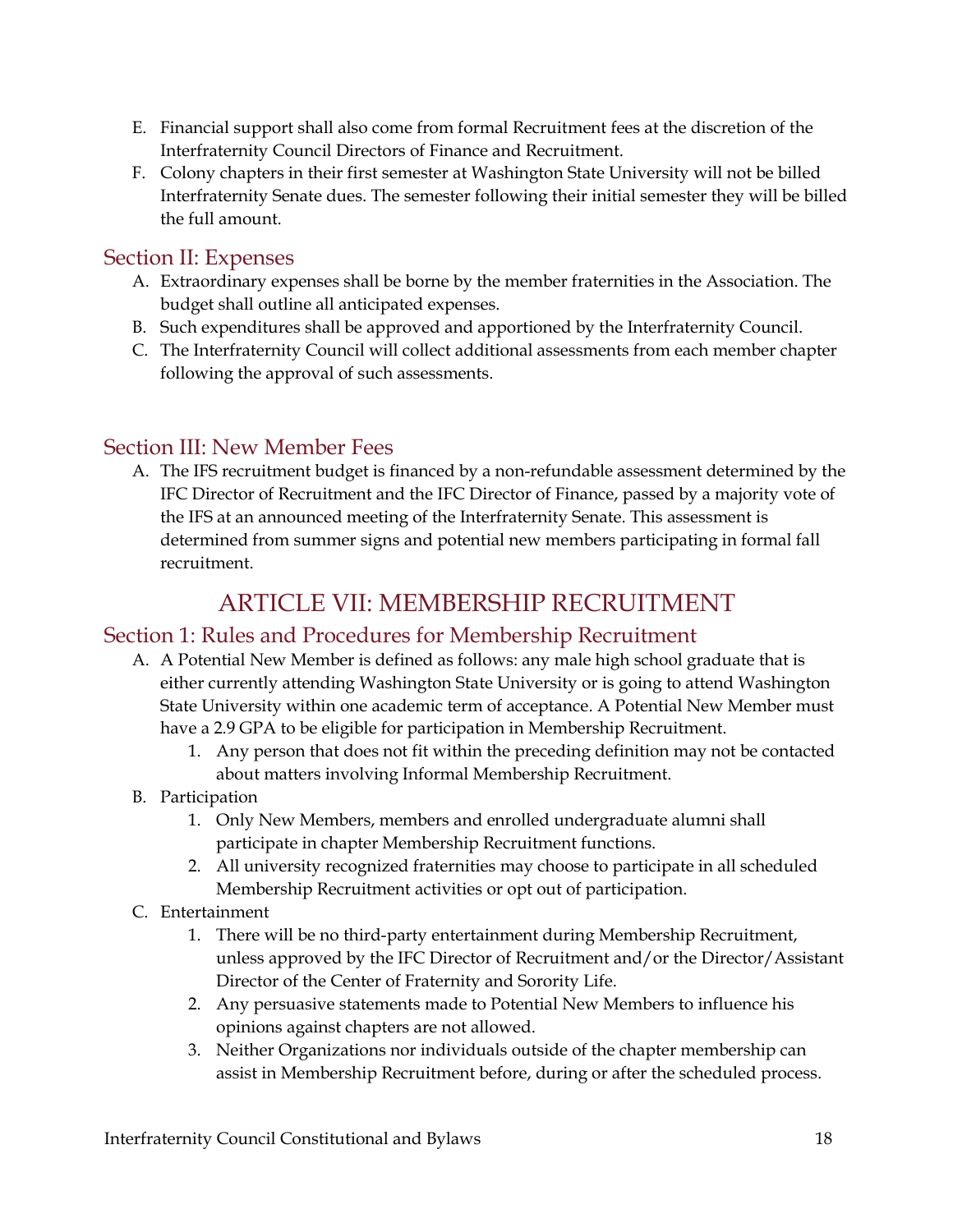Therefore, women are not allowed on men's fraternity property and contact of ANY kind with women during the scheduled recruitment period is not allowed.

- 4. There are no drugs or alcohol allowed during scheduled recruitment events.
- D. Members in violation of bylaws shall be subject to a formal hearing and adjudication by the Greek Standards Board and/or the Office of Student Conduct.

#### Section 2: Rules and Procedures for Formal Membership Recruitment

- A. Formal Membership Recruitment Schedule
	- 1. The Membership Recruitment schedule will be decided during spring semester, with minor variations permissible during the summer planning period, prior to each fall Membership Recruitment period by the IFC Director of Recruitment and the Director and/or Assistant Director of Center for Fraternity and Sorority Life.
	- 2. Recruitment rules shall go into effect the Friday before move-in day, and continue through 12:00pm the first Monday of classes.
- B. Membership Recruitment Events
	- 1. Location of Fall Formal Membership Recruitment Events
		- i. Formal Membership Recruitment functions must be held on chapter property or at designated locations on campus that are approved by the Interfraternity Council.
- C. Conversation
	- 1. Any verbal or written promise or guarantee of membership given to a Potential New Member during Formal Membership Recruitment is prohibited.
- D. Membership Invitation/Acceptance Procedures
	- 1. Every Potential New Member must attend the events that they are assigned during Membership Recruitment. Special exceptions are up to the discretion of the IFC Director of Recruitment.
- E. Recruitment Counselors (Rho Chis)
	- 1. The Recruitment Counselors will be chosen according to the criteria set up by the IFC Director of Recruitment and his committee.
	- 2. Chapters will be encouraged to evaluate their own Recruitment Counselor candidates through the use of a recommendation form, completed by the chapter's Executive Board.
		- i. If a Recruitment Counselor commits a violation, he will be removed from Membership Recruitment, and his chapter may have a mediation hearing on the matter. He will not be permitted to participate in Formal Membership Recruitment events as a part of his chapter.
- F. Chapter Eligibility
	- 1. To be eligible for participation in Formal Recruitment, chapters are required to submit a new member education plan to the IFC Executive Vice President for review.

#### Section 3: Rules and Procedures for Informal Recruitment

A. Informal Membership Recruitment Schedule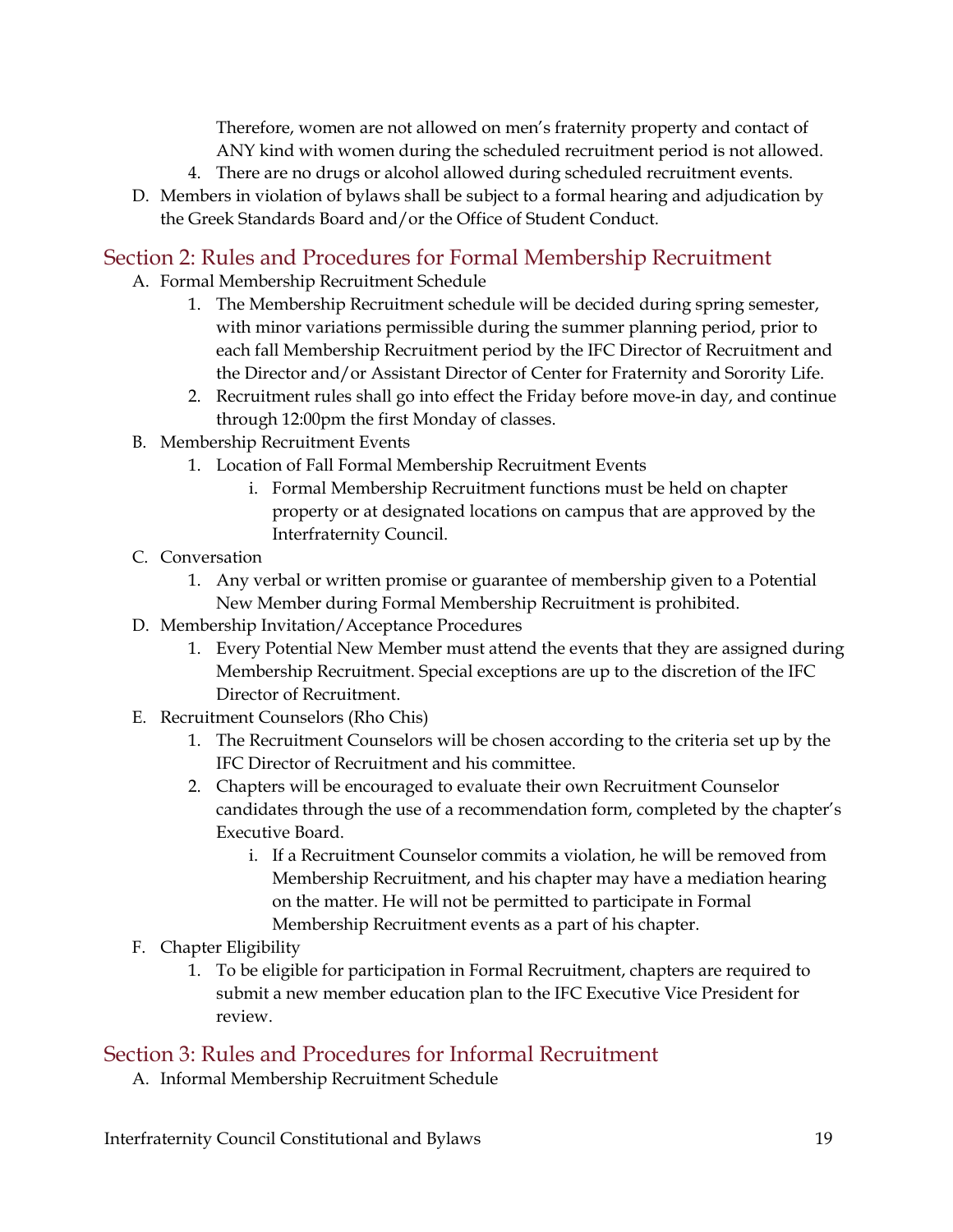- a. All informal recruitment events must be registered and approved by the Interfraternity Council within 24 hours of the event.
- b. The Interfraternity Council hold the right to deny or reschedule Informal Membership Recruitment events as deemed necessary
- B. Informal Membership Recruitment Processes
	- a. All Informal Membership Processes must be conducted using only Interfraternity Council approved products, software, and services.

#### Section IV: Recruitment Violations:

- A. Violations occurring during recruitment that require immediate adjudication may be resolved by direct intervention of the Director of Recruitment
	- a. The Director of Recruitment may enforce the following:
		- i. Written Warning issued to the chapter
		- ii. Recruitment Fine:
			- 1. Fines shall not exceed \$1,000.00
		- iii. Referral to Greek Standards Board
		- iv. Any appropriate sanction available to the Greek Standards Board
		- v. Suspension of a chapter from participating in Formal Recruitment
		- 1. This should only be levied after all other options have been explored
- B. Right to full review:
	- a. In the event that the Director of recruitment takes immediate action, the chapter has the right to a full review before the Greek Standards Board following all GSB protocol.
		- i. The Chapter must follow the appeal processes in order to engage in the full review process providing adequate information to identify that the Director of Recruitment has taken action that exceeds their jurisdiction.

### **ARTICLE VIII: AMENDMENTS**

#### Section I: Process

These bylaws may be amended by a simple majority vote of the IFS full member fraternities.

#### Section II: Method

Amendments may be proposed by the IFC or by any representative of a member or associate member fraternity.

#### Section III: Timeline

Proposed amendments to these by-laws shall be presented in written form at least one meeting prior to the meeting at which the vote is taken.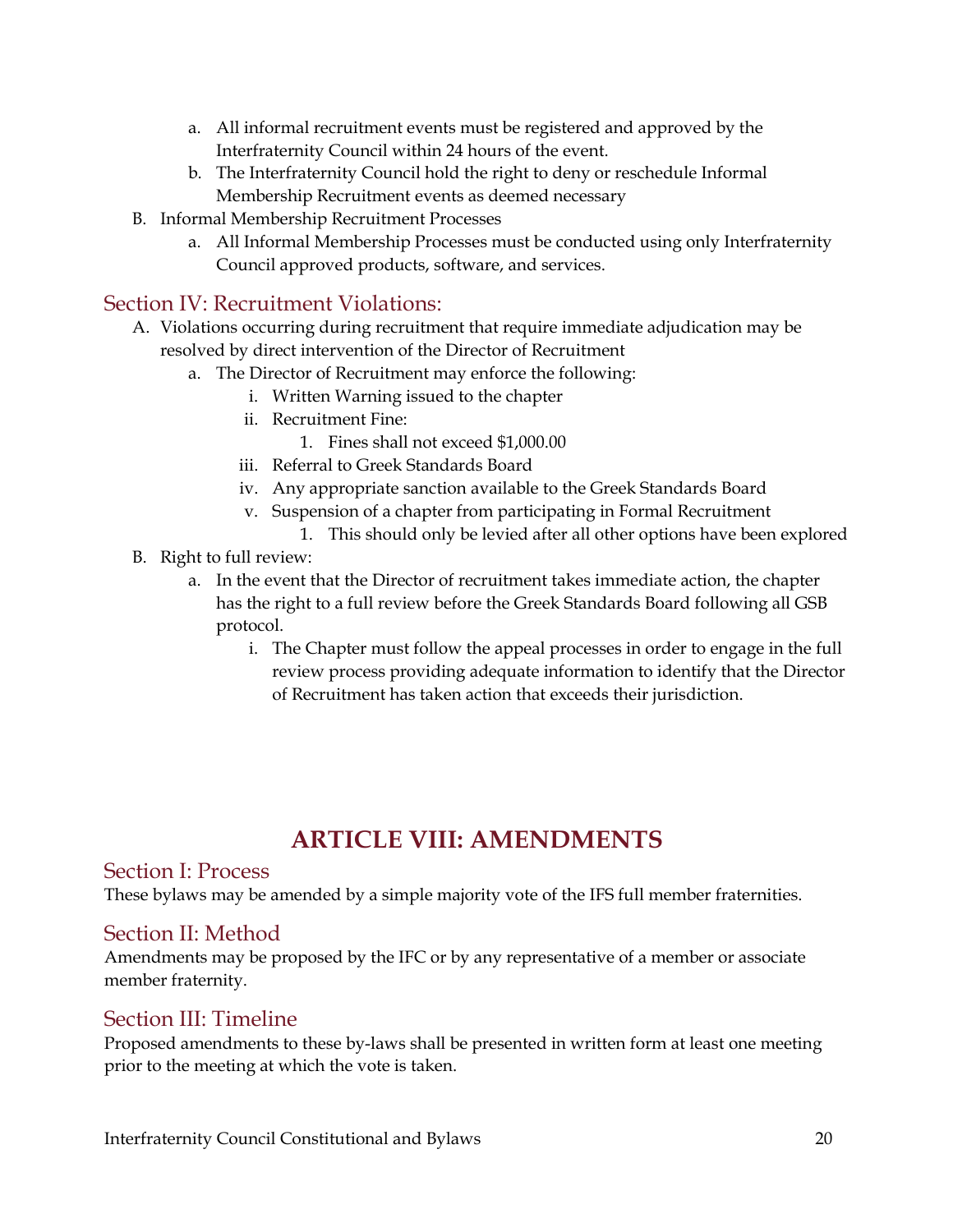Adopted April 3, 1958

Revised December 1, 1964

Revised April 3, 1967

Revised April 29, 1970

Revised May 15, 1975

Revised October 16, 1980

Revised April 24, 1993

Revised May 1, 1994

Revised March 10, 1996

Revised October 16, 2002

Revised October 6, 2004

Revised August 20, 2006

Revised October 17, 2006

Revised December 09, 2009

Revised November 29, 2010

Revised November 5, 2012 B. Nelson

Revised November 4, 2013 R. Broyles

Revised April 16th, 2014 by G. Waller

Revised September 12th, 2014 by G. Waller

Revised December 1st, 2014 by G. Waller

Revised April 16th, 2015 by C. Poppe

Revised April 13th, 2016 by J. Reines

Revised November 15th, 2016 by J. Reines

Revised March 7th, 2017 by J. Kurle

Revised April 24th, 2017 by J. Kurle

Revised April 26th, 2018 by T O'Brien

Revised April 9th, 2019 by A. Proteau

Revised November 18th, 2019 by A. Proteau

Revised February 10th, 2020 by A. Fandel

Interfraternity Council Constitutional and Bylaws 21

Revised February 25th, 2020 by A Fandel Revised March 9<sup>th</sup>, 2020 by A. Fandel Revised April 20th, 2020 by A. Fandel Revised November 2nd, 2020 by A. Fandel Revised November 16th, 2020 by A. Fandel Revised April 19th, 2021 by B. Sherry Revised November 1st, 2021 by D. Lopez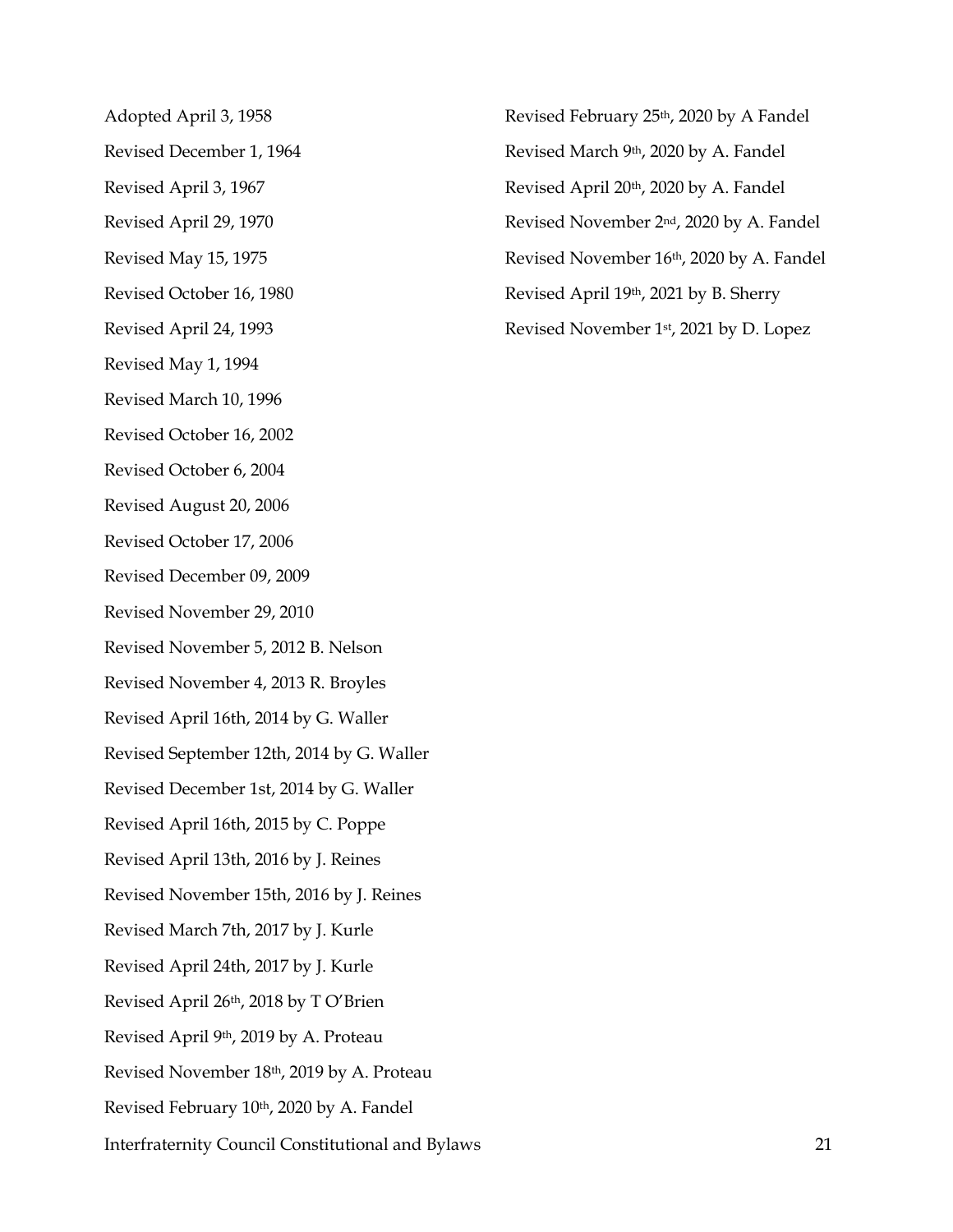# APPENDIX A North-American Interfraternity Conference

### The Nine Basic Expectations for Fraternity Men:

- 1. I will know and understand the ideals expressed in my fraternity ritual and will strive to incorporate them in my daily life.
- 2. I will strive for academic achievement and practice academic integrity.
- 3. I will respect the dignity of all persons; therefore, I will not physically, mentally, psychologically or sexually abuse or haze any human being.
- 4. I will protect the health and safety of all human beings.
- 5. I will respect my property and the property of others; therefore, I will neither abuse nor tolerate the abuse of property.
- 6. I will meet my financial obligations in a timely manner.
- 7. I will neither use nor support the use of illegal drugs or alcohol.
- 8. I acknowledge that a clean and attractive environment is essential to both physical and mental health; therefore, I will do all in my power to see that the chapter property is properly cleaned and maintained.
- 9. I will challenge all my fraternity members to abide by these fraternal expectations and will confront those who violate them.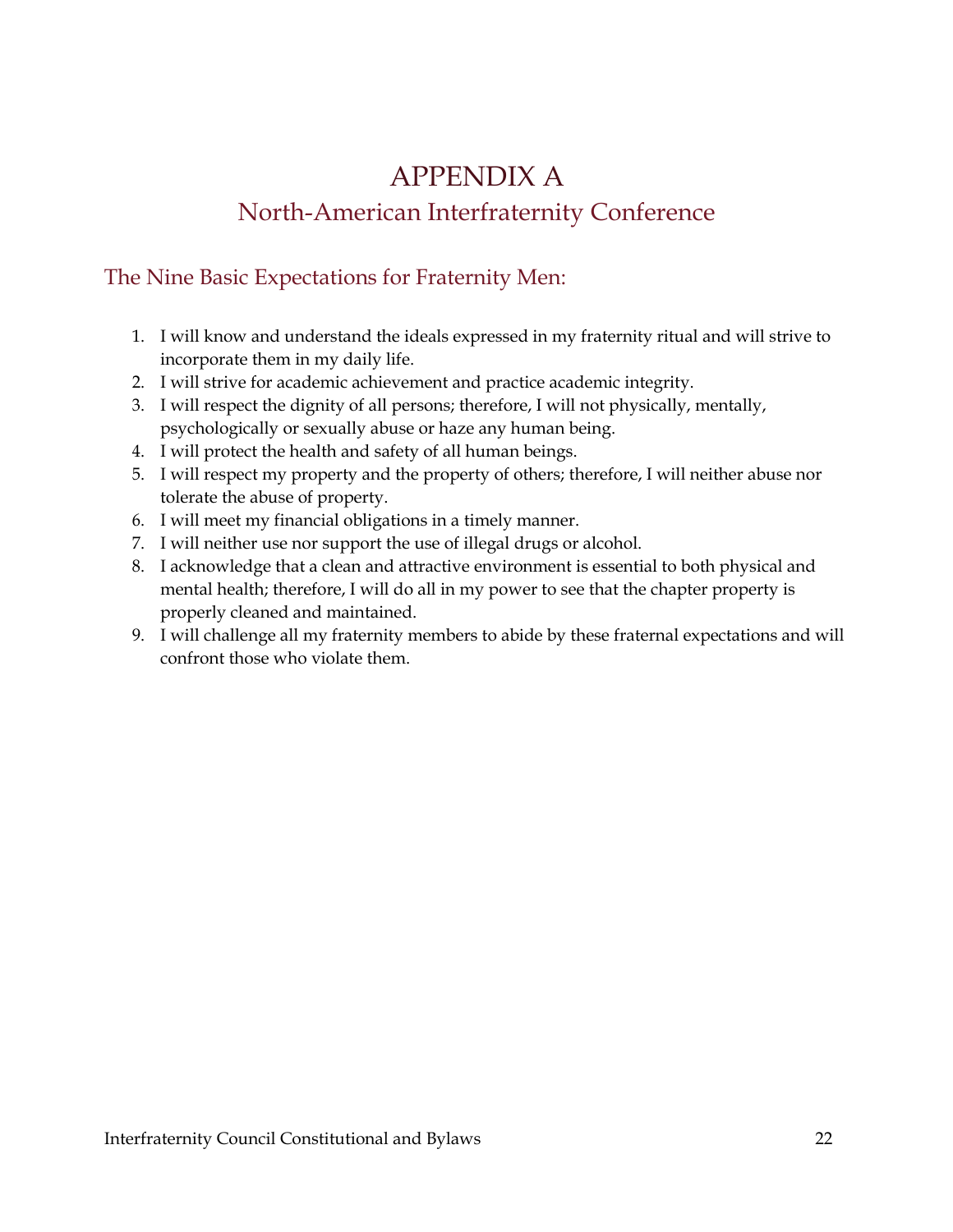# APPENDIX B Hazing

#### Section I: Initiation and Hazing

The definition of hazing is adhered to by the North-American Interfraternity Conference as well as all local, state and federal laws. Chapters must abstain themselves of all practices, policies and rituals which sponsor, promote or encourage the interference or disruption of the normal routine of students for meals, sleep, studying and class attendance. This is considered hazing.

- A. Definition of Hazing
	- 1. Hazing shall be defined as any action taken, voluntarily or involuntarily or situation created intentionally, whether on or off fraternity premises to produce mental or physical discomfort, embarrassment, harassment or ridicule. Such activities and situations include but are not limited to: paddling in any form; creations of excessive fatigue; physical and psychological shocks; quests, treasure hunts, scavenger hunts, road trips or any other such activities carried on outside the confines of your house; wearing publicly, apparel which is conspicuous and not normally in good taste; engaging in public stunts and buffoonery; morally degrading and humiliating games and activities; and any other activities which are not consistent with fraternal law, ritual or policy or the regulations and policies of Washington State University. Actions, required or not, which violate federal, state or local law will also be considered hazing (State of Washington, Substitute Senate Bill #5075).
- B. Examples of Hazing Hazing shall include, but not be limited to, forcing, requiring or expecting new members, associate members, potential members or initiated members to participate in any of the following activities:
	- i. Drinking alcohol or any other substance.
	- ii. Using any drug, narcotic or controlled substance.
	- iii. Eating foods that a reasonable person would not eat.
	- iv. Branding.
	- v. Permitting less than six (6) continuous hours of uninterrupted sleep per night.
	- vi. Nudity at any time.
	- vii. Conducting activities that do not allow for adequate time for study.
	- viii. Subjecting a person or group to verbal harassment.
	- ix. The use of demeaning names.
	- x. Misleading new members in an effort to convince them they will not be initiated, that they will be hurt during initiation, or any other activity that would cause mental stress.
	- xi. Carrying any items (shields, paddles, bricks, rocks) that serve no constructive purpose and are intended to embarrass the carrier.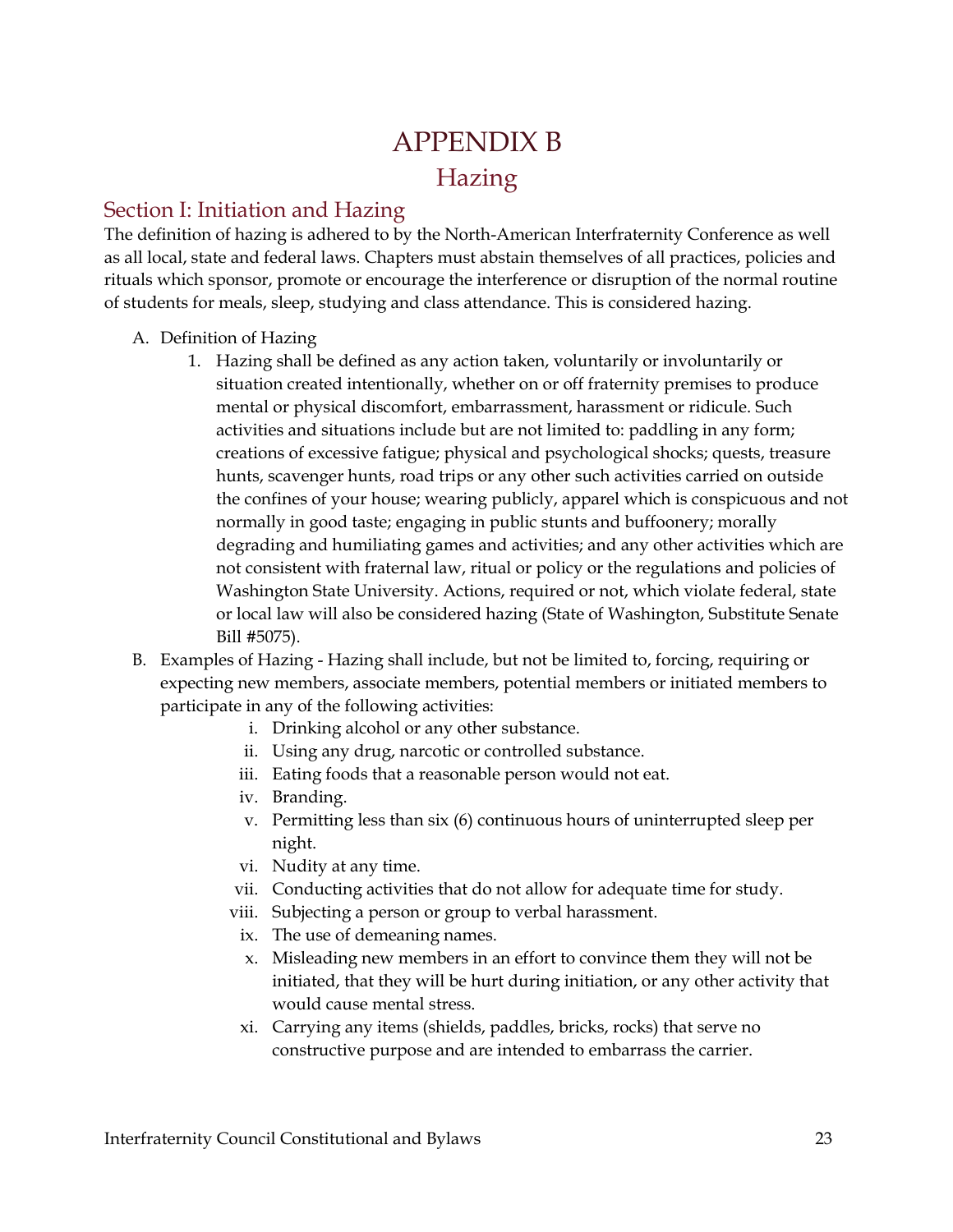- xii. Compelling a person or group to remain at a certain place or transporting a person or group anywhere without their consent (pledge sneaks, road trips).
- xiii. "Trashing" intentionally, any area for the purpose of annoying others or for having others clean the trashed area.
- xiv. Disallowing new members to talk for extended periods of time.
- xv. Having new members perform personal services or errands.
- xvi. Blindfolding and parading individuals in public areas, blindfolding and transporting in motor vehicles, or privately conducting blindfolding activities that serve no constructive purpose.
- xvii. Exposure to the elements.
- xviii. Conducting "interrogations" or any other non-constructive questioning.
	- xix. House duties not shared by initiated members.
	- xx. Putting new members in a room which is uncomfortable.
- xxi. New members being expected to do anything exclusively "for the fun or entertainment of the members."
- xxii. Requiring new members to identify themselves as new members when answering the telephone, door etc.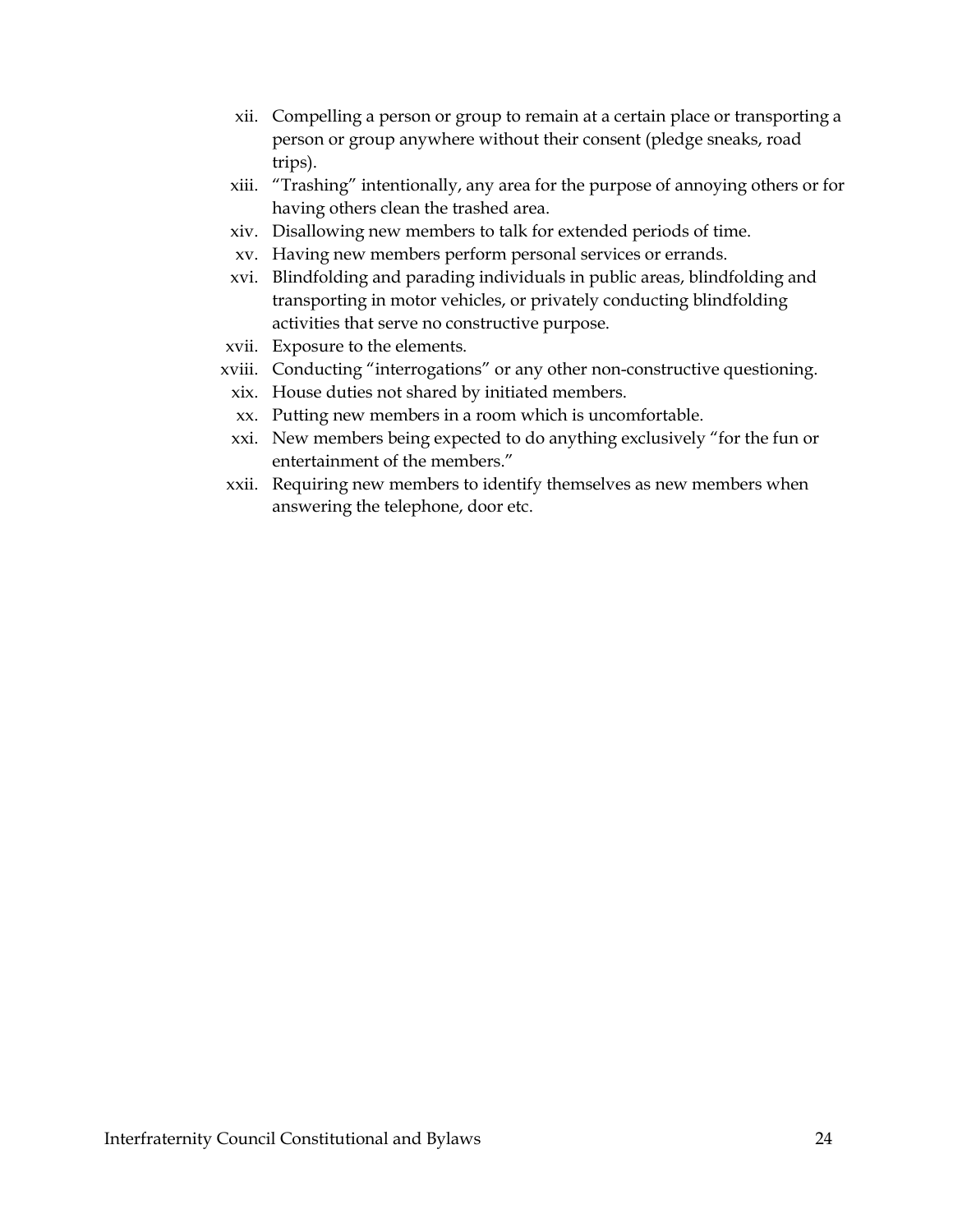# APPENDIX C Values Congruence

#### Section I – Purpose

The Greek Community rests on an essential set of core values. These values reflect our history and ongoing development as an integral part of student life at Washington State University.

Therefore, it is the duty of our community to hold one another accountable to these values. The values of the Greek Standards Board reflect that of our community and reasonable members of society. Any chapter perceived as not exemplifying the values of our community shall be held accountable by its peers.

#### Section II – Values

The following are values that every chapter of our community can embrace:

- A. Intellectual Development- Chapters will develop and maintain a scholastic program for its members that will enhance their academic success and contribute to the academic mission of the university
- B. Positive Relationship: Chapters will foster brotherhood and sisterhood between all Greek organizations. Chapters will respect the dignity of people while embracing the free exchange of ideas and beliefs.
- C. Honesty: Chapters will practice fairness and straightforwardness of conduct.
- D. Integrity: Chapters will have strict adherence to organizational values and principles
- E. Understanding and Respect of Others: Chapters will recognize and acknowledge the beliefs, practices, and traditions of others.

#### Section III – Failure to Comply

Incidents that violate any of the above values may result in a hearing before the Greek Standards Board.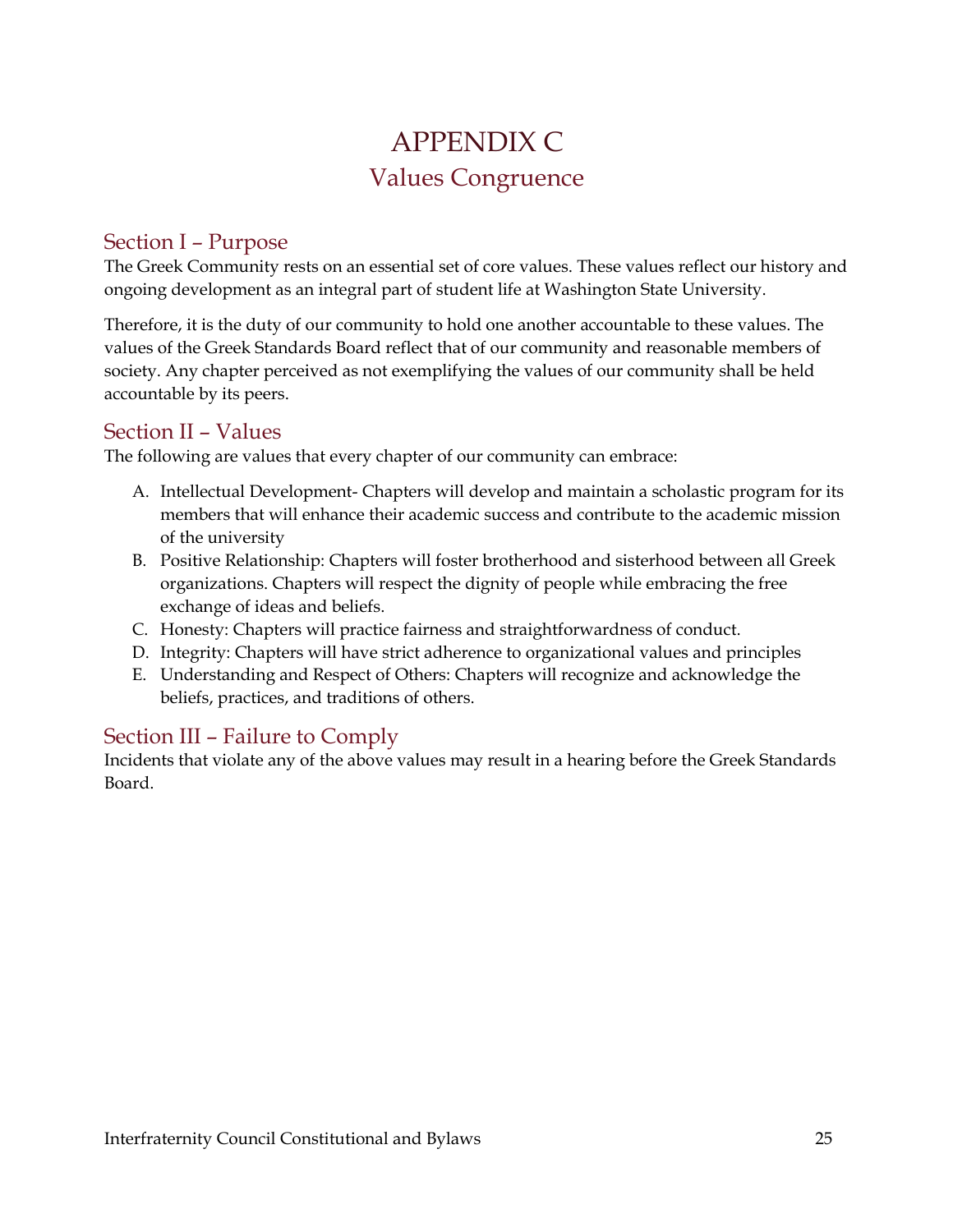# **APPENDIX D**

# The Greek Standards Board Constitution and Bylaws at **Washington State University** January 2015

# **Table of Contents**

| I.          |  |  |
|-------------|--|--|
| II.         |  |  |
| III.        |  |  |
| IV.         |  |  |
| V.          |  |  |
| VI.         |  |  |
| VII.        |  |  |
| $C_{\cdot}$ |  |  |
|             |  |  |
| I.          |  |  |
| Π.          |  |  |
| III.        |  |  |
| IV.         |  |  |
| V.          |  |  |
| VI.         |  |  |
| VII.        |  |  |
|             |  |  |
|             |  |  |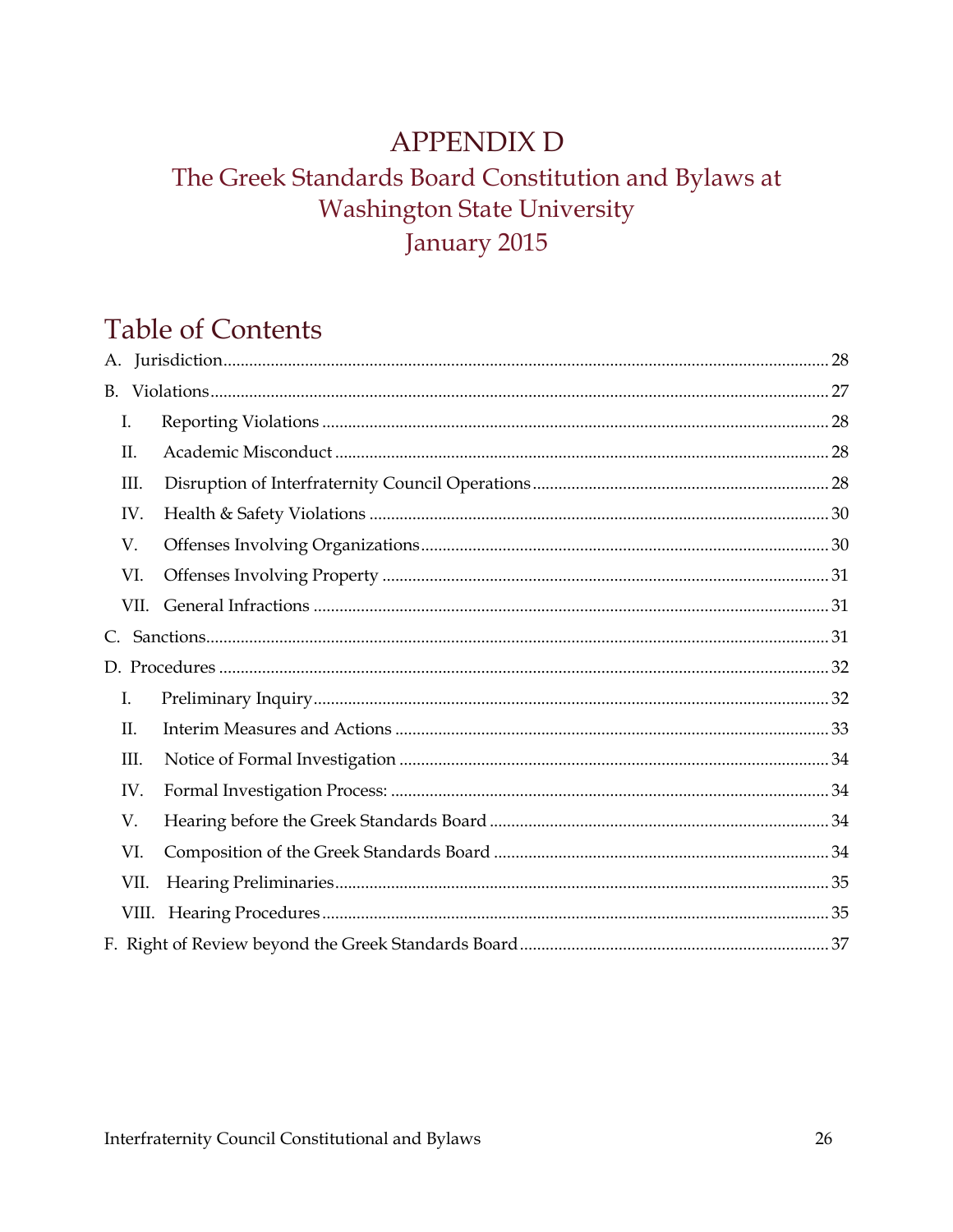# ARTICLE I: PURPOSE OF GREEK STANDARDS BOARD

The purpose of the Greek Standards Board (GSB) is to affirm that fraternity and sorority members are responsible enough to identify and deal with violations of Federal, State, local, University, Panhellenic and Interfraternity Council policies and standards. The GSB will make every effort to discover the truth about reported incidents, provide a fair process and encourage Greek chapters to take responsibility for their actions through education and sanctions.

# ARTICLE II: GREEK STANDARDS BOARD

### <span id="page-27-0"></span>**Jurisdiction**

- 1.) The Code will apply to the following:
	- a. Any organization that has membership within the Interfraternity Council;
	- b. Any organization interested in membership within the Interfraternity Council; or
	- c. Any group of students not currently recognized, but under probation or suspension, by the Interfraternity Council.
- 2.) Definition of Organizational Accountability:
	- a. The conduct is endorsed by the fraternal organization (FO) or any of its officers including, but not limited to, active or passive consent or support, having prior knowledge that the conduct was likely to occur and not taking any substantive action to prevent it (e.g., canceling the event, notifying the Interfraternity Council, University and./or local police, etc.), or helping to plan, advertise, or promote the conduct;
	- b. The conduct is committed during an activity paid for by the FO, or paid for as a result of one or more members of the FO contributing personal funds in lieu of or in addition to organizational funds to support the activity or conduct in question;
	- c. The conduct occurred on property owned, controlled, rented, leased, or used by the FO or any of its members for an organizational event;
	- d. The purpose of the activity was related to initiation, admission into, affiliation with, or as a condition for continued membership in the FO;
	- e. Non-members of the FO learned of the activity through members, advertisements, or communications associated with the FO, or otherwise formed a reasonable belief that the conduct or activity was affiliated with or endorsed by the FO;
	- f. Members of the FO attempted to conceal the activity of other members who were involved; or
	- g. One or more officer(s) of the FO had prior knowledge or reasonably should have known that the conduct would take place.
- 3.) Jurisdiction is determined by the IFC Director of Policy and Procedure
	- a. Challenges to jurisdiction can be made to the IFC President and Council Advisor.

#### <span id="page-27-1"></span>Violations:

Violations are activities which directly and significantly interfere with the Interfraternity Council's (1) primary educational responsibility of ensuring the opportunity of all members of the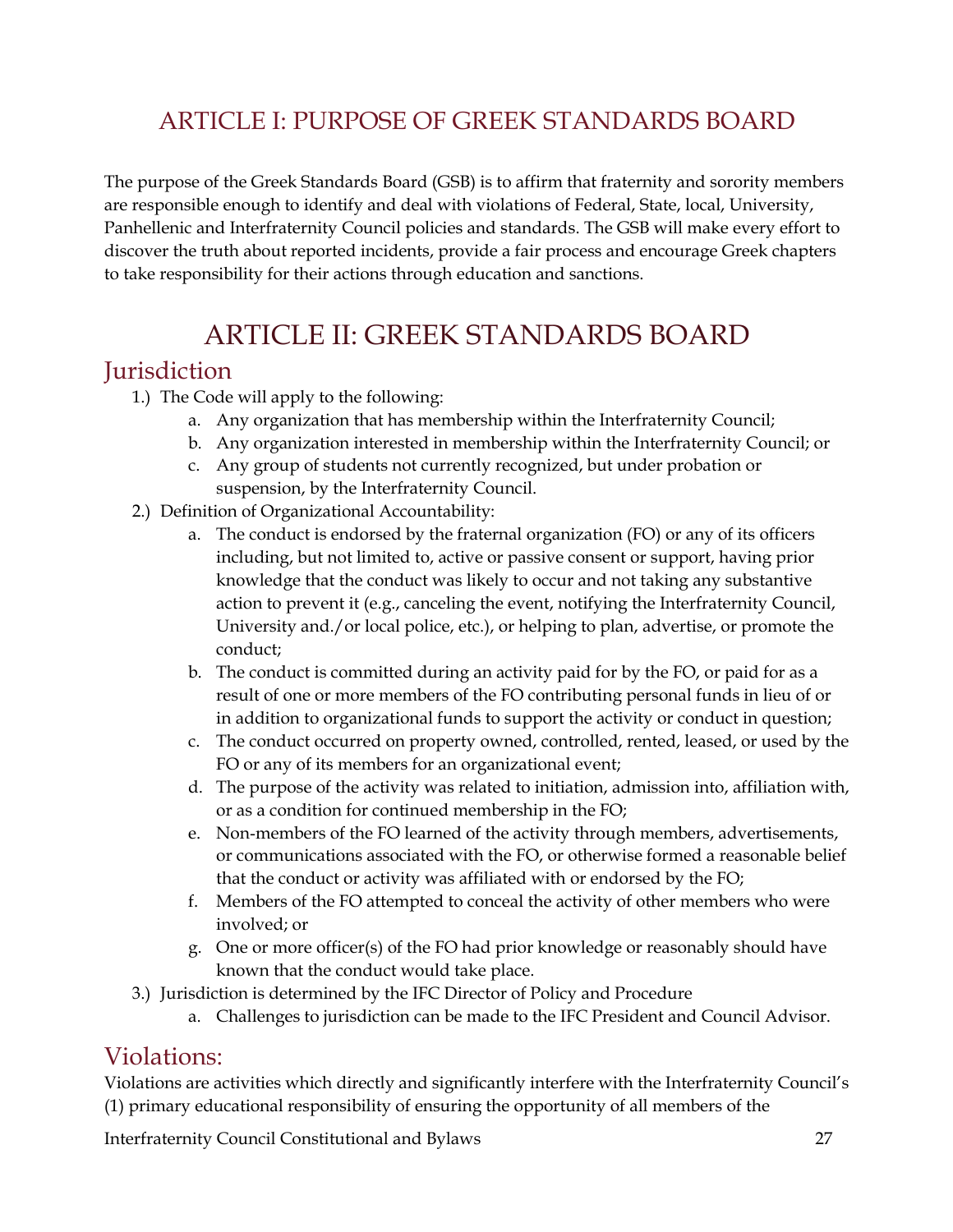community to attain their educational objectives, or (2) subsidiary responsibilities of protecting the health and safety of persons in the community, maintaining and protecting property, keeping records, providing living accommodations and other services, and sponsoring non-classroom activities such as lectures, concerts, athletic events, and social functions.

The violations listed below are considered in the context of the Organizations responsibility as a member of the fraternal community; other actions which may be considered as violations may be defined by other documents, such as, for example, the WSU Alcohol Policy.

# <span id="page-28-0"></span>Reporting Violations

All reports are acted upon promptly while every effort is made by the Interfraternity Council to preserve the privacy of such reports. Such reports may also be anonymous. Anonymous reports will be investigated to determine if remedies can be provided.

Reports of alleged violations should be reported to the Interfraternity Council such as the Incident Report Form, Interfraternity Council Executive Officers, Greek Standards Board members, Panhellenic Council Officers, and Center for Fraternity and Sorority Life staff.

### <span id="page-28-1"></span>Academic Misconduct

- i. **Cheating**: The act or attempted act of deception by which a student seeks to misrepresent that he/she has mastered information on an academic exercise that he/she has not mastered.
- ii. **Facilitating Academic Misconduct**: Assisting in another person's academic misconduct.

### <span id="page-28-2"></span>Disruption of Interfraternity Council Operations

- iii. **Causing a Disturbance**: Disturbance resulting in substantial disruption of authorized activities.
- iv. **Failure to Comply with Sanction**: Failure to comply with or attempts to circumvent a sanction(s) imposed by the Director of Policy and Procedure, Greek Standards Board, or CFSL.
- v. **Failure to Identify**: Failing to properly identify oneself accurately as a fraternity member, in pursuit of official duties.
- vi. **Interference with Code Enforcement**: Interference with a Reporting Party, Responding Party, witness, investigation or the carrying out of procedures defined in the WSU IFC Bylaws and/or the Washington Administrative Code.
- vii. **Interference with or Failure to Comply with a Council Representative**: Direct interference with or failure to comply with a Council Representative in the performance of his/her official duties.
- viii. **Supplying False Information**: Knowingly supplying false information to the Interfraternity Council in pursuit of their official duties or to the Greek Standards Board in the course of a standards board proceeding, or knowingly causing false information to be thus supplied.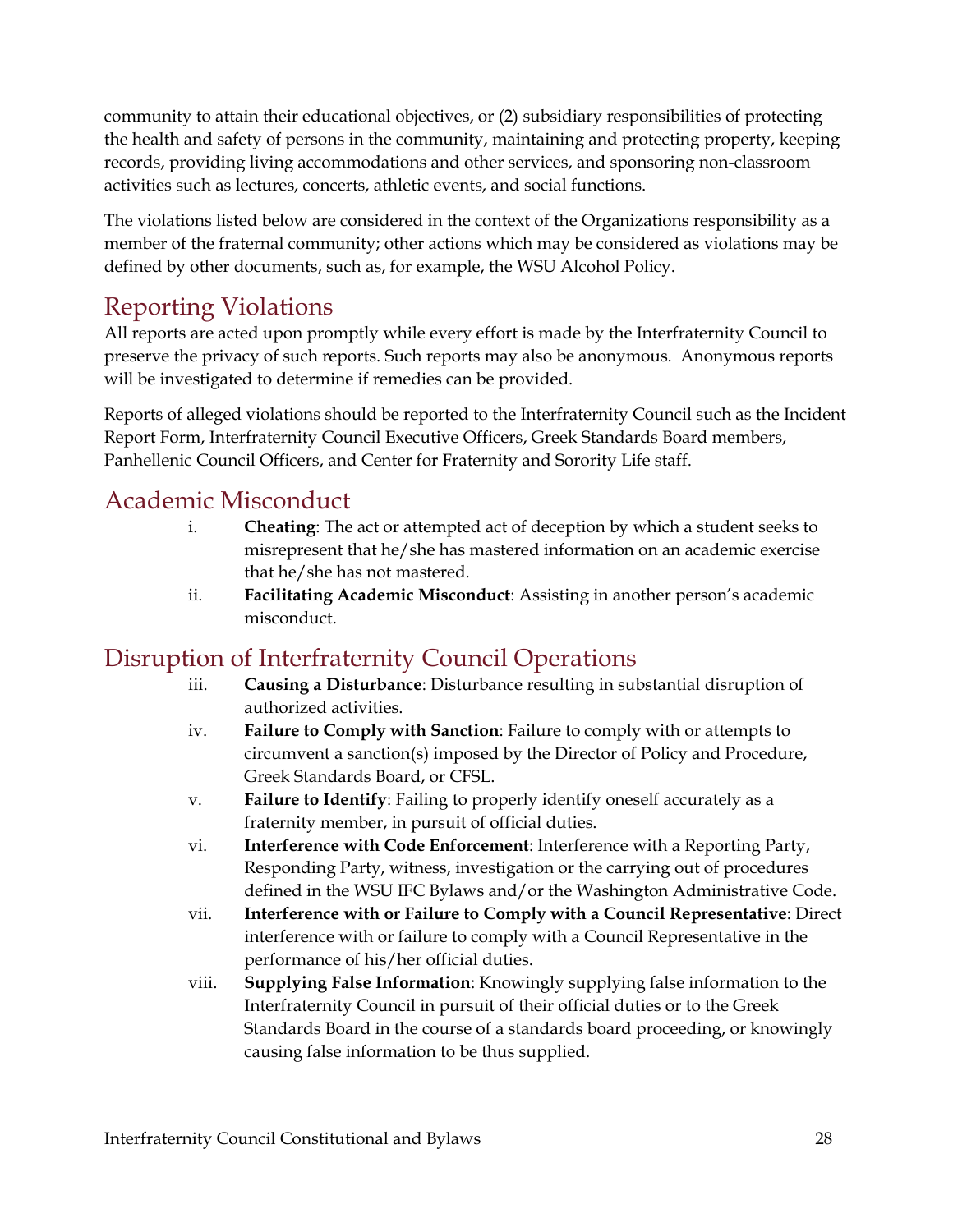- ix. **Violation of University Policies**: Violation of university policies, except when the university policies specifically provide for an alternate procedure or remedy for the violation concerned.
- x. **Violation of Relationship Agreement**: Violation of a campus-specific or system-wide regulation, policy, standard of conduct, or code of ethics applicable to the activity in which the student is engaged, and which has been adopted, published or otherwise made known to students participating in such activity.

### <span id="page-29-0"></span>Health & Safety Violations

- xi. **Creating a Dangerous Condition**: Creation of a fire hazard or other dangerous condition.
- xii. **Endangering Health or Safety**: Conduct which threatens or endangers the health or safety of any individual. This includes failing to put in place sufficient protections to prevent falls from heights.
- xiii. **False Reporting of Dangerous Conditions**: Giving or causing to be given false reports of fire or other dangerous conditions.
- xiv. **Illegal Possession, Use, or Sale of Drugs**: Illegal possession, use, or sale of drugs or drug paraphernalia. The misuse of legal prescription drugs.
- xv. **Interference with Safety Equipment or Alarms**: Tampering with, disabling, or causing malfunction of fire and safety equipment or alarm systems.
- xvi. **Possession or Misuse of Weapons**: Violation of regulations concerning possession or misuse of firearms or other dangerous weapons, as defined by policies established for each campus.
- xvii. **Use or Possession of Chemicals or Explosives**: Unauthorized use or possession of explosive components, chemicals, etc., such as fireworks, explosives, gas or compressed air.
- xviii. **Violation of Alcohol Policies:** Violations of Interfraternity Council risk management protocol (LINK).
- xix. **Violation of Health or Safety Policies**: Violation of Interfraternity Council health or safety regulations (LINK TO NIC).

# <span id="page-29-1"></span>Offenses Involving Organizations

- xx. **Causing Fear of Physical Harm**: Intentionally or recklessly placing a person or persons in reasonable fear of imminent physical harm, caused specifically by another organization.
- xxi. **Harassment**: Repeated and/or severe acts of unwelcome behavior that creates a hostile working, educational, or living environment between two or more organizations, that interfere with others academic or job performance and opportunities.
- xxii. **Hazing**: Any action taken, or situation created by a person or an organization, or with the knowledge or Consent of an organization, which recklessly or intentionally endangers the mental or physical health of a student. (See WSU Definition)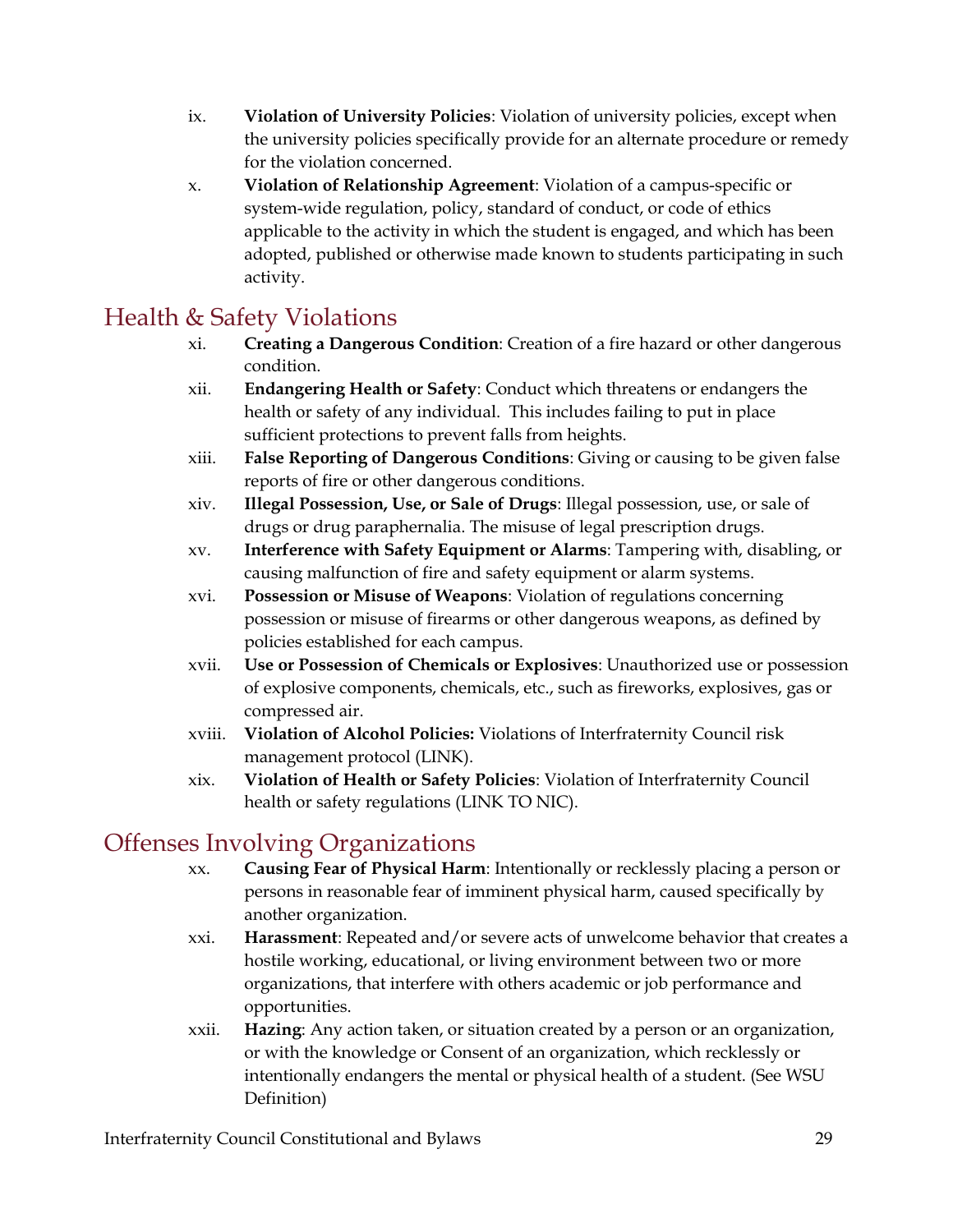- xxiii. **Intimidation**: Implied or actual threats or acts that cause a reasonable fear of harm in another, and may be inferred from conduct, words, or circumstances reasonably calculated to cause fear.
- xxiv. **Retaliation**: Action taken by the Interfraternity Council or any individual or group against any person for opposing any practices prohibited by the Bylaws or for filing a complaint, testifying, assisting, or participating in an investigation. This includes action taken against a bystander who intervened to stop or attempt to stop a violation of the Bylaws.
	- a. Retaliation includes intimidating, threatening, coercing, or in any way discriminating against an individual because of the individual's complaint or participation.
	- b. Action is generally deemed retaliatory if it would deter a Reasonable Person in the same circumstances from opposing practices prohibited by the Code or from participating in the resolution of a complaint.

# <span id="page-30-0"></span>Offenses Involving Property

- xxv. **Defacement, Destruction, or Misuse of Property**: Intentional and/or reckless misuse, destruction, or defacement of Property or of the property of other people without authorization.
- xxvi. **Tampering, Destruction, or Falsification of Records:** Tampering with, destroying, or falsifying official records.
- xxvii. **Theft or Unauthorized Use**: Theft, attempted theft, or unauthorized acquisition, removal, or use of the property of another.

### <span id="page-30-1"></span>General Infractions

- xxviii. **Aiding Infraction**: Knowingly assisting in the violation of any of the provisions of the IFC Bylaws.
- xxix. **Continued Infraction**: Continued infractions of the IFC Bylaws.
- xxx. **Other Illegal Activity**: Violating local, state, or federal laws otherwise not covered under the Code.

# <span id="page-30-2"></span>Sanctions

If a Responding Party admits to a violation of the Bylaws to the Director of Policy & Procedure, Investigator, Greek Standards Board; or upon determination by the Director of Policy and Procedure, or Greek Standards Board that a Responding Fraternity has been found in violation of the Bylaws, one or more of the following sanctions may be imposed in accordance with the provisions of the Bylaws (see Procedures Section):

- 1. **Assigned Educational Projects**: This may include research projects, reflective essays, counseling assessments, sanction seminars or other related assignments intended to promote learning.
- 2. **Community Service**: The type of service may be related to the nature of the violation.
- 3. **Deferred Sanction**: A specific period of time during which a sanction has been imposed but is stayed. Any further violation of the Code during that time may, at minimum, result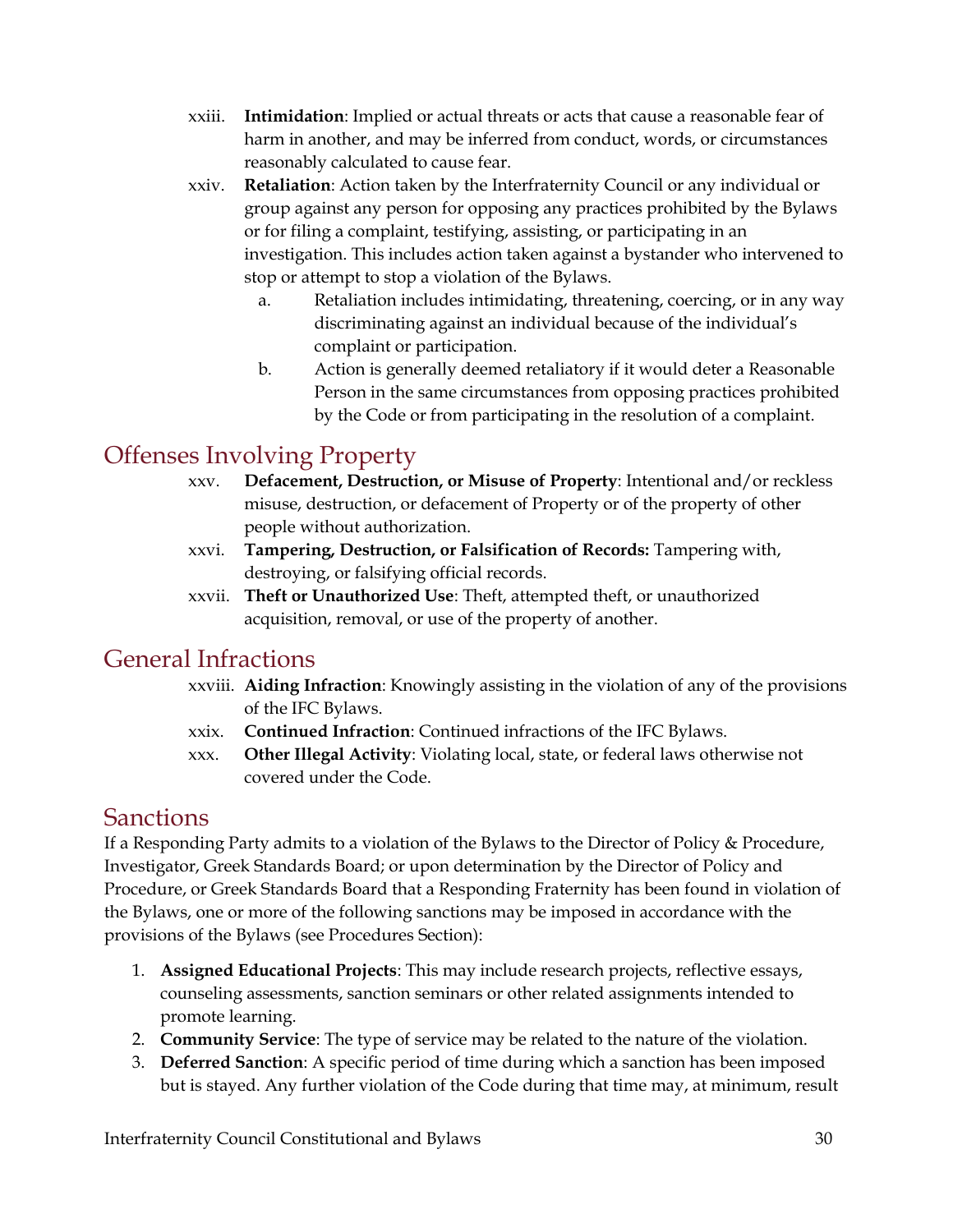in the imposition of the deferred sanction, and any new or additional sanctions deemed necessary.

- 4. **Disciplinary Probation**: A specified period of time when any further violation may result in additional sanctions, up to and including loss of recognition from the council.
- 5. **Fine**: Payment of money. Responding Parties who are unable to pay may discuss alternate payment arrangements.
- 6. **Official Warning**: Official acknowledgment of a violation and the expectation that it will not be repeated.
- 7. **Restitution**: Restitution, up to the replacement value of the items damaged, stolen, removed, or used without authority and damages incurred.
- 8. **Such other action(s) as the Greek Standards Board, Director of Policy and Procedure or Council Advisor may reasonably deem appropriate** (e.g., suspension of an organization's ability to host events with alcohol, suspension of organization's ability to participate in specific events including homecoming and Greek week, or other sanctions determined to be appropriate).

The standards board may impose a more severe sanction on a Responding Party when the board determines that a Responding Party intentionally selected the person or organization against whom the violation was committed, or selected the property damaged or stolen, because of the race, religion, color, sex, Sexual Orientation, Gender Identity, Gender Expression, national origin or citizenship status, age, disability, genetic information or veteran status of that person, or the persons in the organization or the owner of the property.

### <span id="page-31-0"></span>Procedures

Each Interfraternity Council Standards Board may adopt procedures for carrying out the provisions of the bylaws within the guidelines set forth as described below and consistent with the bylaws.

Administration and interpretation of the bylaws will be solely within the jurisdiction of the IFC Director of Policy and Procedure, the Greek Standards board, or the Center for Fraternity and Sorority Life. Such interpretation being pursuant to the procedures described in the bylaws.

# <span id="page-31-1"></span>Preliminary Inquiry

- A. Alleged violations of the Bylaws brought to the attention of the Interfraternity Council by University Employees, students, or members of the general public will result in the initiation of a Preliminary Inquiry. A Preliminary Inquiry will determine if there is sufficient information to warrant a Formal Investigation or informal resolution. Before interviewing or questioning of the Parties, notification must be provided under Notice of Investigation Section, Notice of Formal Investigation, unless doing so would be likely to jeopardize health or safety, or the integrity of the investigation, or lead to the destruction of evidence.
- B. Informal resolution may be used to resolve cases where:
	- a. There is sufficient information to support the allegations;
	- b. All parties have mutually consented to the process; and
	- c. The process is acceptable to the IFC Director of Policy and Procedure.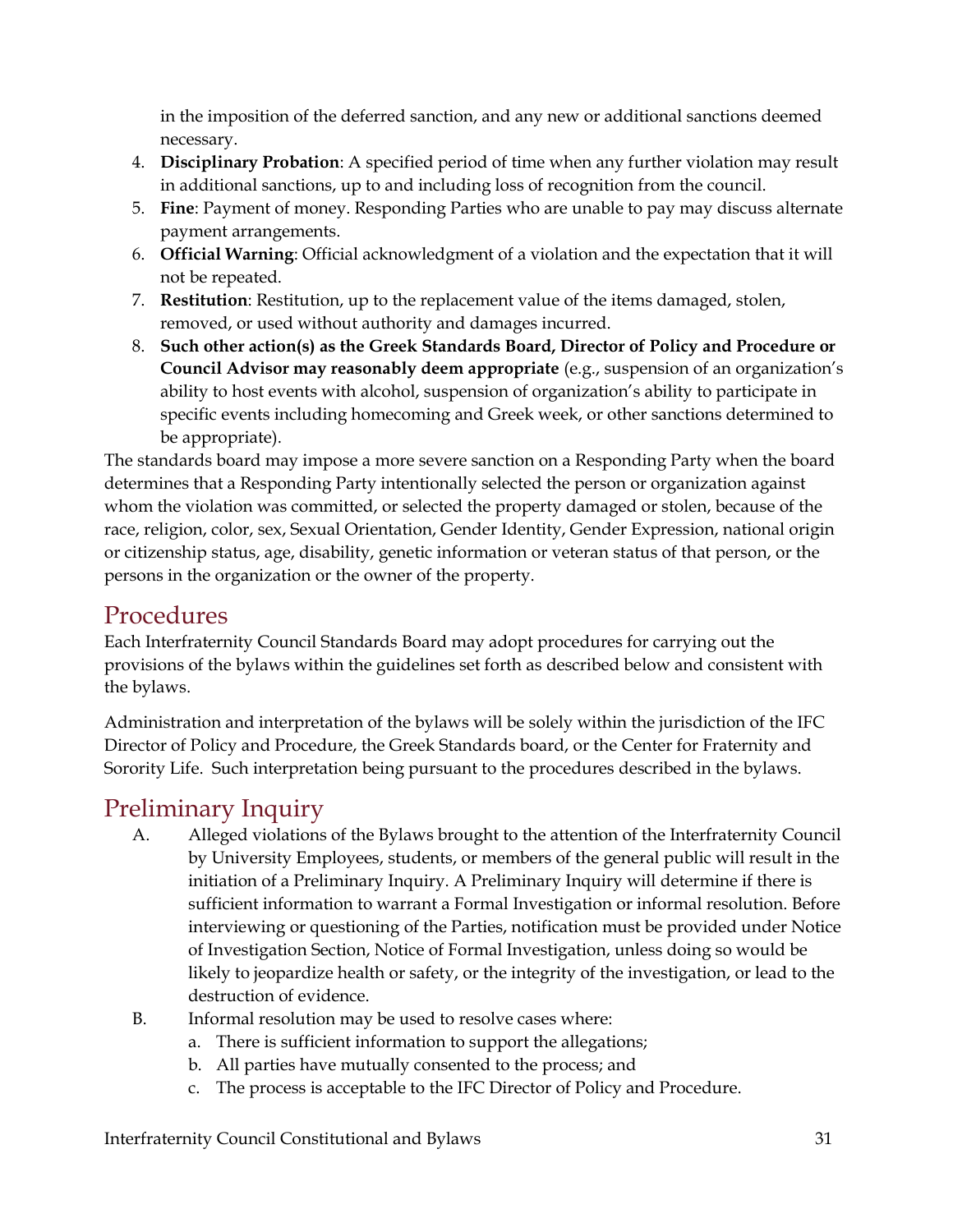- C. The Parties have the right to end the informal process at any time and begin the formal complaint process. Mediation may not be used in cases of allegations of Alcohol or Health and Safety Violations.
- D. If, during the Preliminary Inquiry or at any point during the Formal Investigation, the Director of Policy and Procedure determines that there is no reasonable cause to conclude that the Bylaws have been violated, the standards board process will end and the Responding Party will be notified.
- E. The Director of Policy and Procedure, Greek Standards Board Members, and CFSL staff are expected to conduct due diligence to determine if there is a potential conflict of interest. If there is a conflict of interest for the Director of Policy and Procedure, the Director will refer the matter to another IFC Officer. If any member of the Standards Board or CFSL are conflicted, an alternate will be appointed.
	- a. The parties have the right to raise any potential conflict of interest with the Director of Policy and Procedure or any member of the Standards Board or CFSL.

The Interfraternity Council aims to complete the investigation, including the Preliminary Inquiry and Formal Investigation, if any, within a sixty (60) business day time period from the date of initial notice to completion of the Formal Investigation, if any, which time period may be extended as necessary for appropriate cause.

### <span id="page-32-0"></span>Interim Measures and Actions

- 1. If the alleged violation is a Health and Safety, Alcohol Policy, Hazing, or other sufficiently sever violation, the Interfraternity Council may provide Interim Measures or Actions intended to address the short-term effects of the alleged violation, and/or Retaliation, to the Parties and the community, and to prevent further violations of the Code.
- 2. A Responding Party may be suspended from hosting events with alcohol or have privileges revoked pending the outcome of a Greek standards board proceeding if, in the judgment of the Director of Policy and Procedure, the Responding Party's continued operation in the fraternity community, pending the outcome of the proceeding, is likely to pose a substantial threat to the Reporting Party or to other people and/or is likely to cause significant property damage and/or disruption of or interference with the normal operations of the Fraternity Community. The Director of Policy and Procedure may converse with the Parties when such Interim Measures and Actions are considered.
- 3. Responding Parties who have been issued an Interim Measures or Actions may seek review of that decision by requesting the Interfraternity Council President or designee to review the decision. The Interfraternity Council President or designee will review the request within five (5) business days of receipt.
- 4. In accordance with Notification Standards, if the alleged violation is Alcohol Policy, Health and Safety, Hazing, or Sufficiently severe the Director of Policy and Procedure may inform the Fraternity/Sorority Community of any Interim Measures or Actions.
- 5. Interim Measures or Actions, including but not limited to: interim social suspension, will be implemented to ensure as minimal negative impact on all involved while maintaining the safety of the University community and integrity of the investigation.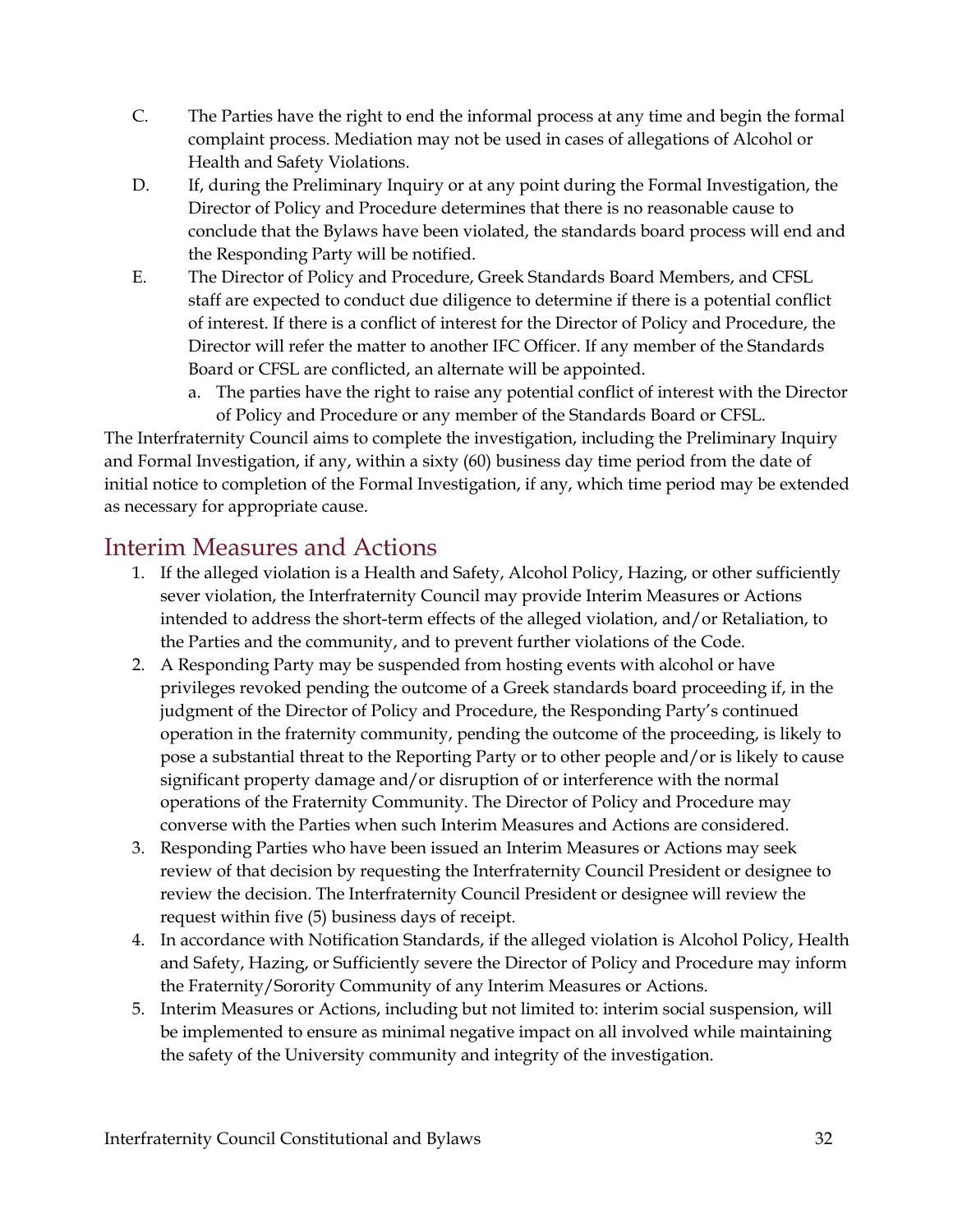# <span id="page-33-0"></span>Notice of Formal Investigation

- 1. Prior to commencement of a Formal Investigation, the Director of Policy and Procedure will notify the Responding Chapter in writing per the Notification Standards of the following:
	- a. Alleged bylaw violation(s);
	- b. Date(s) of alleged occurrence(s);
	- c. Maximum possible sanctions which may be imposed;
	- d. The procedures that will be used to resolve the complaint; and
	- e. Responding Party right of review.

### <span id="page-33-1"></span>Formal Investigation Process:

- 1. Upon the Director of Policy and Procedure's decision to commence a Formal Investigation, the Director of Policy and Procedure will initiate the investigation or assign it to a trained investigator, as soon as practical.
- 2. The Interfraternity Council may undertake a delay in its investigation when criminal or university charges on the basis of the same behaviors that invoked this process are being investigated. The IFC will promptly resume its investigation and resolution processes once notified by law enforcement and/or university that their processes are complete.
- 3. All investigations will be thorough, reliable, impartial, prompt and fair. Investigations entail interviews with relevant parties and witnesses, obtaining available evidence, and identifying sources of information, as necessary.
- 4. The Director of Policy and Procedure and/or investigator will provide regular updates to the Responding Party throughout the investigation, as appropriate.
- 5. During the Investigation the Parties may be accompanied by a Silent Advisor.
- 6. If no charges are being brought at the conclusion of the Formal Investigation, the Director of Policy and Procedure will provide such notification to the Responding Chapter.

# <span id="page-33-2"></span>Hearing before the Greek Standards Board

A Hearing Before the Greek Standards Board will be held for cases that have not been resolved informally, and where the Director of Policy and Procedure believes there is sufficient evidence to implicate a Bylaws violation of the bylaws of the Interfraternity council.

# <span id="page-33-3"></span>Composition of the Greek Standards Board

- 1. Each standards board will be comprised of at least 3 people and no more than 9 members consisting of:
	- a. Greek Standards Board Chair who is the Panhellenic Vice President of Standards and accountability
	- b. At least 3 Standards board members who have:
		- i. Completed the policy and procedure training
		- ii. Maintain a 3.0 or greater cumulative GPA,
		- iii. Active membership in an organization that has either full or associate membership in their respective council, and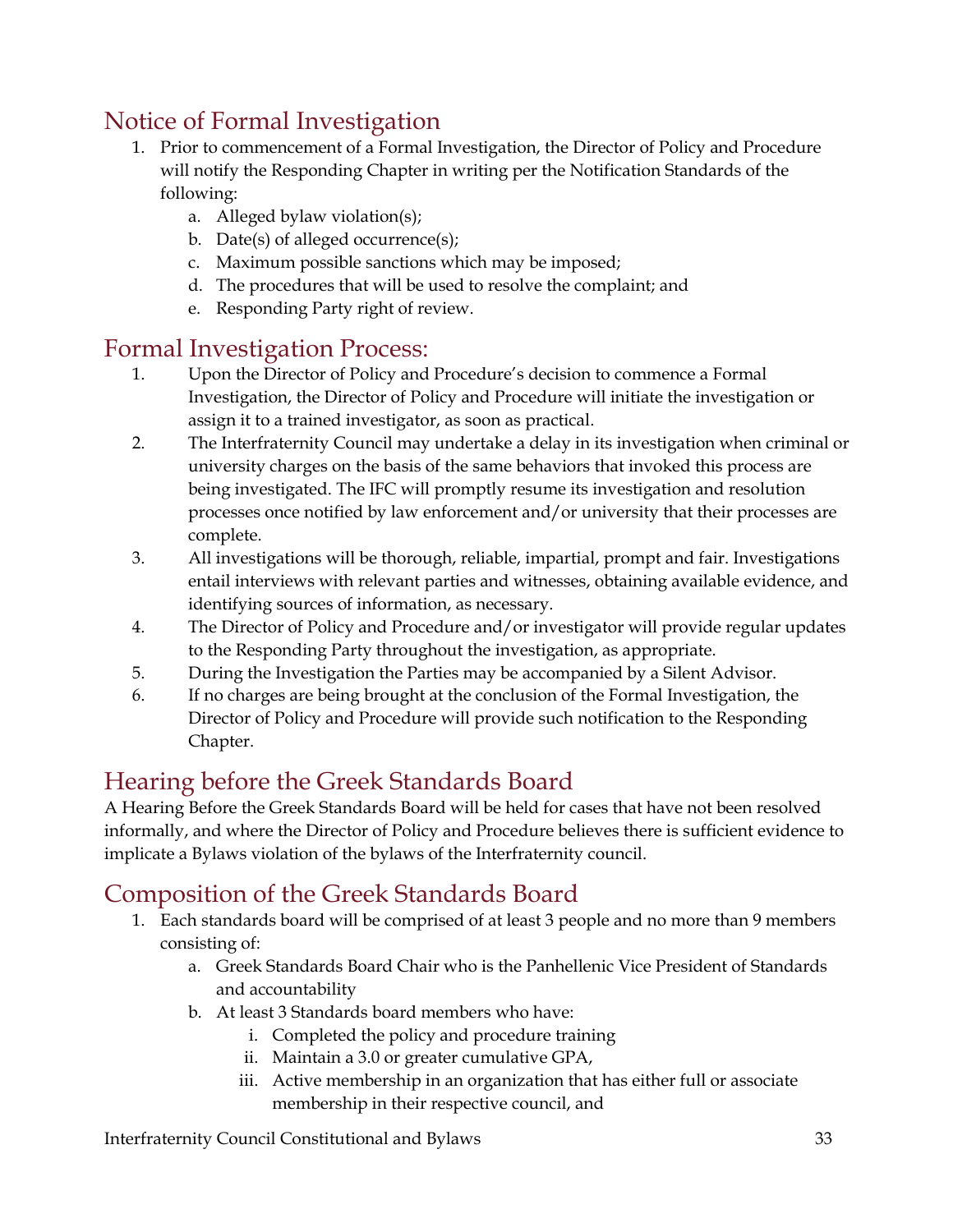- iv. Selected to serve on the Greek standards board and appointed by their respective governing council
- 2. The Director of Policy and Procedure may appoint up to 2 external community members on a standards board, depending on the nature of the case and violation
	- a. The Director of Policy and Procedure may choose to invite an external community member in cases that have involved organizations outside of the IFC/PAN community (e.g. in a case of cultural appropriation it may be appropriate to invite a member of the harmed community to be a member of the board)
- 3. Each standards board will have 1 Council Advisor present throughout the entirety of the process to aid in making procedural decisions.
- 4. All members of a Greek Standards Board will avoid both the appearance and reality of any conflict of interest. Any Greek Standards Board member who has a potential conflict of interest or feels that s/he is unable to render an unbiased decision in the case will decline assignment to that Greek Standards Board.
- 5. The composition of the Greek Standards Board will have equitable gender representation whenever practicable.

# Policy Investigator

The Director of Policy and Procedure may select a Policy Investigator who will aid in investigations and adjudication of chapters. The Policy Investigator will take the place of the Director of Policy and Procedure in the event that the Director must recuse themselves from an investigation or hearing.

- a. The Policy Investigator will be selected from an open application and is preferred to have served on the Greek Standards board prior to taking on the Policy Investigator position
- b. Any candidates for the position must meet the criteria for membership on the Greek Standards Board. (See Section I)
- c. The Policy Investigator will serve on a 1-year term and must be an active member of an Interfraternity Council chapter of good standing.
- d. The Policy Investigator may not be associated with the same chapter as the Director of Policy and Procedure.

#### Criteria for use of Investigator:

When the Director of Policy and Procedure cannot perform investigative duties for the purposes of the Greek Standards Board, the Policy Investigator may take the Director's place under the following circumstances:

- a. When an investigation is being conducted into the Director of Policy and Procedure's affiliated chapter.
- b. When the Director of Policy and Procedure's workload requires assistance to fulfill duties.
- c. When the Director of Policy and Procedure is absent or unable to fulfill duties.
- d. If the Director of Policy and Procedure is removed from office.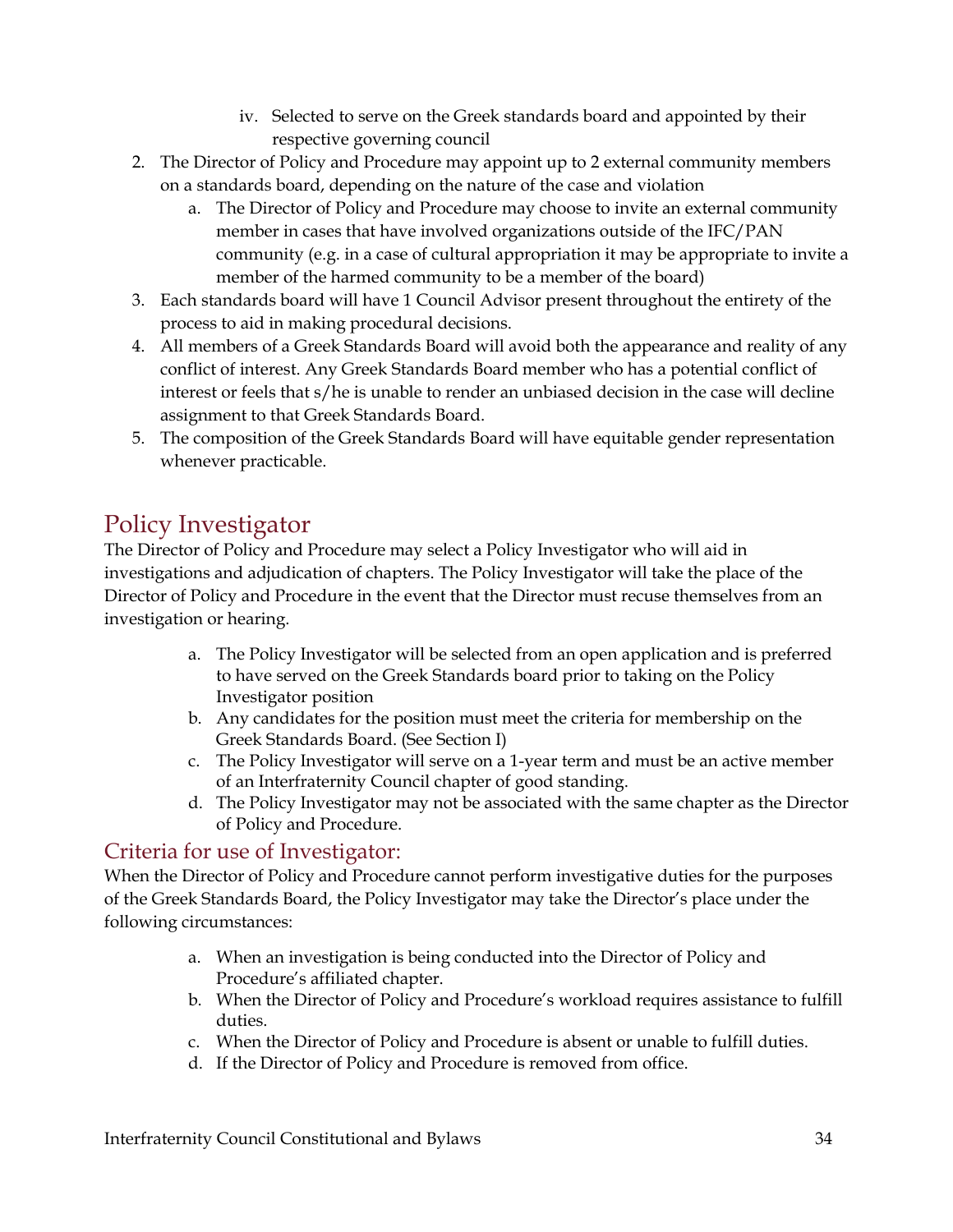The Policy Investigator may be removed at any time for behavior unbecoming of an agent of the Interfraternity Executive Council:

- a. Removal must be approved by the Interfraternity Council President and Advisor as well as the Director of Policy and Procedure after detailed information is presented regarding the Policy Investigator's behavior.
- b. In the event the IFC President and Director of Policy and Procedure are associated with the same chapter the Center of Fraternity and Sorority Life will determine the grounds for removal.

### <span id="page-35-0"></span>Hearing Preliminaries

- 1. The Parties or the Director of Policy and Procedure will have the right to challenge, for cause, any Greek Standards Board member by submitting to the Greek Standards Board Chair written notice stating the grounds for the challenge at least two (2) business days prior to the scheduled hearing. Removal of members for cause will be within the authority and at the discretion of the Greek Standards Board Chair or another member of the Greek Standards Board if the Chair is unable to exercise that function or is challenged for cause.
- 2. At any proceeding before the Greek Standards Board, the Parties and witnesses may have the assistance of a silent Advisor.
- 3. The hearing will be closed to the public. The Greek Standards Board Chair may permit, in addition to the Party's Advisor, one support person for each Party to observe the proceedings. At the discretion of the Greek Standards Board Chair, the Greek Standards Board Chair reserves the right to close the hearing.
- 4. If any Party or witness is not present at the time appointed for the hearing, the Standards Board will attempt to determine the reason for that party's absence. The Standards Board may proceed: (1) in a normal manner without their attendance; (2) hear only a portion of the testimony and adjourn to a later date; or (3) continue the entire hearing to a later date. The Greek Standards Board may not consider the absence of a party as relevant to whether the Responding Party committed the alleged violation of the bylaws.

### <span id="page-35-1"></span>Hearing Procedures

- 1. Responsibility for recognizing and permitting persons to speak lies exclusively with the Greek Standards Board Chair.
- 2. Persons disruptive at any stage of the hearing may be evicted at the reasonable discretion of the Greek Standards Board Chair.
- 3. The names of witnesses and/or copies of written statements will be submitted to the Director of Policy and Procedure at least two (2) business days prior to the hearing for inclusion in the materials presented to the Greek Standards Board. At the discretion of the Greek Standards Board Chair, the Parties may submit written documents, oral testimony of witnesses, and all relevant documents, records, and exhibits at the time of the hearing.
- 4. The Director of Policy and Procedure will first present the results of the Investigation, clearly identify the violations that are being charged, and the evidence supporting that violation.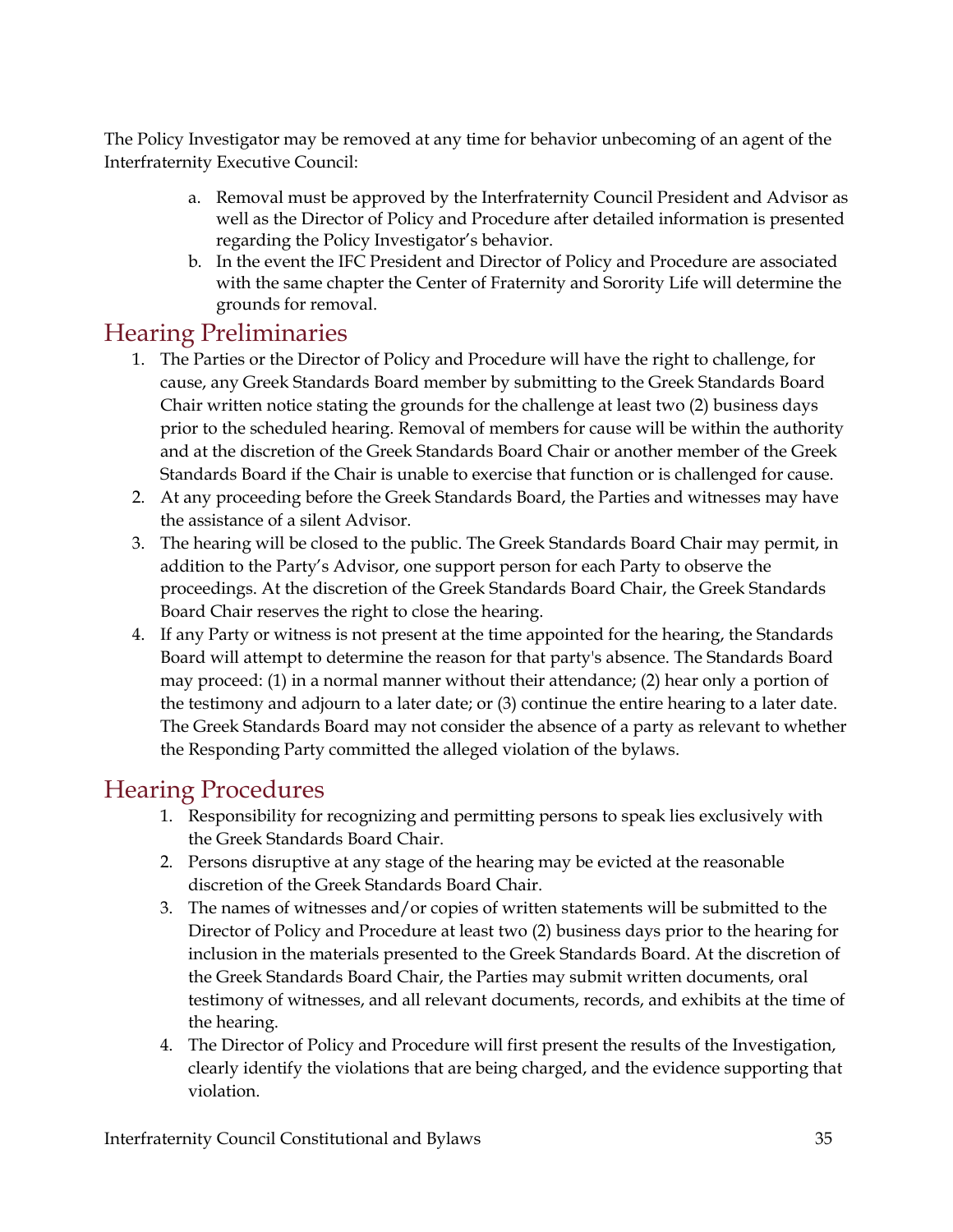- a. The Reporting Party may present oral testimony and/or written statements from any person(s) including the Responding Party, and all relevant documents, records and exhibits.
- 5. The Responding Party may then present oral testimony and/or written documentation themselves and/or from other witnesses, and all relevant documents, records and exhibits.
- 6. At any time during the proceedings, members of the Greek Standards Board may question witnesses or parties to the proceeding; witnesses or parties may only ask questions of each other at the discretion of and through the Greek Standards Board Chair. Questioning by any Advisor is not permitted. Advisors and support people may not speak at the hearing, except to their advisee.
- 7. After the presentation of all the information to the Committee, the Director of Policy and Procedure and the Responding Party may present summaries of their arguments to the Committee.
- 8. During the hearing, the Greek Standards Board may consider any relevant information, and will not be bound by the strict rules of legal evidence and may take into account any information which is of value in determining the issues involved. Efforts will be made to obtain the most reliable information available.
- 9. After all parties have presented their respective information, the Greek Standards Board will go into closed session to determine whether the Responding Party is in violation of the Bylaws. Deliberations are not recorded. A Greek Standards Board member should vote that the Responding Party is in violation of the Code only if a Preponderance of the Evidence demonstrates behavior that is in violation.
- 10. A simple majority vote of responsible or not responsible for a violation of the bylaws by the Greek Standards Board members present will prevail. If the majority of the Greek Standards Board votes for not responsible or there is a tie, the Responding Party will be found not responsible.
- 11. If a Responding Party is found to be responsible for the violation of Code, the Director of Policy and Procedure and the Responding Party may make recommendations to the Greek Standards Board as to the appropriate sanctions. The Greek Standards Board will go back into closed session and deliberate on sanctions. Deliberations are not recorded. A majority vote of the Greek Standards Board members is needed for an imposition of a sanction(s).
- 12. After Greek Standards Board deliberations are concluded, the Greek Standards Board Chair will:
	- a. Inform the Responding Party of the finding of the Greek Standards Board, per the Notification Standards including:
		- i. The section(s) of the bylaws found to have been violated;
		- ii. The sanction imposed; and
		- iii. The rationale for both the finding(s) and the sanction(s).
- 13. Sanctions imposed as the result of the Greek Standards Board hearing are implemented immediately unless the Chair of the Greek Standards Board stays their implementation in extraordinary circumstances, pending the outcome of a Greek Standards Board hearing.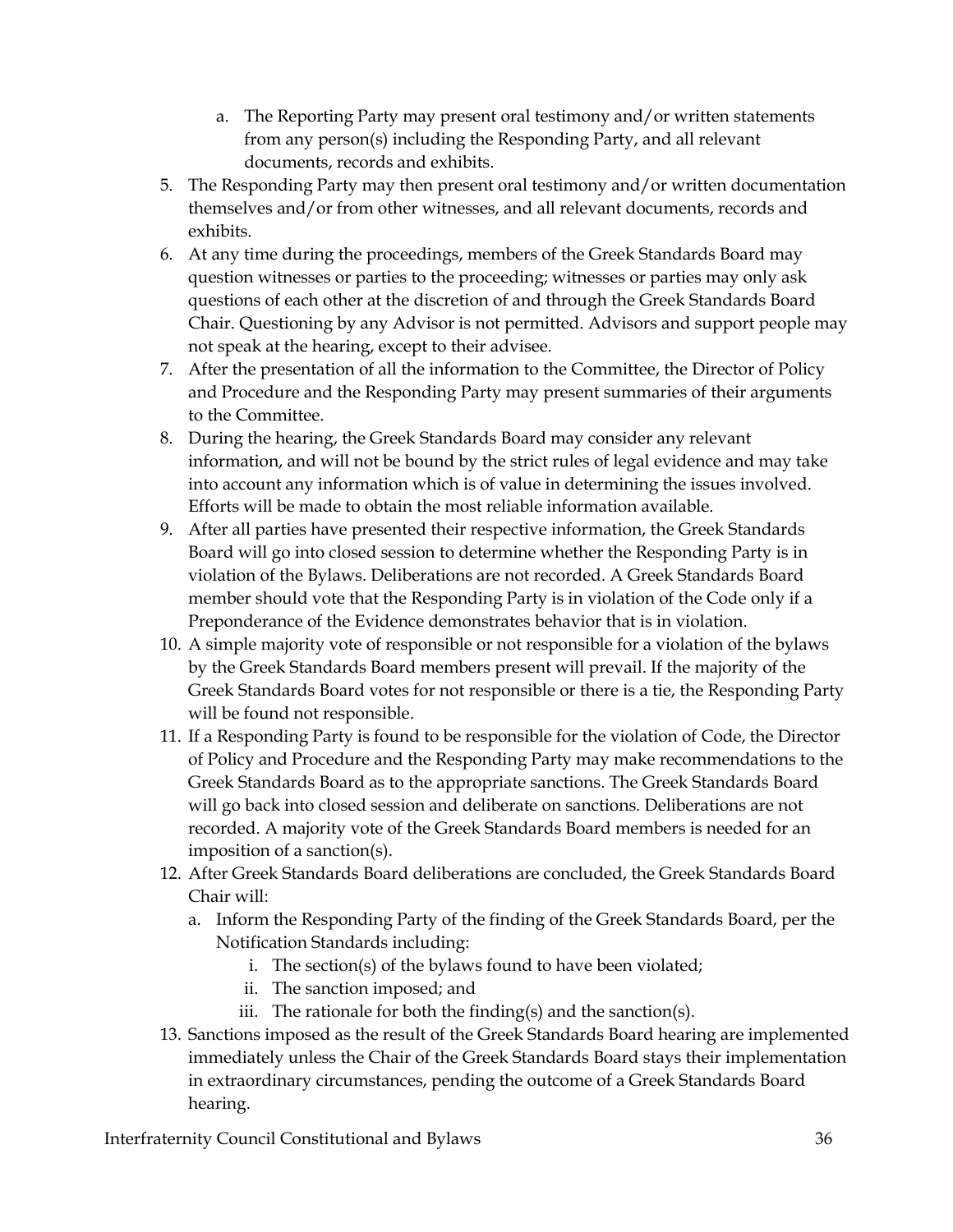### <span id="page-37-0"></span>Right of Review beyond the Greek Standards Board

- 1. In the event the Greek Standards Board finds the Responding Party responsible for a violation, or a sanction has been imposed, the Responding Party may request a review of the finding and/or sanction.
- 2. Requests for review will be in writing, state the issue(s) to be reviewed, and provide a detailed rationale for the request. The written request for a review will be submitted to the IFC President & Council Advisor within seven (7) calendar days after the Party(ies) has received notice of the Greek Standards Board finding(s) and shall not exceed five (5) pages in length.
- 3. The request for review to the IFC President & Council Advisor will be limited to the following grounds:
	- a. A procedural error or omission occurred that significantly impacted the outcome of the hearing (e.g. substantiated bias, material deviation from established procedures, etc.).
	- b. To consider new evidence, unknown or unavailable during the original hearing or investigation, that could substantially impact the original finding or sanction. A summary of this new evidence and its potential impact will be included in the written request for review.
	- c. The sanction imposed is significantly disproportionate to the severity of the violation and/or the cumulative record of the Responding Party.
	- d. Reconsideration of existing information and whether it supports the Greek Standards Board finding.
- 4. The IFC President and Council Advisor will review request(s) for review. The original finding(s) and sanction(s) will stand if the request for review is not timely or is not based on the grounds listed at which point such a decision is final.
- 5. The IFC President and Council Advisor review may result in:
	- a. a change to the finding(s);
	- b. a change in sanction(s), including a higher sanction, a lower sanction, the same sanction, or no sanction at all being imposed; or
	- c. refer to university Center for Community Standards.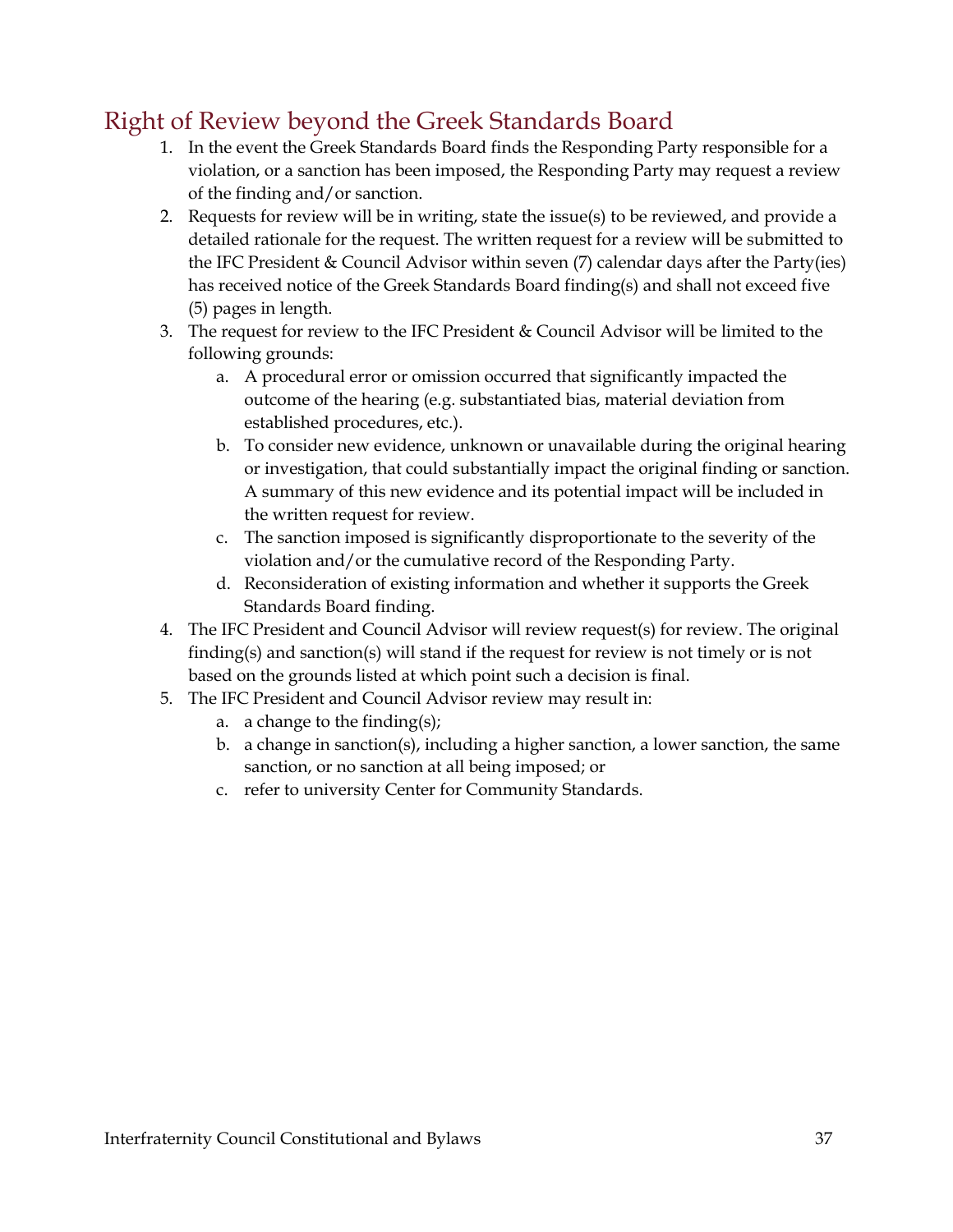# APPENDIX E

# Fraternity Philanthropy Competition Policy ARTICLE I: INFORMATION

- A. The Interfraternity Council Director of Service and Philanthropy and the Panhellenic Vice President of Scholarship and Service shall open Philanthropy registration on Monday of dead week for the following semester. All philanthropy events must be registered within two weeks of the beginning of each semester.
- B. A detailed schedule of events including the activities, timeline, organization for which the proceeds are being given, etc. shall be submitted for approval at the time of registration. After approval, a member of Panhellenic or the Interfraternity Council will contact each chapter as to whether an event has been approved by the councils. If a chapter chooses to participate without approval, they will be in violation of this policy and will be referred to the Greek Standards Board. Each chapter will receive access to the philanthropy calendar.
- C. The host chapter shall notify eligible chapters by 5 pm on the Monday two weeks prior to the competition. At this time, the approved schedule will be given to the chapter President, social or philanthropy chairmen.
- D. The competition shall not exceed a total of three (3) days and two (2) nights. Events scheduled on weekdays shall go on during five (5) hour blocks of time. Weekend schedules can include the hours of 8 AM to 7 PM.
- E. There can be no more than two (2) philanthropies per day. No events can be scheduled during Greek Week, Homecoming week, dead week or finals week.
- F. There cannot be two similar philanthropies at the same time. Similar philanthropy competitions are those that draw from the same pool of participants as an already scheduled philanthropy event, and would therefore take participation away from the already scheduled philanthropy event.
- G. The minimum number of participants will be five (5), and the maximum number of participants in any competition will be 15. Competitions must be open to all members and new members. An unlimited number of observers may be present.
- H. Exceptions can only be granted by the Interfraternity Council Director of Service and Philanthropy (for men's fraternity competitions) and the Panhellenic Vice President of Scholarship and Service (for women's fraternity and women's sorority competitions).
- I. The host chapter will provide evidence of the money raised from the philanthropy being given to the philanthropy benefactor. This evidence will be provided to the Director of Service and Philanthropy of the Interfraternity Council.

# ARTICLE II: RULES AND GUIDELINES

### Section I: Participation

A. Contestants/Team Members (as a team) shall only be on the host chapter's premises during scheduled event times. Scheduled event times are those times that are included on the detailed schedule given to Panhellenic/Interfraternity Council in which all of the contestants are invited and present. Contestants may not return to the host chapter until the following day with the exception of serenades.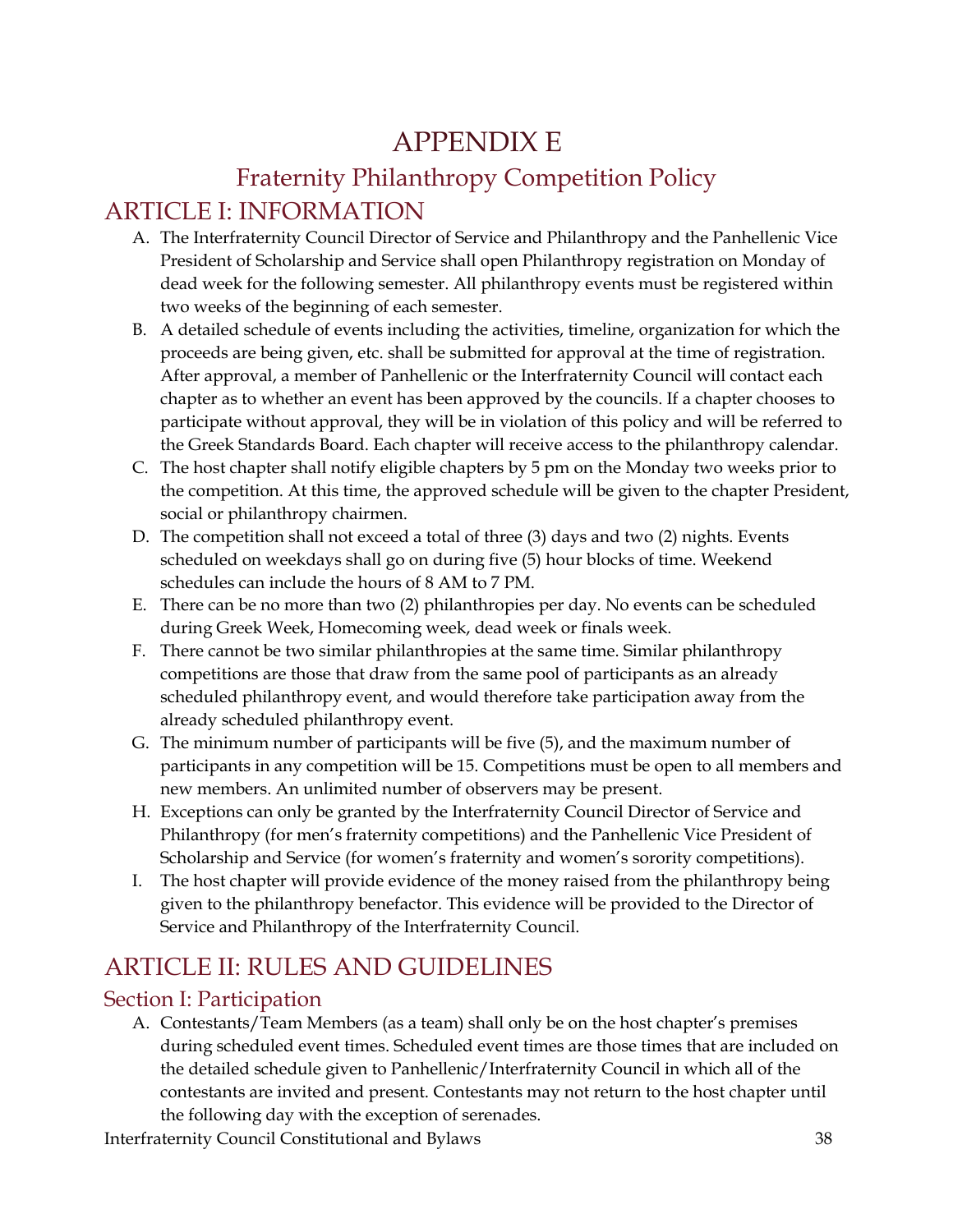- B. There shall be a \$60.00per chapter fee cap on any competition or philanthropy in which any fraternity or sorority is asked to participate. Entry fee checks or T-shirts checks may only be written to the charity or vendor, NEVER a fraternity or sorority. Tasteless or inappropriate messages on T-shirts will not be allowed.
- C. At the beginning of each semester, chapters must turn in a philanthropy release form. If they fail to do so and they host or participate in a philanthropy event they will be sent to standards.

#### Section II: Events

- A. The host chapter shall not schedule events that will cause a team to spend money, or provide teams with money for activities such as fixing dinner, desserts, etc.
- B. No inappropriate or degrading props or materials may be used in the activities scheduled by the host chapter (i.e. Jell-O, mud, or food items). Other props and additional materials can only be used by the teams during skits. No inappropriate or degrading props, materials, or clothing may be worn or used by the participants. Inappropriate or degrading materials, props, and clothing will be defined in a list prepared by the Panhellenic Executive Council and/or Interfraternity Council and distributed to chapters at the beginning of each semester. If further interpretation is needed the Greek Standards Board has the authority to interpret what is inappropriate and degrading.
- C. Competitions shall be fun and positive, and activities shall not single out or embarrass any contestants. No demeaning activities (by hosts or participants) shall be allowed. Slandering of other chapters will not be allowed. Negative activities shall be considered hazing. Greek Standards Board has the authority to interpret what is demeaning and negative.
- D. Alcohol shall never be involved in any activity during the time in which the competition is being held. Contestants shall not purchase or provide alcohol for the host chapter or any of its members, nor shall the host chapter use corporate or personal funds for purchase of any alcohol for their chapter or the contestants.
- E. In the case of any sporting activity as a competition event, a First Aid Kit and a certified First Aid person must be present at all times.

#### Section III: Gifts

- A. Competitors shall not give gifts of any sort to the host chapter or any of its members or new members, other than posters or banners (i.e. no food, alcohol, mini-posters, flowers, etc.). All advertising, fliers, team posters, etc. will only be posted and delivered according to university policy and with the necessary approval.
- B. Posters and/or banners may not be brought to the host chapter until the starting date of the competition.

#### Section IV: Chapter Participation

- A. Chapter serenades and other events of that sort are only allowed prior to midnight.
- B. No social functions shall be held by the host chapter the day(s) of the philanthropy.
- C. In the case of All-Greek Philanthropies, social functions may be held the day of the philanthropy, only after the time in which the philanthropy ends.
- D. All-Greek Philanthropies are defined as a philanthropy event which is hosted by the Interfraternity and/or Panhellenic Councils. This does not include Greek Week.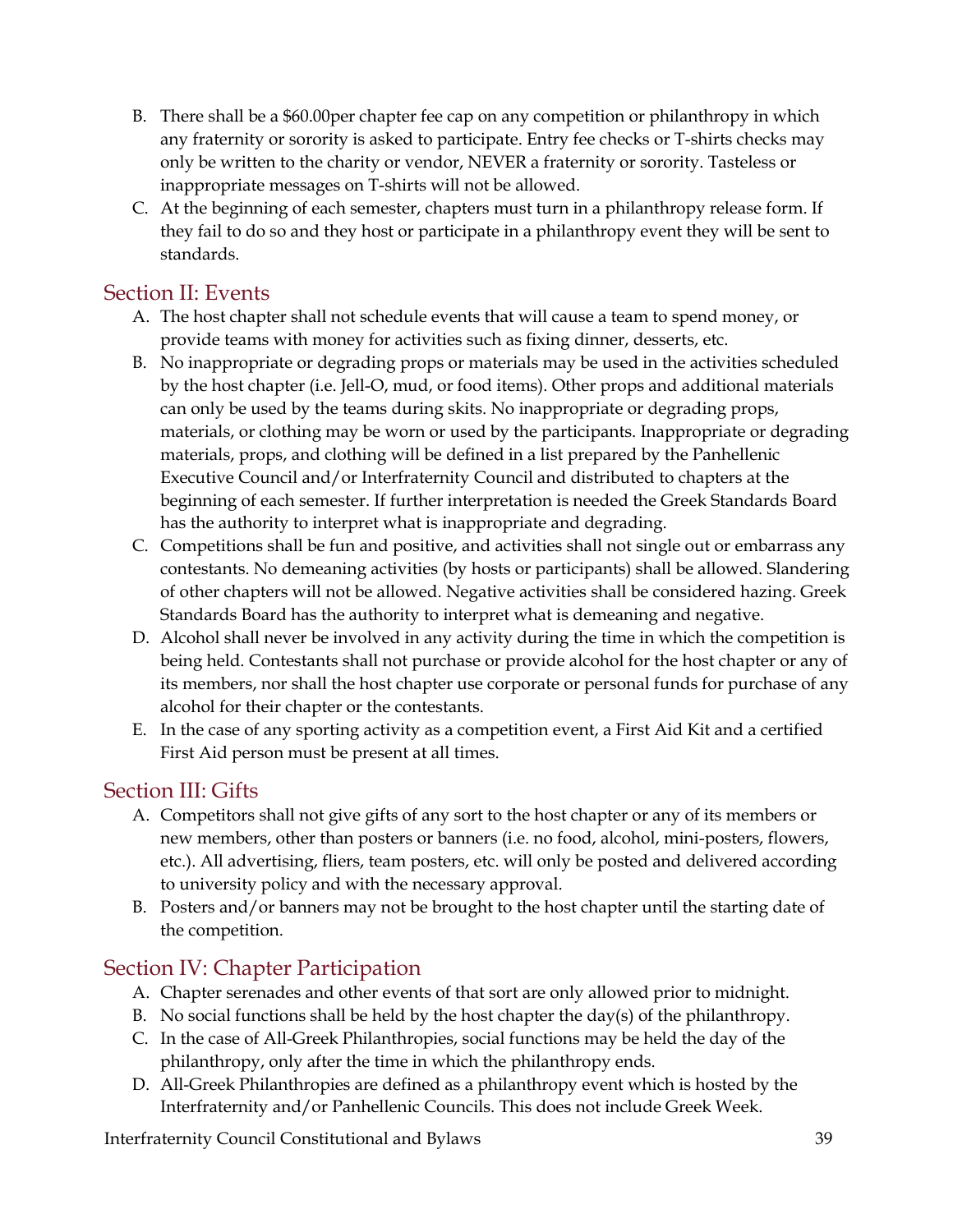E. Unrecognized chapters shall not compete under national organization name in a recognized chapter's philanthropy. Recognized chapters shall not participate in unrecognized chapter's philanthropy.

### ARTICLE III: Failure to comply with the philanthropy policy

- A. A report must be filed to the Interfraternity Council, Panhellenic Council or Center for Fraternity and Sorority Life in a timely manner from when the violation is known.
- B. Non-compliance with this policy may result in the suspension of the competition or the removal of competitors. The Interfraternity Council and/or Panhellenic Executive Council has the authority to suspend all competition in the event they believe a competition violates any of these policies.
- C. If a chapter is found responsible for violating this policy twice in any semester, possible sanctions may include but are not limited to restricted participation in philanthropy competitions for the following semester or academic year.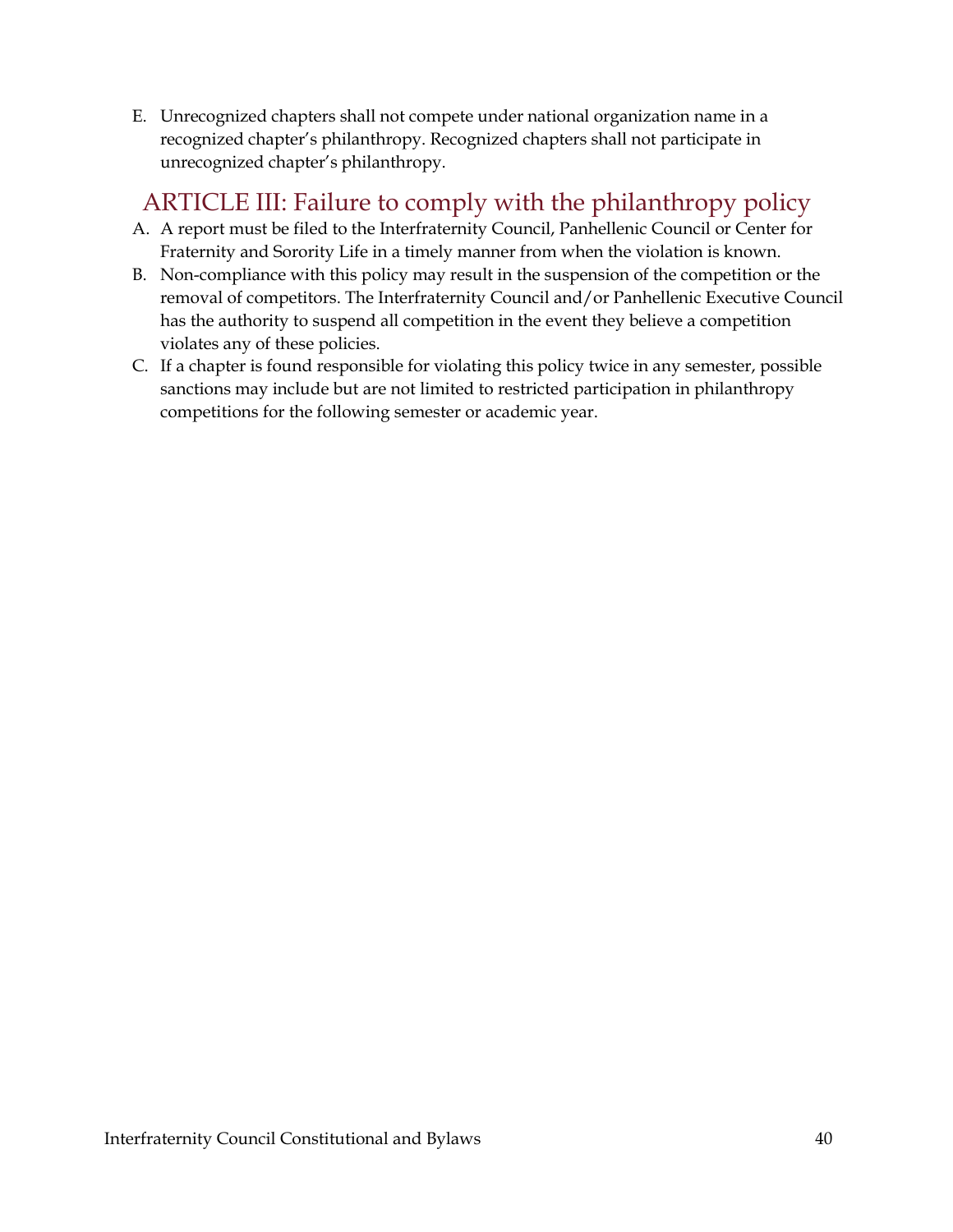# APPENDIX F Community Service Bylaws

# ARTICLE I. Purpose

The Greek Councils and the Center for Fraternity and Sorority Life at Washington State University believe that community service for undergraduate fraternity and sorority members enhances their college experience outside of the classroom. On top of pre-approved community service opportunities organized by the chapter and/or individual members, the Council's, CFSL, and Center of Civic Engagement provide service opportunities that benefit the surrounding areas of the University and provides both fraternity men and sorority women the opportunity to be active local and global citizens.

# ARTICLE II. Requirements

- A. Chapters that meet one of the following requirements will have satisfied the community service requirements and will not be subject to penalties outlined in Article IV, Appendix H.
	- 1. Eighty percent (80%) of each chapter of the Interfraternity Senate are required to complete eight hours of community service.
		- i. In order for service opportunities to be recorded by the CCE and hours to count towards a chapter's final report, the community partner or event must be pre- approved with the CCE.
		- ii. Hour reductions will be given to chapters for philanthropy events. A 1-hour reduction for having a philanthropic event. An additional hour will be given if a fraternity is able to raise \$25 per member. Each chapter can have a max of a 4-hour reduction. A max reduction of 2 hours for events, and 2 hours for dollars raised.
			- 1. Example A: If Chapter A has 100 members, holds 2 events and they raise \$2500, they will receive a 3-hour reduction. This means their service requirement is 5 hours per member.
			- 2. Example B: If Chapter B has 100 members, holds 1 event and they raise \$5000, they will receive a 3-hour reduction. This means their service requirement is 5 hours per member.
			- 3. Example C: If Chapter C has 100 members, hold 2 events and raise \$300, they will receive a 2-hour reduction. This means their service requirement is 6 hours per member.
	- 2. Average hours per member of the chapter meets or exceeds 10 hours per member.

# ARTICLE III. Chapters who meet requirements

- A. Chapters that fulfill a minimum of one of the requirements outlined in Article II, Appendix F will be eligible to receive the following incentives.
	- 1. A letter written to the chapters National Headquarters about your excellence in community service.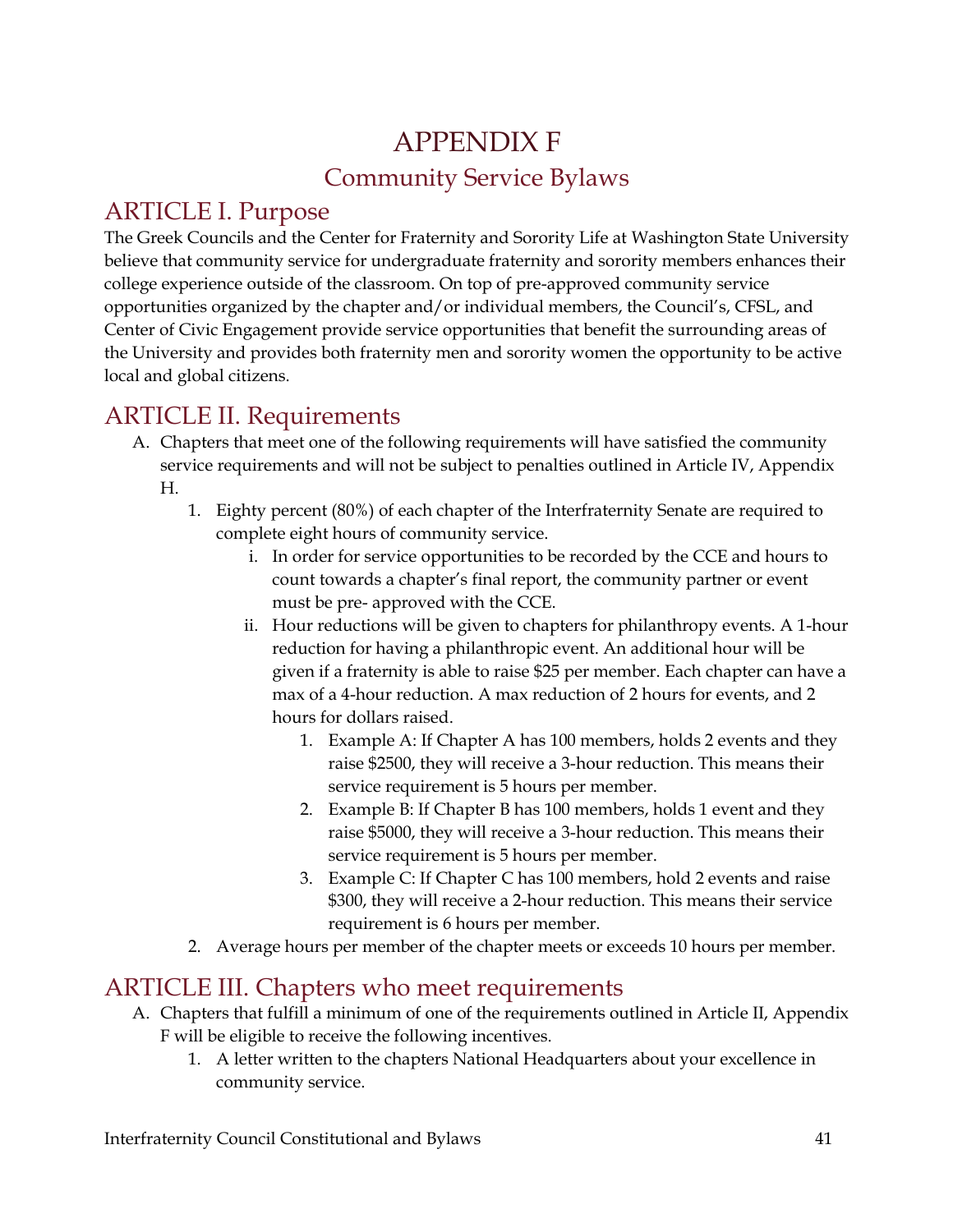### ARTICLE IV. Chapters who do not meet requirements

- A. Chapters who do not meet requirements outlined in Article II, Appendix F will be subject to the following penalties.
	- 1. Community Service Plan 1: 80-55% of the chapter complete their service hours
		- i. The chapter's community service chairman shall meet with the Director of Service and Philanthropy within the first two weeks of the semester to discuss community service hours and create a goal for the mid-term report and final report. Two weeks following the initial meeting, the chapter must submit a written community service plan that includes:
			- a. Community service chair, president, and vice-president's name and phone number.
			- b. Date, time, and location of three planned community service events.
			- c. Any bylaw from the chapter or chapter's international/national headquarters that pertains to community service.
			- d. Any other information that the community service chairman feels is valuable to the success of his chapter.
		- ii. Failure to complete any portion of this subsection shall result in supervised probation as outlined in Appendix I until completion of this subsection.
	- 2. Community Service Plan 2: 54-40% of the chapter complete their service hours
		- i. The chapter's community service chairman shall meet with the Director of Service and Philanthropy within the first two weeks of the semester to discuss community service hours and create a goal for the mid-term report and final report. Two weeks following the initial meeting, the chapter must submit a written community service plan that includes:
			- a. Community service chair, president, and vice-president's name and phone number.
			- b. Date, time, and location of four planned community service events.
			- c. Any bylaw from the chapter or chapter's international/national headquarters that pertains to community service.
			- d. Any other information that the community service chairman feels is valuable to the success of his chapter.
		- ii. Failure to complete any portion of this subsection shall result in supervised probation for no less than 6 weeks, as outlined in Appendix I until completion of this subsection.
			- 1. To get off supervised probation, a chapter must complete the requirements for the semester outlined in Article II Section A
	- 3. Community Service Plan 3: 39% or less of the chapter complete their service hours
		- i. The chapter's community service chairman shall meet with the Director of Service and Philanthropy within the first two weeks of the semester to discuss community service hours and create a goal for the mid-term report and final report. Two weeks following the initial meeting, the chapter must submit a written community service plan that includes: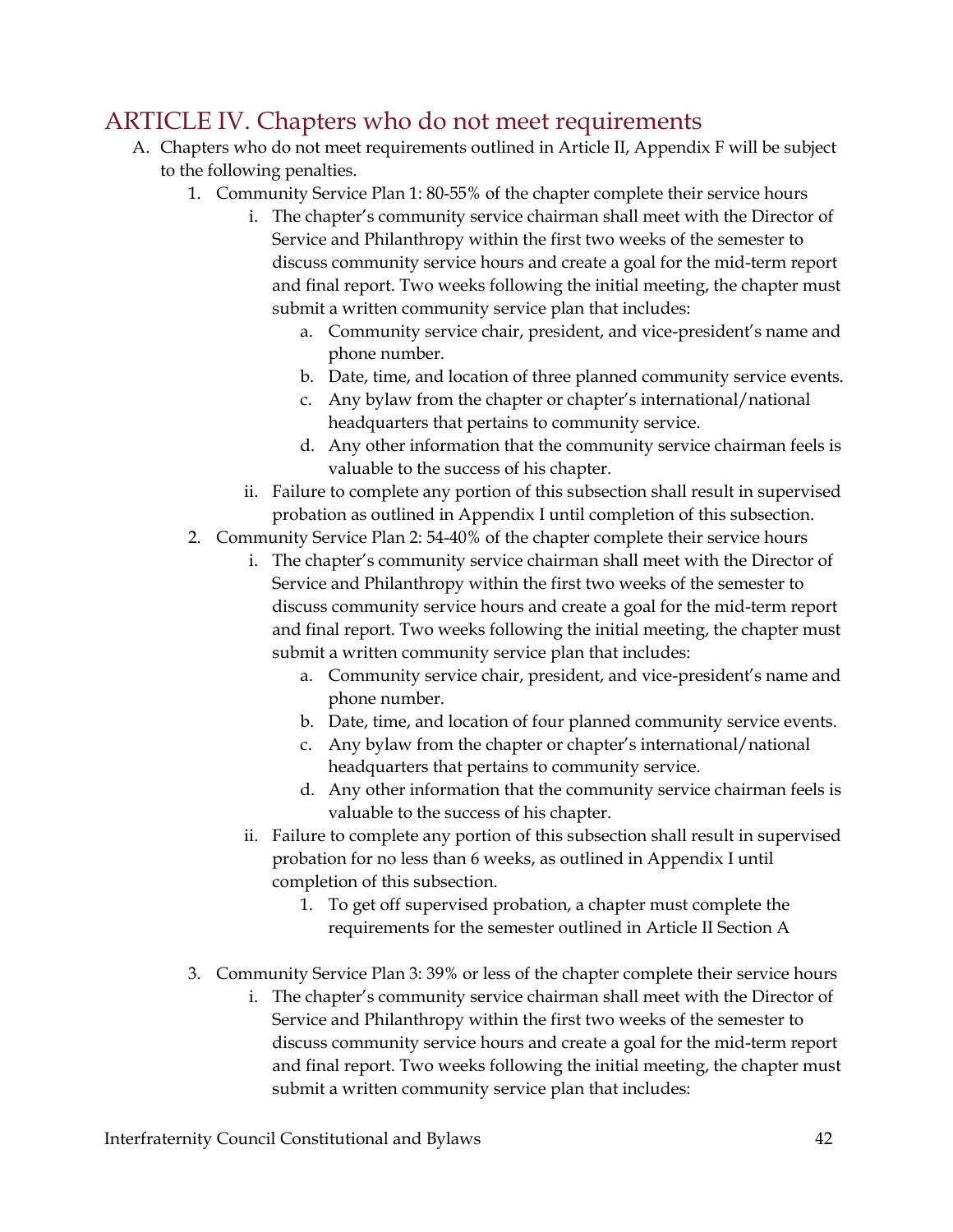- a. Community service chair, president, and vice-president's name and phone number.
- b. Date, time, and location of five planned community service events.
- c. Any bylaw from the chapter or chapter's international/national headquarters that pertains to community service.
- d. Any other information that the community service chairman feels is valuable to the success of his chapter.
- ii. Chapters on this tier will fall into supervised probation for the entirety of the semester as outlined in Appendix I.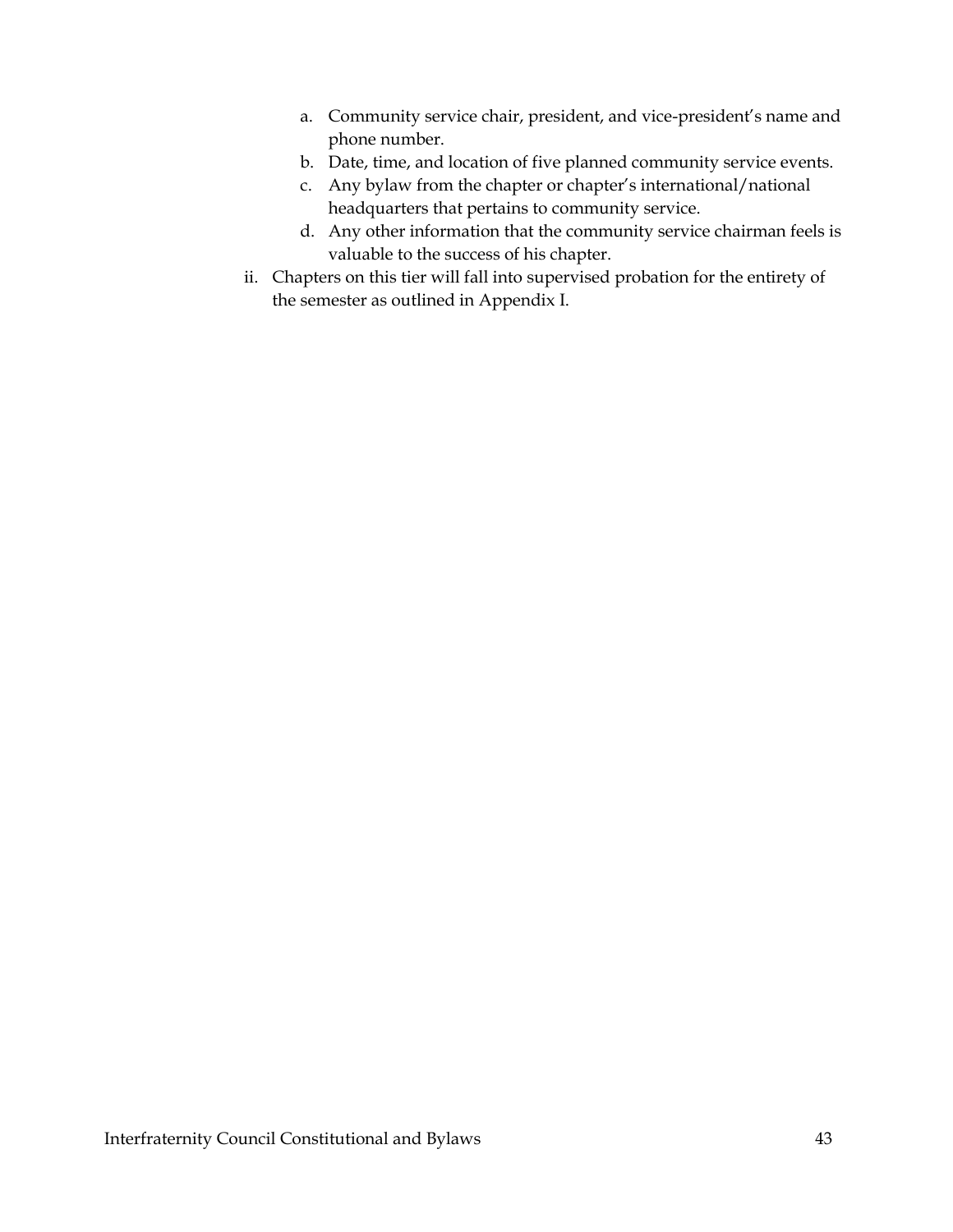# APPENDIX G Greek Educational Events

### ARTICLE I. Purpose

The Greek Councils and The Center for Fraternity and Sorority Life at Washington State University (WSU) believe that educational programming for undergraduate fraternity and sorority members enhances their college experience outside the classroom. The programming provided at WSU highlights the more critical topics that influence fraternity and sorority life and informs men and women how to react to a variety of situations in college and life.

Washington State University recommends educational programming for their fraternity and sorority students. Because fraternity men and sorority women are held to a higher standard and belong to organizations that value the holistic college experience, programming completion has become an expectation for this student body.

Each semester the list of events that will qualify for chapter programming requirements will be announced. This may be amended, and new event lists will be distributed at the Interfraternity Senate.

### ARTICLE II. Mental Health First Aid

- A. Chapters may decrease their percentage completion rate for out of house programming by attending Mental Health First Aid Training
	- 1. For every member of an organization that completes the Mental Health First Aid Training will result in a 2% decrease of out of house programming completion rate percentage.
	- 2. A maximum of 5 members can attend the programming, and only 2 out of the 5 may be freshmen.

### ARTICLE III. Big Training

- A. In order to be considered eligible for becoming a "Big Brother" in the Greek Community at Washington State University, all interested candidates must attend a "Big Training Workshop" facilitated within four (4) weeks of the first day of the academic semester in which they would receive their "Little Brother".
	- 1. There shall be only one (1) Big Training Workshop conducted per semester, unless a second workshop is deemed necessary by the Executive Vice President of the Interfraternity Council.
	- 2. Planning, Facilitating, and Executing each Big Training Workshop shall be the responsibility of the Executive Vice President of the Interfraternity Council.
	- 3. Members of the community not meeting this requirement shall be referred to the Greek Standards Board for trial.
	- 4. Chapters of the community found to be facilitating members not meeting this requirement shall be referred to the Greek Standards Board for trial.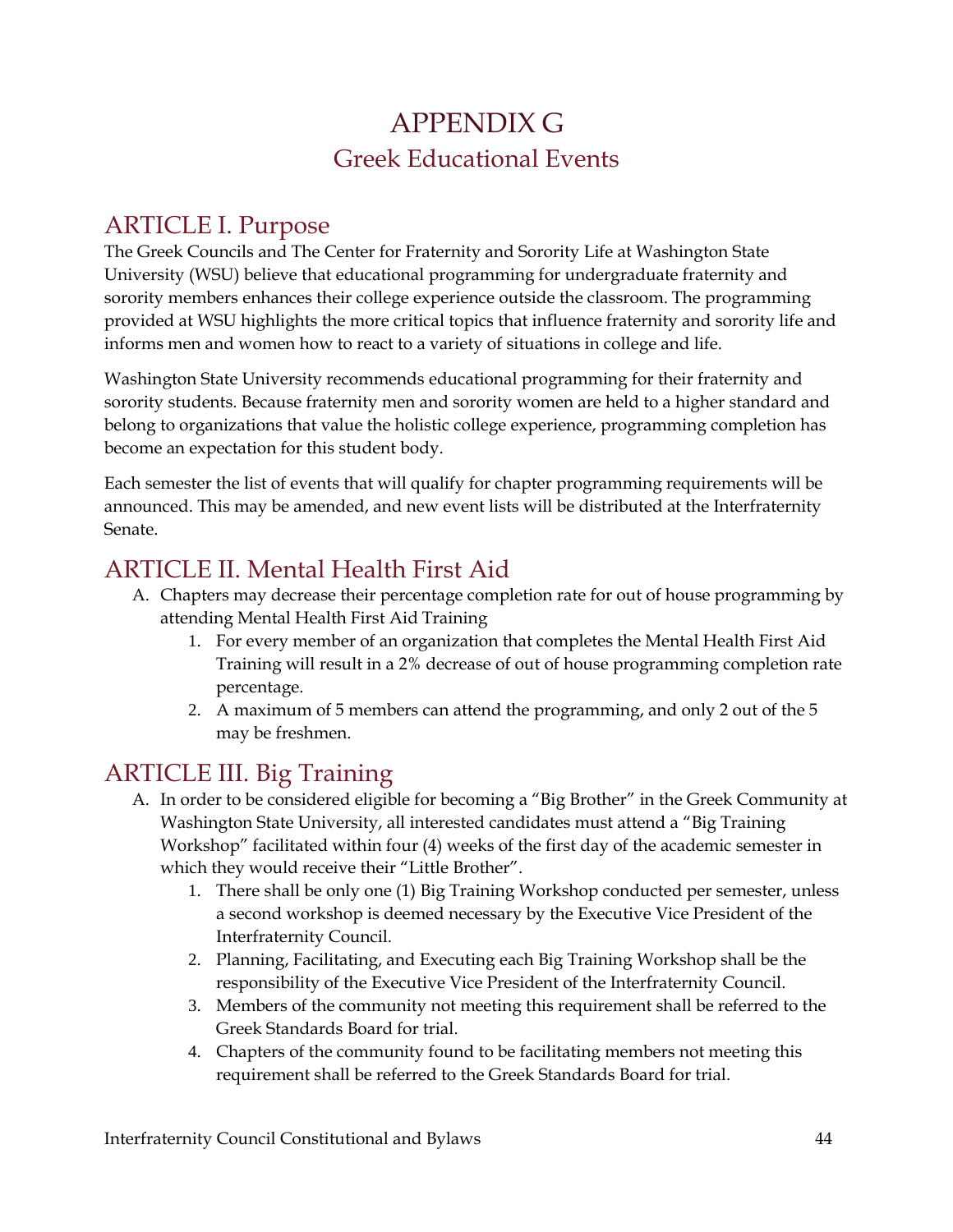- 5. Notification of each Big Training Workshop shall be given to all constituent chapters at least one (1) month prior to the event.
- 6. There shall be a test given at the end of the workshop to measure learning. Should a potential "Big Brother" NOT pass the test, they will not be eligible to receive a little that semester.
	- i. Upon passing the test, potential "Big Brothers" will be eligible to receive one or more littles for two (2) years following their training.

### ARTICLE IV. Membership Attendance Requirements

- A. All chapters are held to the following minimum standard per academic semester in order to fulfill individual fraternity and sorority programming requirements:
	- 1. 80% of the chapter membership must attend one (1) educational out of house events per semester, which is approved by the Interfraternity Council.
	- 2. An "out of house" program is defined as an educational opportunity that is open to all Greek students and the general public. The Director of Programming is responsible for creating and accepting the educational events and communicating them to chapter houses.
- B. A chapter roster is defined as the list of members included on the official chapter roster that is submitted to the Interfraternity Council and The Center for Fraternity and Sorority Life.
	- 1. New members who join a chapter during the fall semester prior to the submission of the official chapter roster must complete their programming requirements by the end of that academic semester.
	- 2. If a member is no longer part of the fraternity, it is the duty of the fraternity to let the Interfraternity Council and The Center for Fraternity and Sorority Life know within two weeks of their removal from the chapter. If a student leaves the chapter after the submission there can be a request made for a roster change by the chapter leadership.
	- 3. Members who join the chapter in the spring semester must be added to the chapter roster within two weeks of their having received a bid card. This updated roster must be provided to the Interfraternity Council and The Center for Fraternity and Sorority Life.
- C. Chapters will be required to complete two (2) additional in-house programs with an 80% chapter completion rate per semester for both in-house events.
	- 1. The chapter must complete an "in-house" that has educational value to its members. An "in house" program is a program that is not open to the public and is done either in the chapter house, closed classroom, or an area that is seen as private for the members of the chapter. This is intended to promote more intimate conversation revolving around the culture and traditions of each individual chapter. The speaker or presenting group must be approved by the Council two weeks prior to the event and supporting documents must be completed within one week of the event. The Programming Chair for each chapter is required to meet with the Director of Programming and discuss their in-house event and the reasoning behind the in-house one week in advance.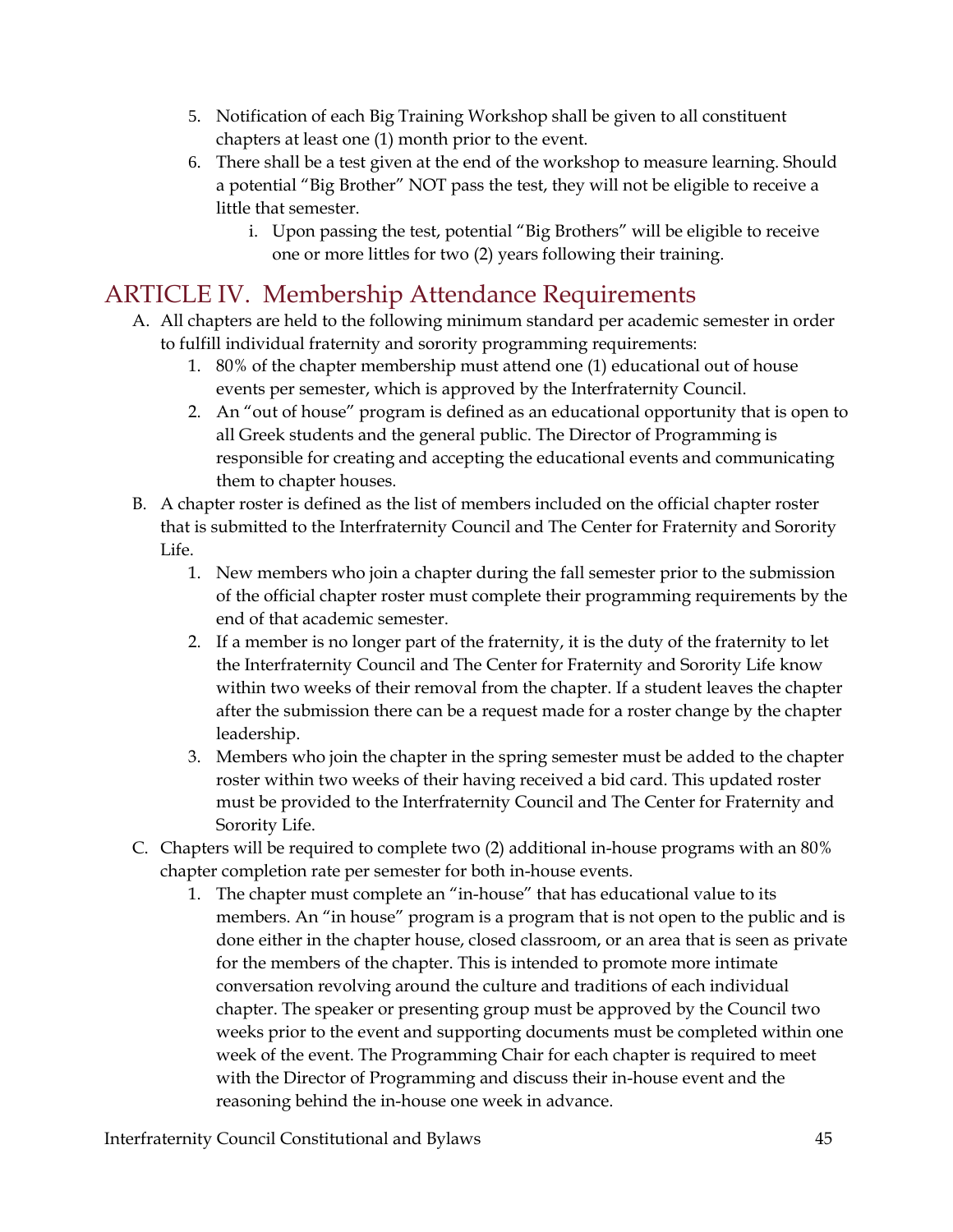2. The chapter must complete an in-house Membership Development event that is different than the first in-house and have a different educational message unless approved by the Director of Programming. This is intended to promote more intimate conversation revolving around the culture and traditions of each individual chapter. The speaker or presenting group must be approved by the Council and supporting documents must be completed within one week of the event. The Programming Chair for each chapter is required to meet with the Director of Programming and discuss their in-house event and the reasoning behind the in-house one-week in advance.

# ARTICLE V. Programming Availability

- A. The Panhellenic Council, Interfraternity Council, and/or United Greek Council sponsored programs will be offered throughout the year as chosen by the councils.
- B. Programs offered through Washington State University departments or student groups will fulfill programming requirements only if the program is endorsed by the Panhellenic, Interfraternity, and/or United Greek Council(s).
- C. Chapters have the ability to host any event "in-house." It is mandatory that it be approved by the Interfraternity Council.
	- a. In order to do so they must complete the CougSync form and have it be approved by the IFC Director of Programming two weeks prior to their event.
- D. The final day to complete programming requirements is the Friday before the Universitydeclared "Dead Week".
- E. University departments interested in providing educational events must complete the CougSync Program Interest Form.

# ARTICLE VI. Learning Outcomes

There will be 5 standard categories with listed learning outcomes which will be the basis for all survey data.

# ARTICLE VII. Data Collection and Verification

- A. Card Swipes will be exclusively used for the tracking of attendance at educational events. This data will be used to send members their attendance survey.
	- 1. Chapters choosing to complete an in-house program will be required to supply their own card-swipe or check one out from the council.
- B. Starting in 2015 all members will be required to complete the baseline educational survey to assess the knowledge base of our members. New members will be required to complete this prior to their attendance at their first educational event.
- C. Those who attend an educational event will be required to complete the outcome survey for that category. This survey will consist of demographic information and five (5) questions about the learning outcomes for the program. Those who attend will have 48 hours to complete the outcome survey.
- D. Council officers may be requested or appointed to attend an in-house event in order to help with data collection.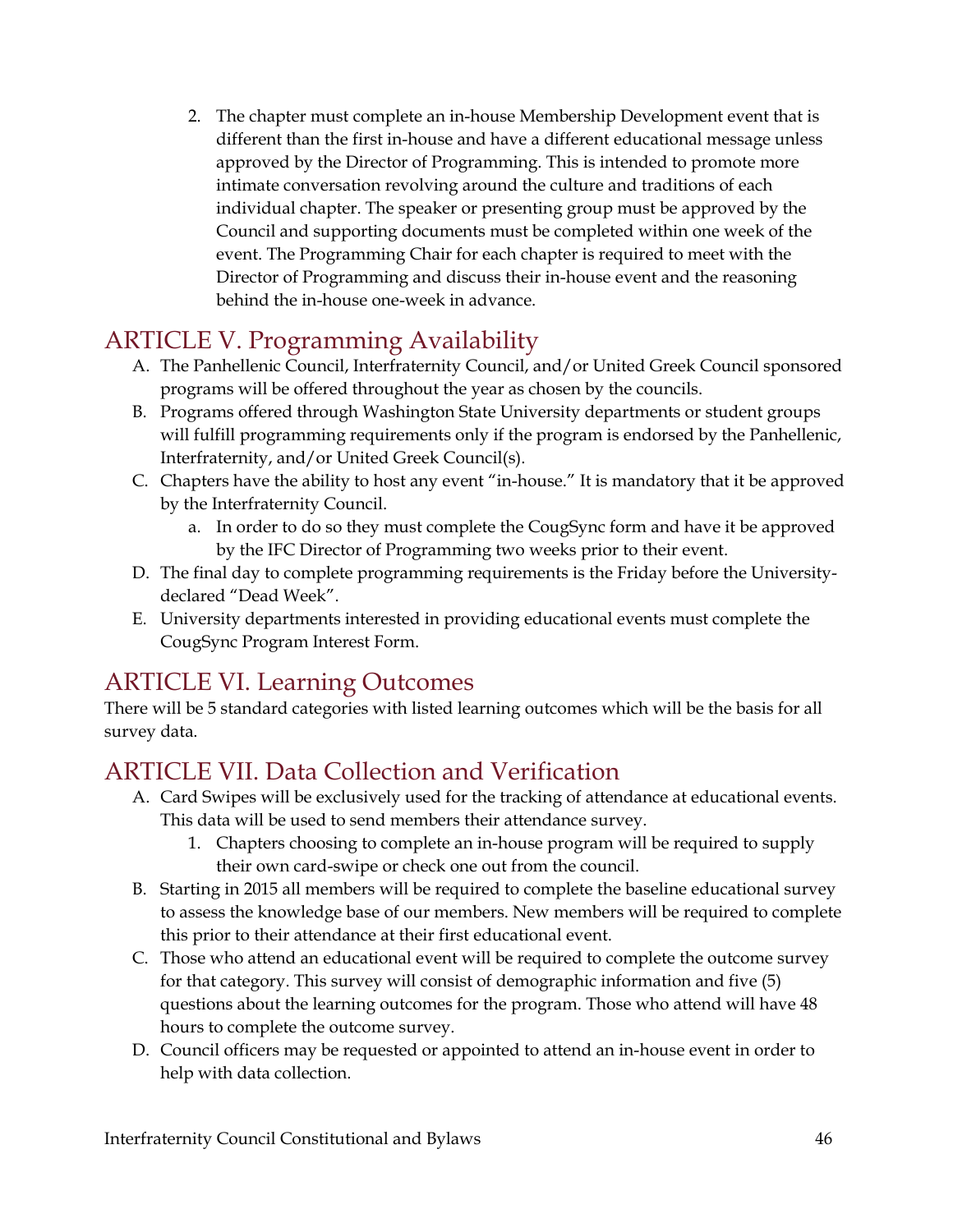E. A margin of error will be set by the IFC Director of Programming and his advisor to negate any possible errors.

### ARTICLE VIII. Programming Compliance

- A. Should a chapter complete their programming at the end of an academic semester, correspondence will be sent to the chapter's (Inter)National organization informing them of the chapter's success.
- B. Any chapter that is required to attend programs as part of sanctions will not be allowed to count these programs towards the requirements outlined in this appendix, unless approved by IFC.
- C. The following Arete Awards will be distributed:
	- 1. Most Creative Educational Program
	- 2. Highest Percentage of Attendance
	- 3. Most Educational Programs Completed

### ARTICLE IX. Noncompliance with Programming Requirements

- A. Failure to meet the programming requirements outlined in appendix G, article IV above, will result in the following:
	- 1. Programming Tier 1
		- i. If the chapter fails to satisfy the educational requirements in an academic semester, the chapter will be required to meet with the Director of Programming to discuss the inability to complete the chapter education requirements.
		- ii. The chapter programming chair will be required to submit a plan to the Interfraternity Council of how he intends to ensure compliance the following semester.
		- iii. A letter via email will be sent to the President, Programming Chair, the Chapter Advisor and any other members or faculty that the Director of Programming deems necessary to communicate the violation to.
	- 2. Programming Tier 2
		- i. If a chapter fails to meet programming requirements for two (2) consecutive semesters, the chapter shall be sanctioned to tier 1 sanctions as well as
			- 1. The chapter will subject to a minimum 4-week social probation starting the first academic day of the semester.
	- 3. Programming Tier 3
		- i. If a chapter fails to meet programming requirements for three (3) consecutive semesters, the chapter will
			- 1. Be required to complete all Tier two (2) sanctions.
			- 2. Be sent to the Greek Standards Board for further sanctioning with a minimum of one (1) semester social probation starting the first academic day of the semester
			- 3. Complete 1 additional "In-House" Programming for a total of three (3) total In-House-Programming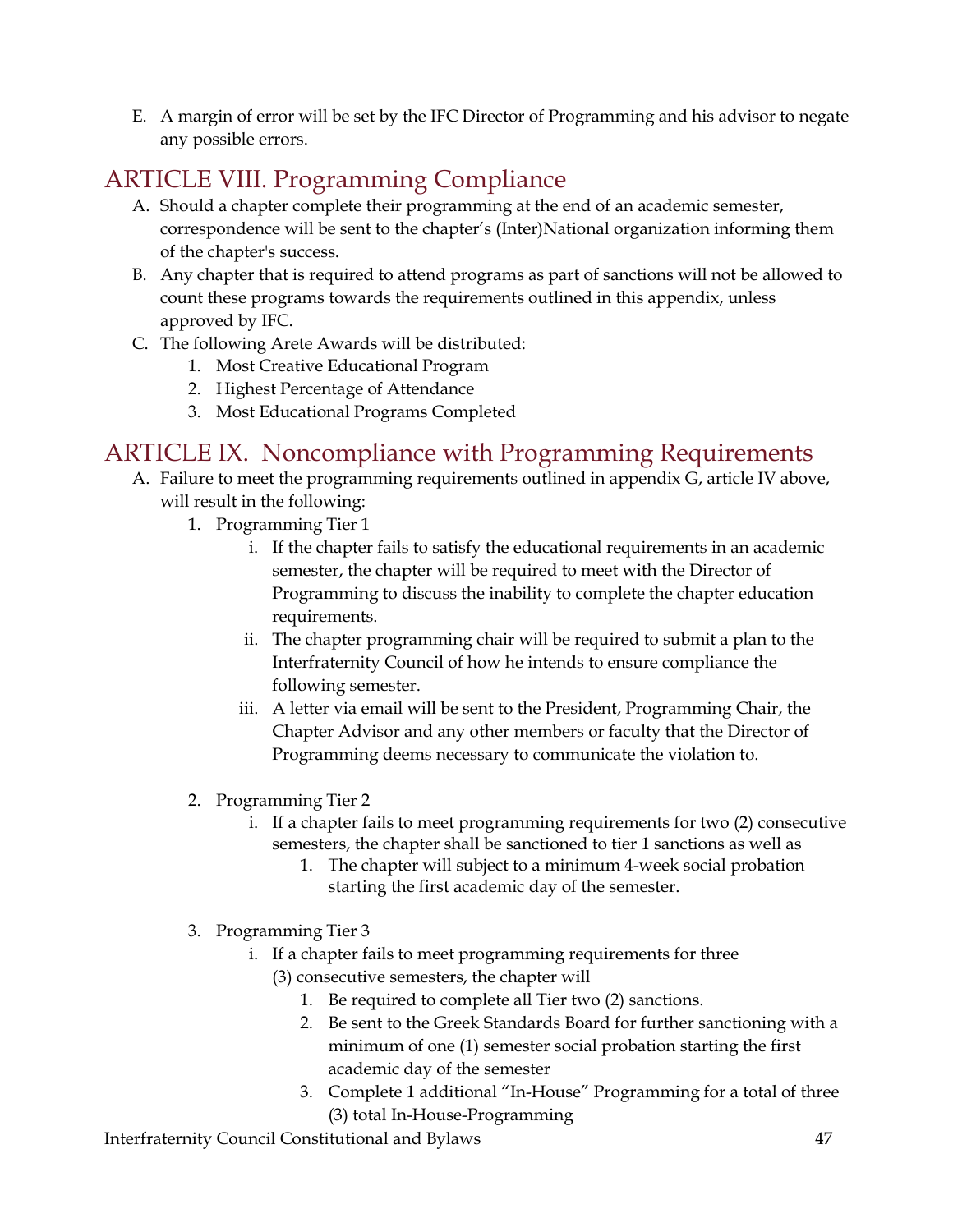- 4. Programming Tier 4
	- i. If a chapter fails to meet programming requirements for four (4) or more consecutive semesters, the chapter will
		- 1. Be subject to Tier 3 requirements
		- 2. Be sent to senate for a vote to remove from IFC following standard Robert rules of parliamentary procedure.
		- 3. Require national headquarters to meet virtually or in-person with the following:
			- a. CFSL
			- b. Chapter Leadership
			- c. Director of Programming, IFC President, IFC Executive Vice President
- 5. If a chapter is on tier 2, 3, or 4 and successfully completes their programming requirement they will be moved to tier 1.
	- i. Chapters that successfully completes their programming requirement on tier 1 will be removed from tiers.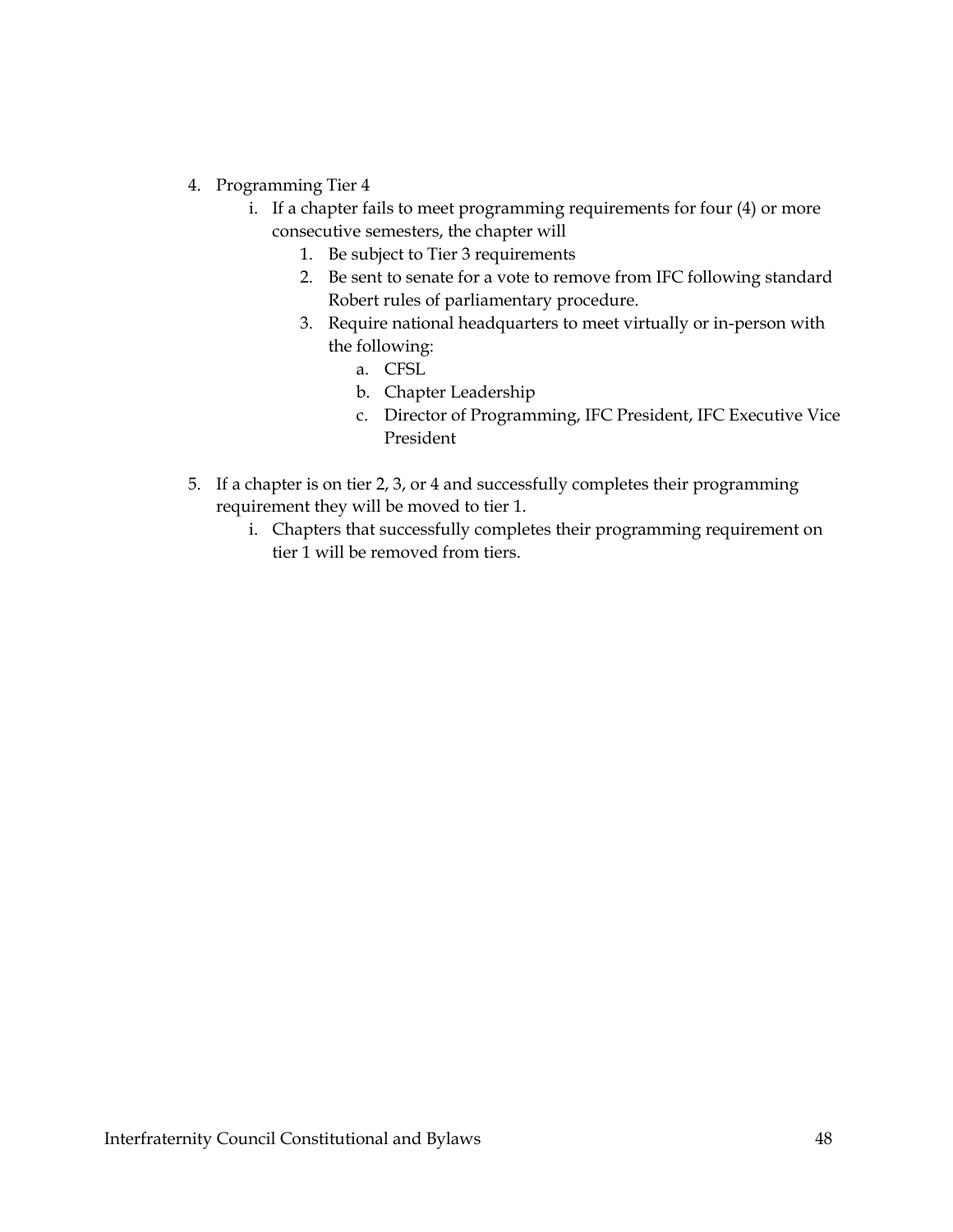# APPENDIX H

# Academic Success and Scholarship Standards ARTICLE I: Stated Academic Standard for Chapters and New Member Classes

- A. The Stated Academic Standard for Fraternities at Washington State University will be a **2.95 cumulative Chapter GPA** per semester.
- B. The Stated Academic Standard for New Member Classes of Fraternities at Washington State University will be a **2.8 cumulative Class GPA** per semester.
- C. Each semester the Director of Scholarship shall send a letter to each chapter's national headquarters informing them of academic performance of the chapters for the previous semester.
- D. Chapters that do not adhere to the Stated Academic Standards above will be placed on an Academic Plan Level.
- E. Each Academic Plan Level differs in severity and will increase with how far under the stated academic standard that a Fraternity performs.
- F. The Academic Plan Levels are stated in Appendix H, Article III of the Interfraternity Council Bylaws.
- G. Continual Failure to meet the stated Academic Standards are stated in Appendix H, Article IV of the Interfraternity Council Bylaws.

# ARTICLE II: Academic Scholarship Award

- A. A reward of \$1,250 will be awarded to the chapter with the greatest increase in GPA for each semester. The scholarship will come in the form of a reduction of membership dues owed to the IFC at the beginning of each school year. There will be two awards each year, one for each semester.
- B. Additional scholarships of \$2000, \$1000, and \$500 will be awarded annually to individuals upon application and will be selected by an IFC Senate committee. Applicants must have a minimum of a 3.5 cumulative GPA and must have held a position in their chapter.
	- a. This scholarship will be linked to the WSU general scholarship application which applicants must complete to be eligible.
- C. With respect to the IFC scholarship awards, specifically the three awards pertaining to individual success, they shall be awarded to no more than one person per IFC chapter.

# ARTICLE III: Failure to meet the Stated Academic Standard

- A. Academic Plan Level 1: Chapter GPA is 2.94-2.80
	- 1. Written Plan for Scholastic Improvement
		- i. Must be submitted within two weeks of the beginning of the next semester, chapter will be placed on "supervised probation" until Scholastic Improvement plan has been submitted and approved by the CFSL, if not turned in within the established two week mark.
	- 2. Regular meetings with the Interfraternity Council Director of Scholarship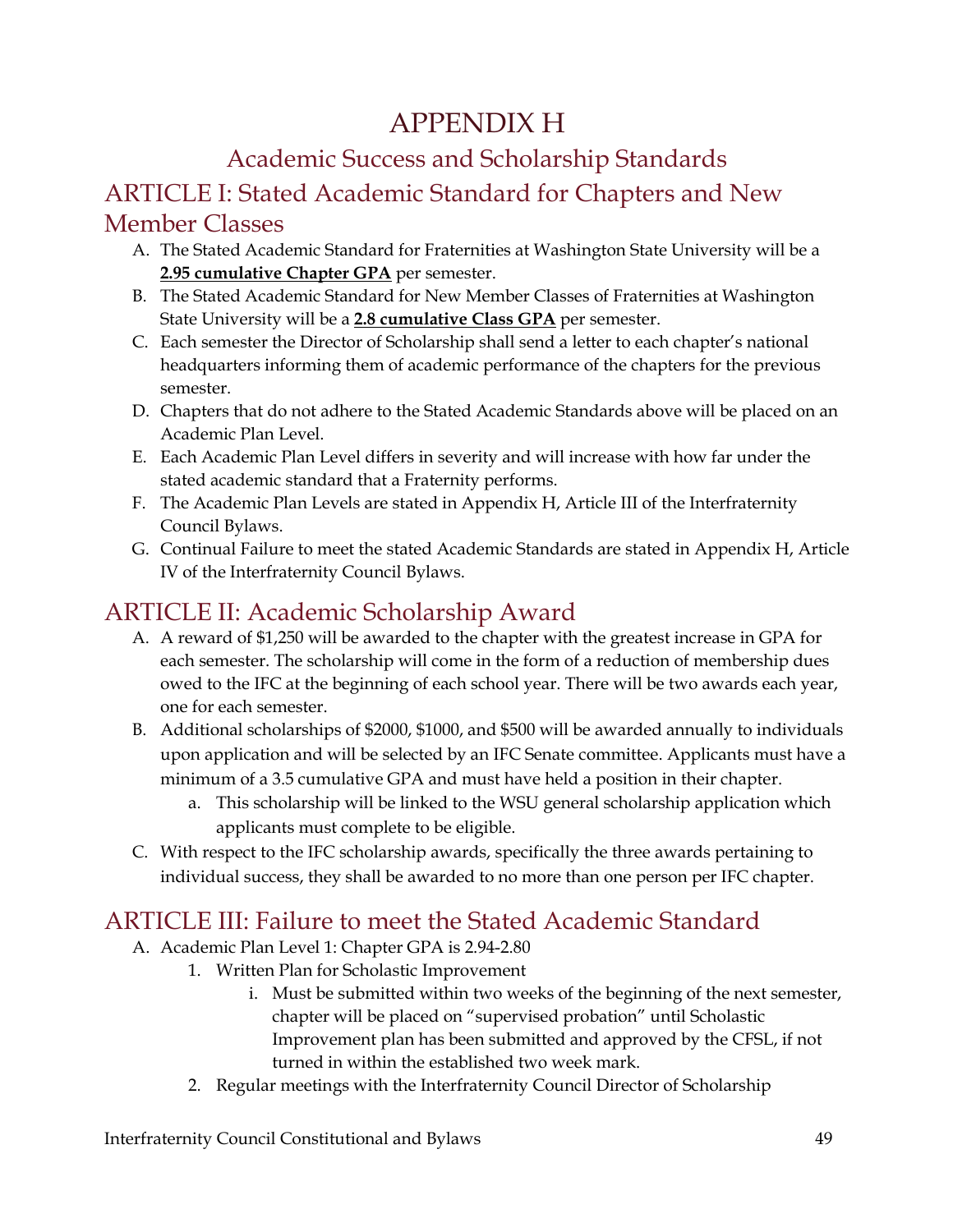- i. Chapters must meet with the Interfraternity Council Director of Scholarship and service at least twice per semester, in regards to the Chapter's current academic standing. If a chapter neglects to have a monthly meeting, then they will be placed on "supervised probation" for one month's time, until the date of the next monthly meeting.
- 3. Letter to local chapter advisor
	- i. A letter will be sent to the chapters local advisor to inform them that the chapter has failed to meet the Interfraternity Council academic standard. This letter will be a request for the chapter advisor to check in on the chapter as they have not met our standard.
- B. Academic Plan Level 2: Chapter GPA is 2.79-2.65
	- 1. Supervised Probation
		- i. Refer to IFC Bylaws Appendix I
	- 2. Written Plan for Scholastic Improvement
		- i. Refer to Academic Plan Level 1, Section 1, Sub section i.
	- 3. Regular meetings with the Interfraternity Council Director of Scholarship and service as well as a CFSL Staff Member
		- i. Refer to Academic Plan Level 1, Section 2, Sub section i.
	- 4. Educational Programming
		- i. A Chapter on Academic Plan Level 2 must have an in-house academic success program, within one month of the following semester. If a chapter neglects to host the in-house academic programming, then they will be referred to the Greek Standards Board.
	- 5. Letter to local Chapter Advisor
		- i. Refer to Academic Plan level 1, Section 3, Sub section i
- C. Academic Plan Level 3: Chapter GPA is 2.64-0.
	- 1. Supervised Probation
		- i. Refer to IFC Bylaws Appendix I
		- ii. Chapter will lose its ability to host or openly participate in Greek Sponsored Philanthropic events as stipulated in the Interfraternity Council Bylaws.
	- 2. Written Plan for Scholastic Improvement
		- i. Refer to Academic Plan Level 1, Section 1, Sub section i.
	- 3. Regular meetings with the Interfraternity Council Director of Scholarship and service, a CFSL Staff Member, as well as the Chapters Advisor.
		- i. Refer to Academic Plan Level 1, Section 2, Sub section i.
	- 4. Educational Programming
		- i. Refer to Academic Plan Level 2, Section 4, Sub section i.
	- 5. Letter to National Organization and local Chapter Advisor
		- i. If a Chapter reaches Academic Plan Level 3, a letter will be sent to the Chapters National Organization and local Chapter Advisor, notifying them of the failure to achieve the stated academic standard. They will be notified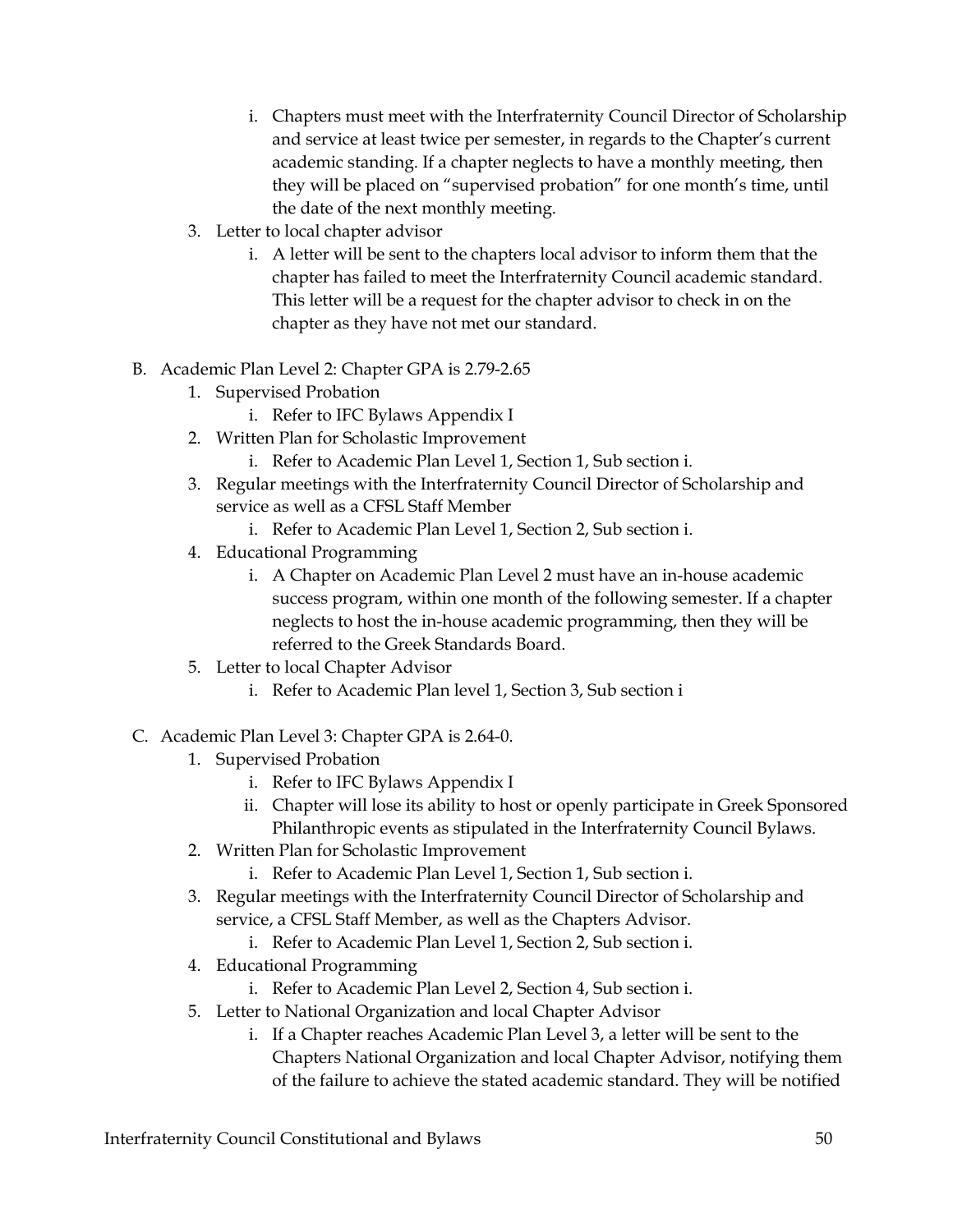of how far below the standard the Chapter was and a recommendation that they intervene or provide the Chapter with resources to improve.

- D. Academic Success Plan
	- 1. At the beginning of each new semester, the scholarship constituent for each chapter must submit a success plan by the fourth week of the semester. This must be within the following guidelines:
		- i. Every member with a semester GPA below a 3.0 must be on it
		- ii. It must include some form of accountability for studying such as "Study Tables" where members are supervised to ensure they study
		- iii. The members on this academic success plan must keep a planner of assignments.
	- 2. Failure to submit this will result in a fine of \$25 which will compound each week the success plan is late. For example: three weeks late incurs a \$75 fine, or five weeks late would incur a fine of \$125.

# ARTICLE IV: Repeated Offenses of Non-Compliance with stated Academic Standards

- A. Three Consecutive semesters on Academic Plan Level 1:
	- 1. If a Chapter remains on Academic Plan Level 1 2.94-2.80 cumulative Chapter GPA for **three consecutive semesters,** then the chapter will move up to Academic Plan Level 2 until the Chapter is compliant with the stated academic standards.
- B. Three Consecutive semesters on Academic Plan Level 2:
	- 1. If a Chapter remains on Academic Plan Level 2 2.79-2.65 cumulative Chapter GPA for **three consecutive semesters,** then the chapter will move up to Academic Plan Level 3 until the Chapter is compliant with the stated academic standards.
	- 2. The Chapters National Office will be notified as stated in Section 3 of Article II Failure to meet stated academic standard.
- C. Three Consecutive semester on Academic Plan Level 3:
	- 1. The Chapters National Office will be notified as stated in Section 3 of Article II Failure to meet stated academic standard.
	- 2. The Chapter in question will also be subject to further actions taken by the University.
	- 3. Membership within the Interfraternity Senate will be brought into question.

### ARTICLE V: Non-Compliance with New Member stated academic standards

- A. The stated academic standard for New Member classes is a **2.8 cumulative GPA.**
- B. If a Chapter's New Member class GPA is below a 2.8 cumulative average in a semester, then the Chapter's New Member class will be required to attend a University Sponsored academic program at the beginning of the following semester. The Chapter must schedule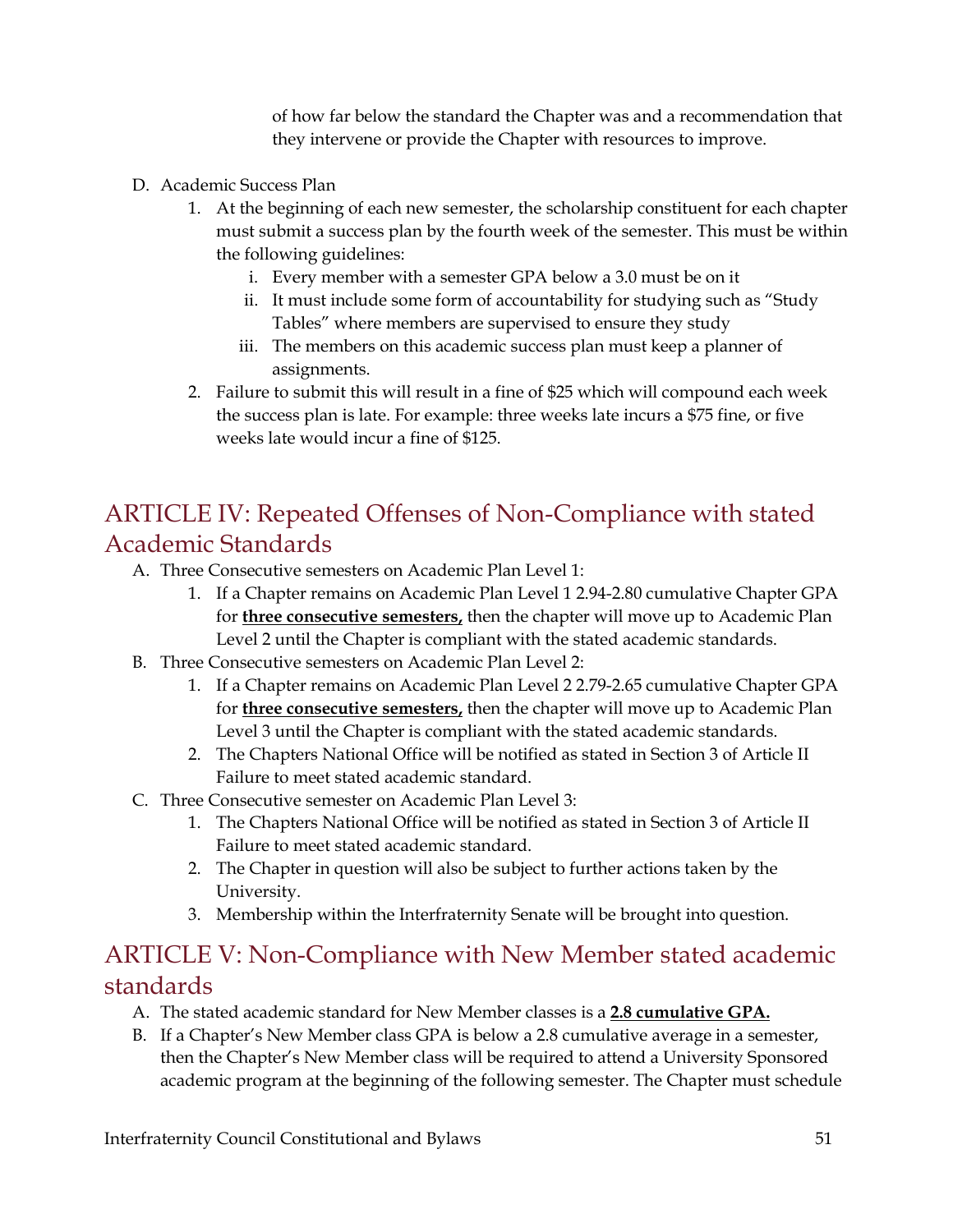the program through the IFC Director of Scholarship. 100% of the New Member Class must attend the academic program.

- C. If a Chapters New Member class GPA is below a 2.8 cumulative average for both the fall and spring semesters of the academic year, then the chapter must write an academic plan that specifically refers to new members and what they will do to prevent this from happening in the future. The report will be handed into the IFC Director of Service no later than the end of the second week of the beginning of the new academic semester.
- D. If a Chapter does not comply with Article V paragraphs A or B above, then they will be placed on supervised probation until the sanctions are completed.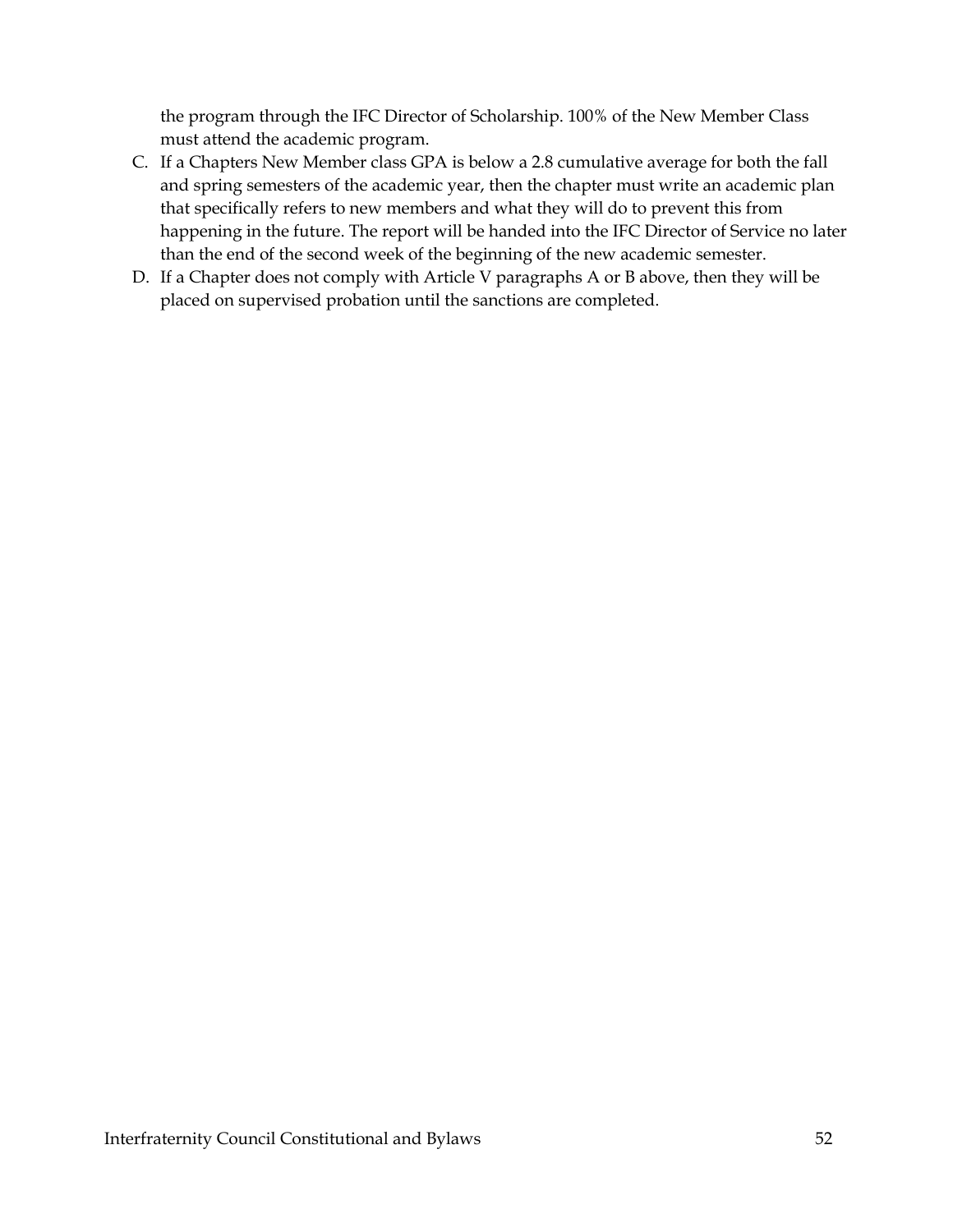# Appendix I Supervised Probation

### Section I: Supervised Probation Definition

"Supervised probation is defined as the inability to host or participate in events / functions with other organizations where alcohol is present. This includes but is not limited to, "wet" exchanges, social functions planned in conjunction with one or more fraternities or sororities, date dashes, open-to-closes, etc. Supervised probation does not include chapter or new member meetings, brother/sisterhoods, chapter service projects, philanthropies, etc. where alcohol is not present."

#### Section II: Violation of Supervised Probation

A. If a Fraternity on supervised probation violates their supervised probation in any way the fraternity in question will be immediately referred to the Greek Standards Board.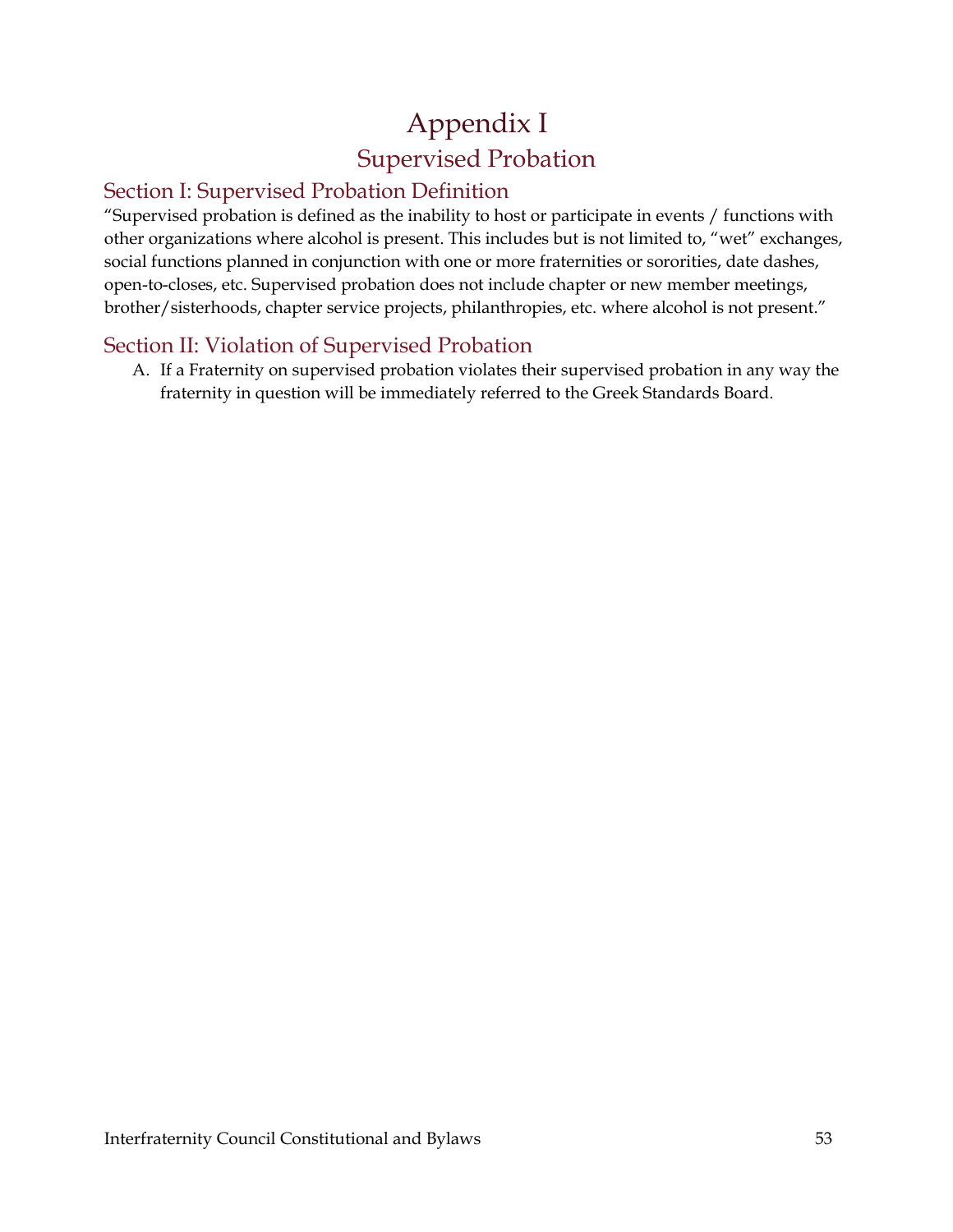# Appendix J Public Relations

- A. All recognized chapters of IFC must have a Social Media/Public Relations Policy
	- a. A template policy is available from the Greek Council Office.
- B. Each recognized chapter of IFC must submit a copy of their Social Media/Public Relations policy to the Director of Public Relations by a deadline set by the Director of Public Relations annually.
	- a. Any subsequent changes made to the chapter's Social Media/Public Relations policy requires a new copy (with highlighted changes) to be submitted to the Director of Public Relations.
- C. Chapters may be sent to GSB for violations of generally accepted public relations practices. The Director of Public Relations will use discretion and work in conjunction with the Director of Policy and Procedure when considering violations to this policy. These include but are not limited to:
	- a. Offensive posts, likes, or shares from chapter or individual member accounts on Facebook, Instagram, Twitter, Snapchat or any account that is managed by a member of a recognized Chapter of IFC
	- b. Behavioral issues at public events such as philanthropies, community service events, brotherhoods, serenades, or other events sponsored or affiliated with the Chapter.
	- c. Chapter apparel that could be considered offensive
	- d. Chapter event themes which could be considered offensive
	- e. Any activity which could be considered degrading or discriminatory in nature to any individual or group of people, based on religious association, race, sexual orientation, ability, socioeconomic status, or gender affiliation.
- D. Chapters will not at any time publicly promote anything that is outside of common decorum or that is discriminatory in nature which reflects negatively on the chapter and/or the Greek Community as a whole.
	- a. Decorum is defined as, "behavior in keeping with good taste and propriety".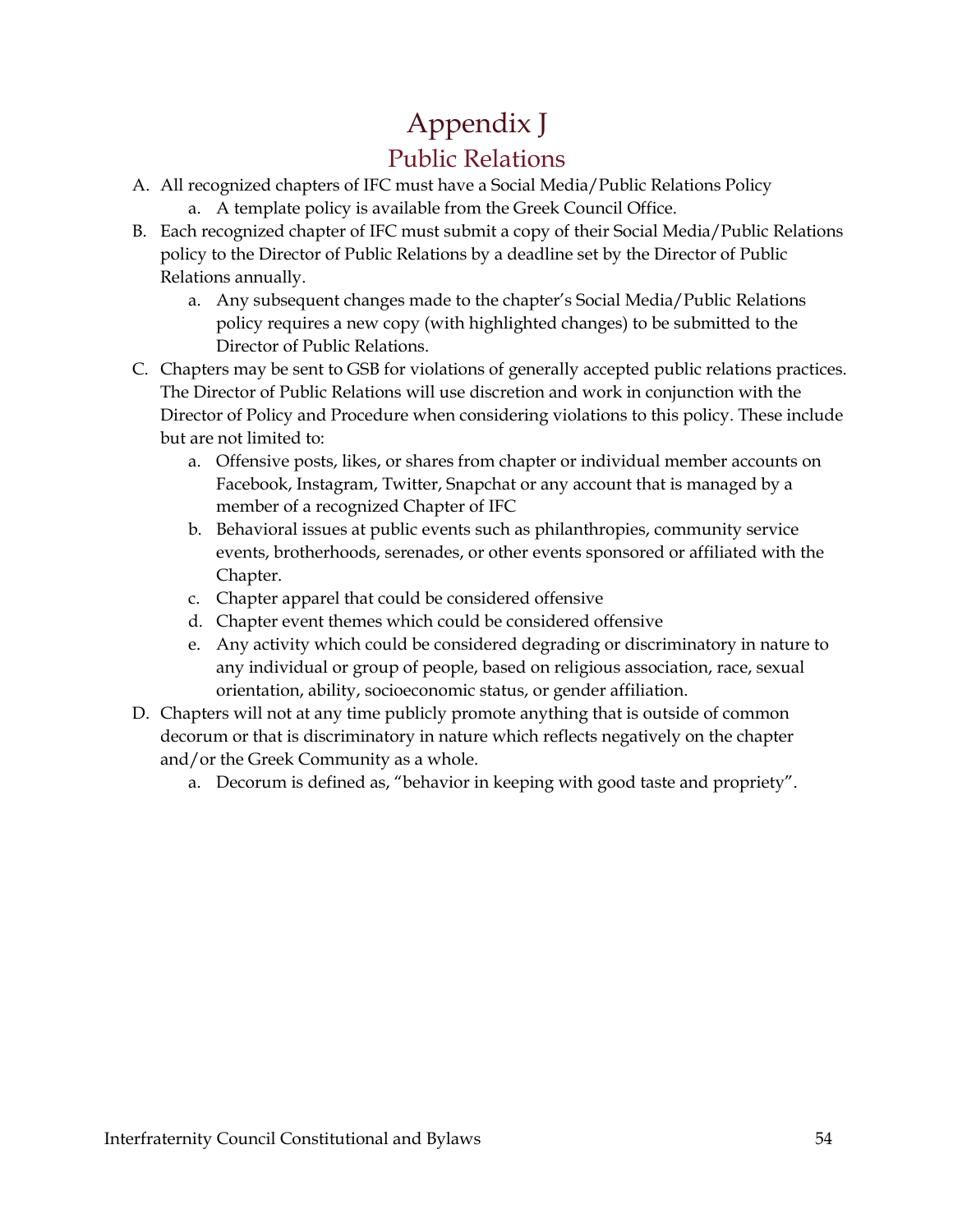# Standing Rules

All chapters must abide by: State laws of Washington; Federal laws of the United States; Washington State University Interfraternity Council Social Policy and Standing Rules; NIC Health and Safety Initiative policies; (Inter)National Fraternity/Sorority Risk Management Policies and Insurance Policies; Washington State University Alcohol Policy and Applicable Washington Administrative Codes; and the Washington State University Relationship Agreement.

### 1) Health and Safety

- a. All chapters must abide by the North American Interfraternity Conference Health and Safety policies:
	- i. Alcohol is only permitted in private living quarters of chapter facilities for residents above the legal drinking age and must be below 15% alcohol by volume (ABV); AND
	- ii. During a registered event, alcohol possession and distribution must be restricted to common spaces of a chapter facility for the duration of the event; AND
	- iii. Alcohol above 15% ABV may only be served by a licensed and insured third-party vendor (regardless of event location) at registered events; AND
	- iv. Washington State University Fraternity chapters may host or participate in no more than 45 events with alcohol; AND
	- v. Events must be limited to a guest-to-member ratio of no more than 3:1 for events with alcohol, provided that no event with alcohol may exceed X attendees (set campus standard) or fire code (whichever is lower).

### 2) Social Policy Parameters AND Definitions

- a. Event/Function
	- i. Any activity that is planned, organized, funded or sponsored/hosted by a chapter that an observer would associate with that chapter.
- b. Exchanges
	- i. An exchange is defined as an event hosted by one men's fraternity and one women's fraternity or women's sorority.
	- ii. Members of both chapters that wish to attend the event must also attend a risk management meeting that shall take place no later than one hour before the start of the event.
		- 1. The risk management team (i.e. risk management chair, social chair, standards chair, etc.) shall plan and execute these meetings. All relevant risk management information must be presented at these meetings.
	- iii. Members of both chapters that wish to attend the event must present a valid wristband or other form of identification (i.e. stamp, etc.) signifying their eligibility to attend the event. These wristbands or other forms of identification must only be given to those attending the pre-event risk management meeting.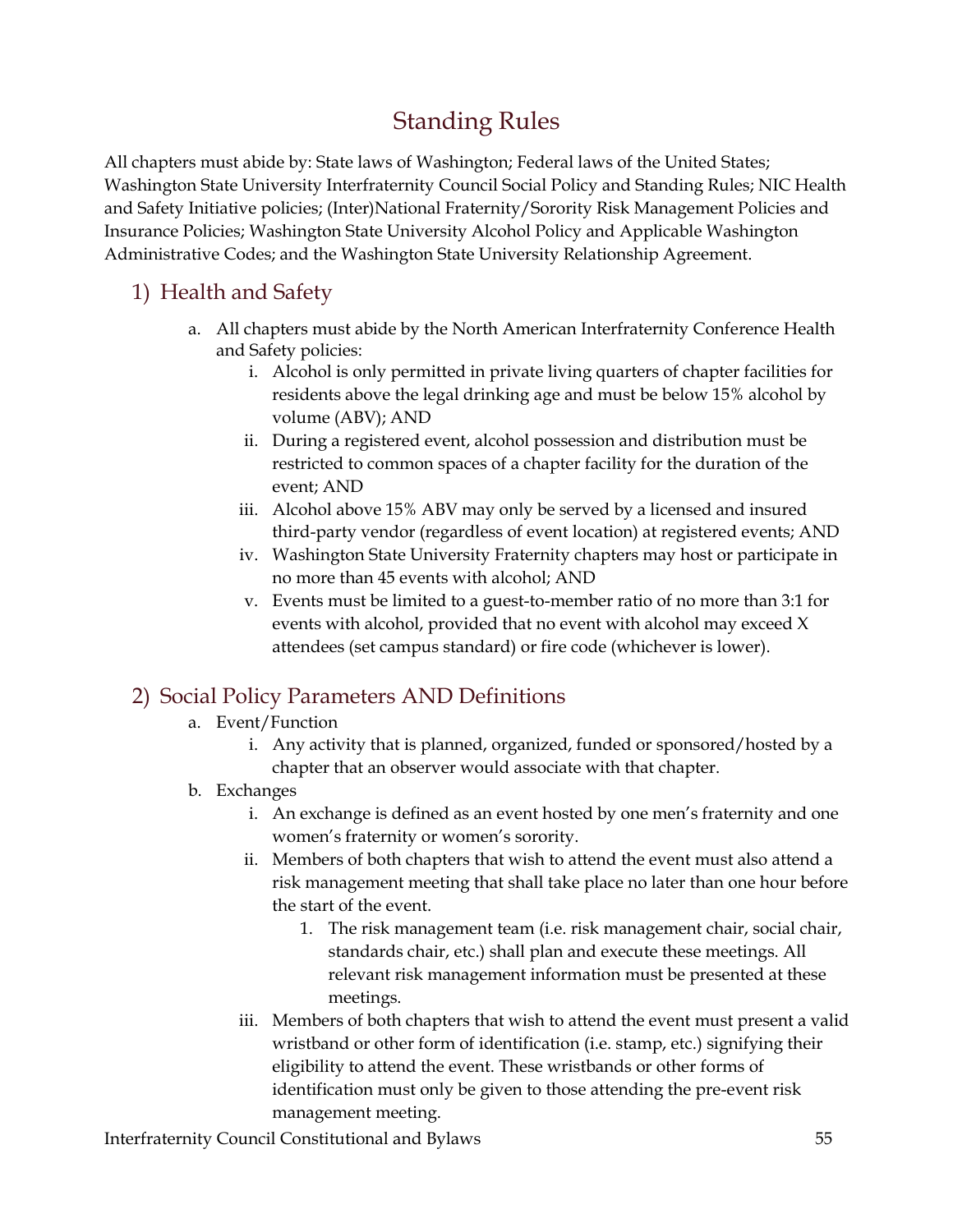- iv. Both the participating fraternity and sorority will be held equally responsible for policy compliance.
- c. Joint Functions
	- i. A joint function is defined as any fraternity hosting an event with another fraternity or fraternities.
	- ii. Members of the host chapters that wish to attend the event must also attend a risk management meeting that shall take place no later than one hour before the start of the event.
		- 1. The risk management team (i.e. risk management chair, social chair, standards chair, etc.) shall plan and execute these meetings. All relevant risk management information must be presented at these meetings.
	- iii. Members of the host or co-hosting chapters that wish to attend the event must present a valid wristband or other form of identification (i.e. stamp, etc.) signifying their eligibility to attend the event. These wristbands or other forms of identification must only be given to those attending the preevent risk management meeting.
	- iv. Any guest attending the party must present a valid Cougar Card or other form of valid age identification.
	- v. All participating chapters will be held equally responsible for policy compliance.
- d. Formal
	- i. A chapter formal is defined as one fraternity/sorority member and their date dressing in formal attire and attending an organization sponsored event.
- e. Member Class Bonding's
	- i. Events involving one-member class of a fraternity or sorority hosting an event with another member class of a fraternity or sorority.
- f. Sponsorship/Host A chapter is a sponsor or host if they meet any of the below criteria:
	- i. An organization that is hosting or providing event location;
	- ii. An organization that is listed on the registration form;
	- iii. An organization that contributes resources and/or funds to the event;
	- iv. An organization that announces, promotes, or participates in the event;
	- v. AND, Organizations that are on social probation ae forbidden to sponsor a social event.
- g. Co-sponsorship/Co-host A chapter is a co-sponsor or co-host if they meet any of the below criteria:
	- i. An organization that is listed on the registration form;
	- ii. An organization that contributes resources and/or funds to the event;
	- iii. An organization that announces, promotes, or participates in the event;
	- iv. AND, Organizations that are on social probation ae forbidden to co-sponsor a social event.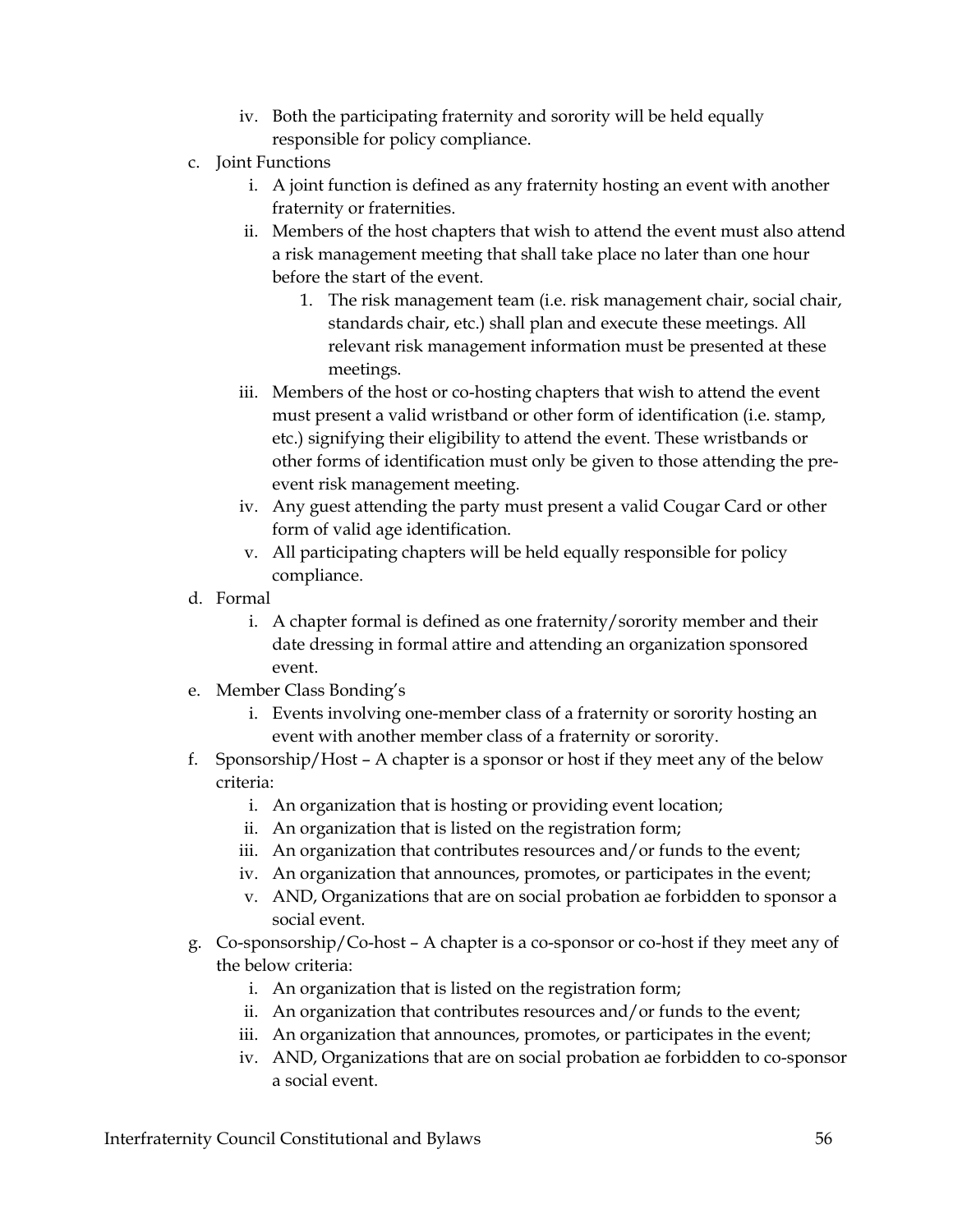- h. Weekday Social Events
	- i. There shall be no social events at which alcohol is present, beginning each Sunday at 8:00am Pacific Time, extending until each Thursday until 5:00pm Pacific Time.
- i. Risk Monitor
	- i. A member of a sponsoring or co-sponsoring organization that remains sober prior to and for the duration of the event.
- j. Guests
	- i. A person who is not a member of the Sponsoring or Co-sponsoring chapters.
	- ii. AND, a guest must be at least 18 years of age.
- k. Third-party vendors
	- i. A licensed establishment and/or caterer that is permitted to sell alcohol.
- l. Other Parameters
	- i. Greek Weddings are not allowed by any circumstance. A Greek Wedding is when an organization(s) imitates a wedding by designating a bride and groom from participating organizations during an event.
	- ii. Recognized Fraternities and Sororities may not conduct any activities or events with unrecognized chapters. This includes but is not limited to social events, service events, philanthropy events, and meetings.
	- iii. If any chapter chooses to host an event where alcohol is permitted, alcoholic drinks below 15% alcohol-by-volume (ABV) shall be the only types of alcohol consumed by members and approved guests of legal age.
	- iv. In accordance with state and federal law, in addition to (Inter)National Fraternity risk management policies and insurance policies, no illegal drugs of any kind may be stored or consumed on chapter property or be present at any chapter social event.

#### 3) Event Registration

- a. All IFC Chapters will be required to register their social events. This will allow the Director of Policy and Procedure to be notified of upcoming events. This is intended to notify the IFC of upcoming events and all events should follow the Social Event Policies mentioned herein.
- b. Any event sponsored/hosted or co-sponsored/co-hosted by an IFC affiliated fraternity in good standing (i.e. not on social probation) must follow the below guidelines:
	- i. Event registration form must be filled out by the sponsoring/host organization and MUST identify all co-sponsoring/co-hosting organizations; AND
	- ii. The form must be completed in full; AND
	- iii. The deadline to submit event registration forms is 72 hours prior to the event. This requirement can be waived on an individual basis at the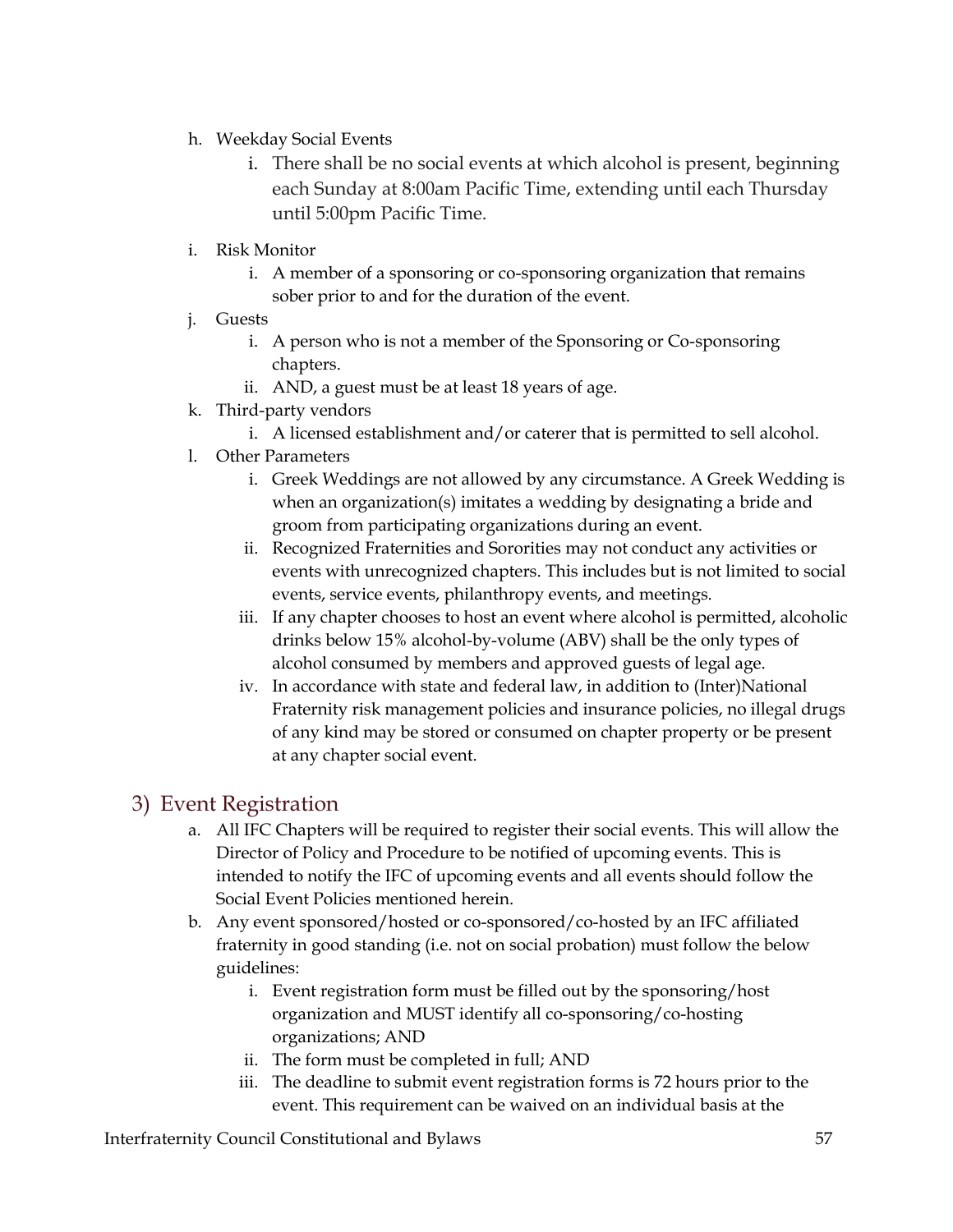discretion of the IFC Director of Policy and Procedure and must be met by the registering organization; AND

iv. May require additional risk management items as directed by the IFC Director of Policy and Procedure.

#### 4) Tiered Events Criteria

- a. Tier 1 Involving no more than 1 organization and fewer than 200 attendees.
	- i. Risk Management Requirement:
		- 1. Minimum of 1 Executive member and 6 risk monitors stationed and split between high risk areas, the entrance to the event, and roaming event venue.
- b. Tier 2 Involving exactly two organizations and between 201 400 attendees.
	- i. Risk Management Requirement:
		- 1. Minimum of 1 Executive member and 6 risk monitors from the sponsoring/host organization stationed and split between high risk areas, the entrance to the event, and roaming the event venue.
		- 2. An additional 1 Executive member and 4 risk monitors from cosponsoring/co-hosting organization stationed and split between high risk areas, the entrance to the event, and roaming the event venue.
- c. Tier 3 Involving more than two organizations and 401+ attendees.
	- i. Risk Management Requirement:
		- 1. Minimum of 2 Executive members and 8 risk monitors from the sponsoring/host organization stationed and split between high risk areas, the entrance to the event, and roaming the event venue.
		- 2. An additional 1 Executive member and 5 risk monitors from each co-sponsoring/co-hosting organization stationed and split between high risk areas, the entrance to the event, and roaming the event venue.
		- 3. Third party Security may be required. The need for Third Party Security will be at the discretion of the IFC Director of Policy and Procedure.

### 5) Requirements for all Social Events:

- a. Chapters are required to register all social events at least 72 hours prior to the start time of the event occurring, thereby allowing the IFC Director of Policy and Procedure adequate time to review for policy and theme compliance, unless waived at the discretion of the IFC Director of Policy and Procedure; AND
- b. All social events must follow social policy parameters and procedures as outlined in these bylaws including
	- i. Having a documented risk management plan, submitted with the event registration.
	- ii. Having a pre-event risk meeting with all attending members and guests for the event no later than 1 hour prior to the start of the event.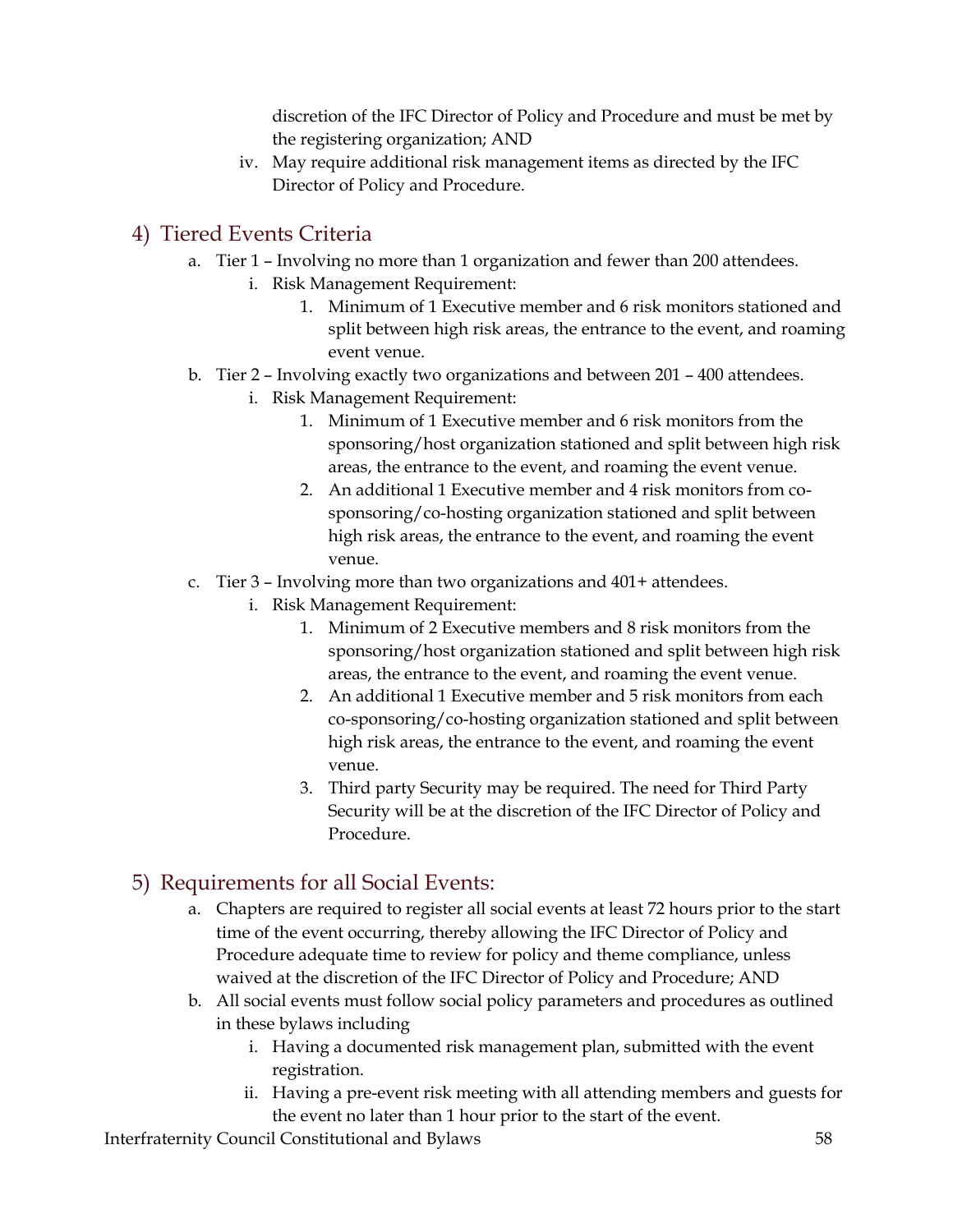- iii. Having a pre-event team meeting between risk monitors of every participating organization; AND
- c. Risk management allocation must meet the requirements as discussed in Section 4: Tiered Events Criteria; AND
- d. There must be only one entrance and exit for the duration of the event; AND
- e. All participating organizations must supply bottled water relative to expected guest attendance; AND
- f. All participating organizations must supply snacks relative to expected guest attendance; AND
- g. The contact information of the executive risk member for EACH organization will be given to all risk monitors responsible for the event; AND
- h. All areas of the house have proper lighting as to avoid tripping hazards; AND
- i. All guests and members must remain in the designated common spaces of the event and all rooms not pertinent to the event must be locked and unoccupied until the conclusion of the event, excluding the current tenant of the room; AND
- j. Cougar Cards or a valid form of Identification must be presented at the entrance, to risk monitors, for entrance into the event; AND
- k. Wristbands or distinct form of identification (i.e. stamp) differentiating different organizations from each other and from guests are required; AND
- l. Wristbands or distinct form of identification (i.e. stamp) differentiating individuals of legal drinking age from those below the legal drinking age are required; AND
- m. Alcohol that is below 15% ABV is only permitted in common spaces of the registered event location for the duration of the event; AND
- n. Alcohol above 15% ABV shall only be served by a licensed and insured third-party vendor at registered events; AND
- o. Any further policies administered by the IFC and at the discretion of the IFC Director of Policy and Procedure.

### 6) Baseline Risk Management

- a. Each fraternity chapter will be responsible for creating and submitting a baseline risk management plan, which will describe the operations of the chapter during a social event (i.e. sober brothers, etc.), by the end of the first month of the fall semester. This plan will be subject to change by the chapter depending on the needs of each event but will serve as a baseline for the Interfraternity Council to hold each chapter accountable to as well as an opportunity to improve risk management among individual chapters and the community as a whole.
	- i. Baseline risk management plans should follow the Universal Risk Management Plan that was created by the Risk Management Plan Committee. Each chapter should have their own specific risk management plan that corresponds to the specifics of their event.

### 7) Compliance with these parameters and procedures